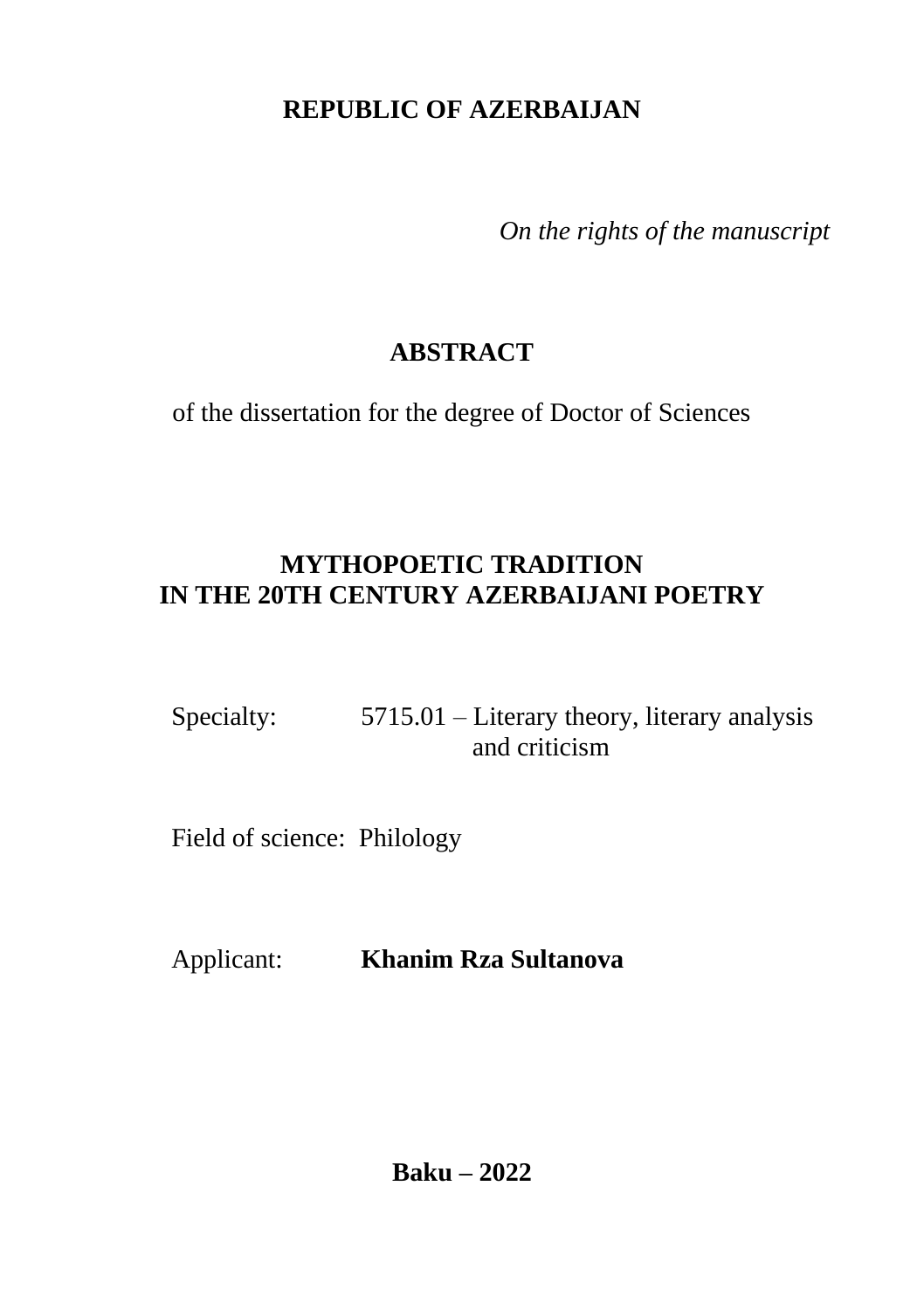The dissertation was performed at the department of literary theory of the Institute of Literature named after Nizami Ganjavi of Azerbaijan national academy of sciences Azerbaijan national academy of sciences.

Official opponents:

Gafar Mohsun Huseynov

Academician, Doctor of Philological Sciences, Professor Tevmur Hashim Karimli

Doctor of Philological Sciences, Professor

Shirindil Hasan Alishanov

**Doctor of Philological Sciences.** Professor **Asif Abbas Hajivev** 

**Doctor of Philological Sciences,** Professor<br>
Division Division **Eunira** 

The Dissertation council of the Higher Attestation Commission under the President of the Republic of Azerbaijan acting under the Nizami<br>Ganjavi Institute of Literature of ANAS the President of the Republic of Azerbaid under the Nizamid under the Nizamid under the Nizamid under the Nizamid under the Nizamid under the Nizamid under the Nizamid under the Nizamid under the Nizamid under the Nizamid

Chairman of the Academician, Doctor of Philological  $\overrightarrow{A}$ Luce Sciences, Professor<br>Isa Akbar Habibbayli Sciences, Professor **Sejentific secretary of the**<br>**Issectation council:** Doctor of Philosophy on Philology.  $|\zeta|$  of  $\Delta$   $\ge$   $\frac{1}{2}$   $|\zeta|$   $\frac{1}{2}$ Associate Professor Ismikhan Mahammad Osmanli Chairmen of the<br>scientific seminar: All Doctor of Philological Sciences, Professor Chairmen of the **Mammad Iraj Alivev**  $\frac{1}{2}$ \_\_\_\_\_\_\_\_\_\_\_ **Mammad Iraj Aliyev**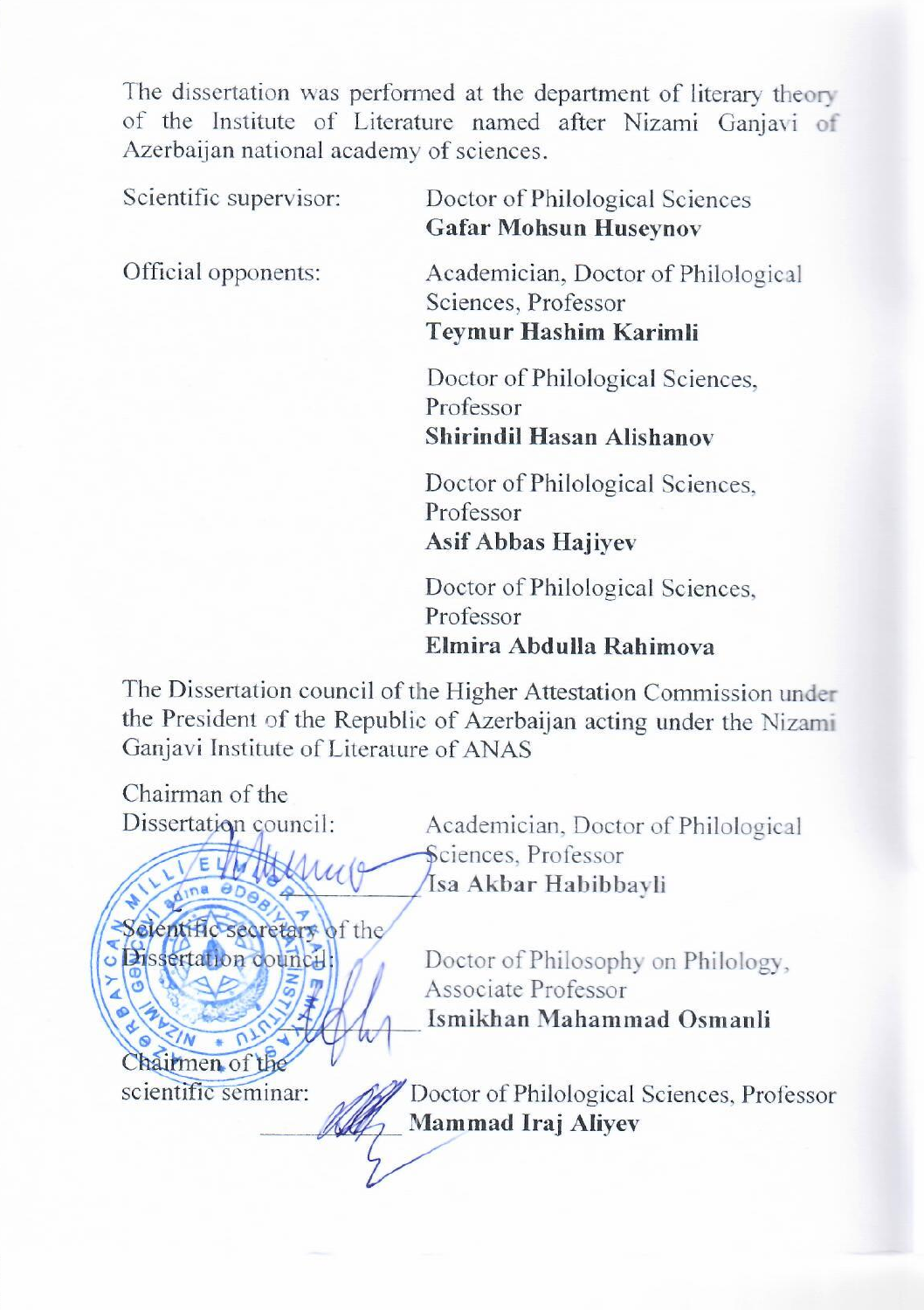### **GENERAL CHARACTERISTICS OF THE DISSERTATION**

**Relevance and studying degree of the research issue.** The subject of mythopoetic tradition in fiction is an actual problem in the Azerbaijani literary criticism as it is in the world literary-theoretical thought. This is determined by a number of fundamental factors conditioned by the dialectic of development of each national (including Azerbaijani) poetic thought.

The dialectic relations between myth and literature stands at the heart of these factors. The mythopoetic tradition in literature, in the true sense of the word, is associated with the fact that myth is the beginning of fiction. Myth is not only the initial stage, the starting point, the genetic basis of fiction, but also poetic thought in general. However, this "beginning" function of a myth includes not only literature, but art and culture as a whole, and the public conscience in a broader and more universal sense. Regardless of the point of view or approach to the problem of mythopoetic tradition in the literature, the dialectical structure of relations between myth and literature is at the core of the idea, the essence of the problem. С.Levi-Strauss, С.G. Jung, R.Bart, E.Cassirer of Western literary-theoretical and socioanthropological thought, as well as A.F.Losev, Y.M. Meletinsky, Y.M. Lotman, O.M. Freudenberg and others of Russian literarytheoretical and philosophical thought, while talking about one or another aspect of mythopoetics, such giants have always accepted myth as an archetype at the beginning, at the core, at the genetic basis of literature, and finally at the foundation of its poetic structure.

The mythopoetic tradition in the  $20<sup>th</sup>$  century Azerbaijani poetry is also a manifestation of the continuous functionality of the archetypes of mythical thought in the history of our national poetic thought. When we approach the place and role of myth in artistic and poetic thought in a diachronic context, we observe it in general as a continuous, lasting, unbreakable layer (line) of meaning in the development of our poetry. Myth has not ceased to exist for a single moment in the history of our national poetry from the conventional beginning of its existence to the present day. It can be observed in all epochs of our literary history, which has a root resting upon thousand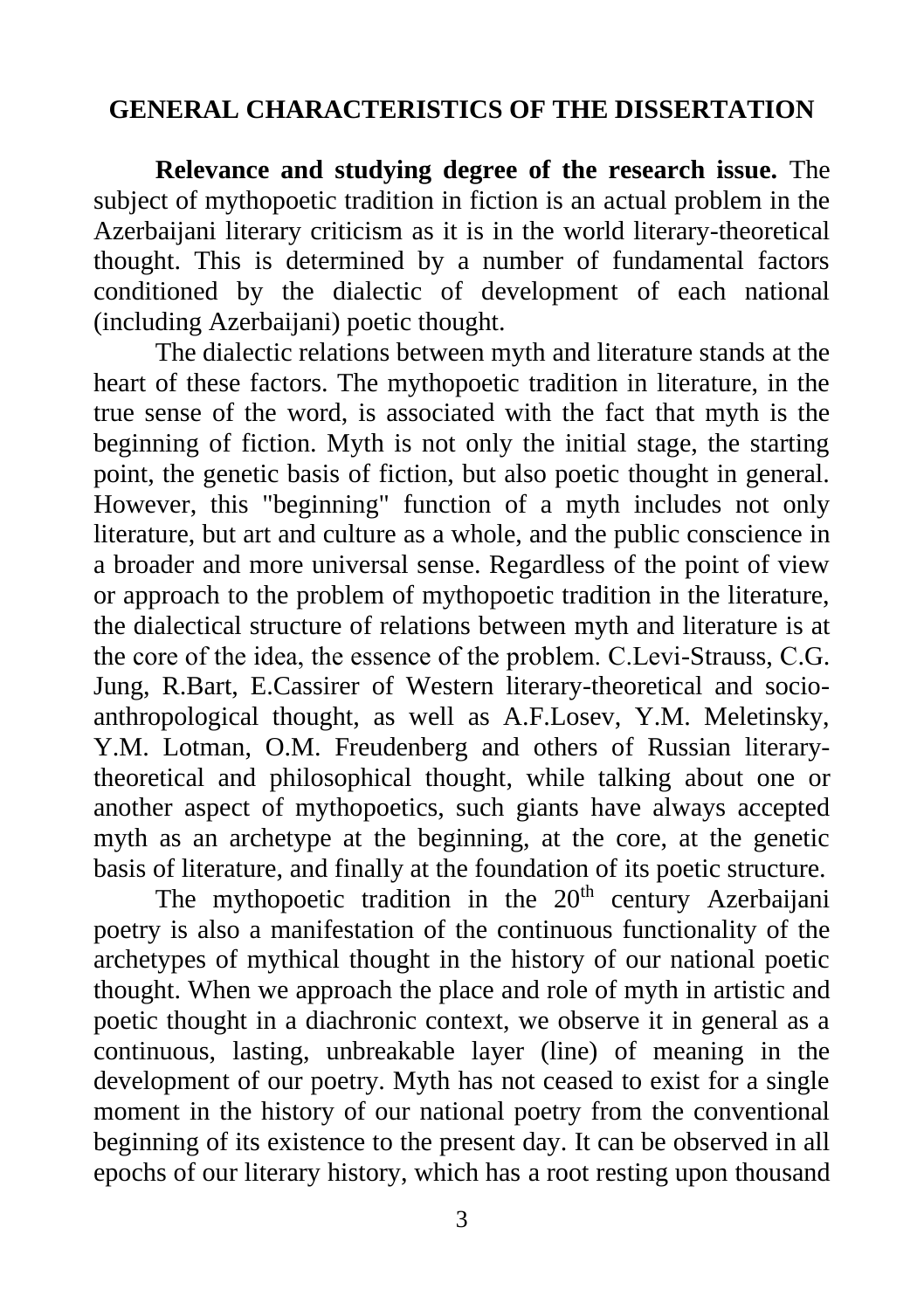years. However, the main methodological condition of this observation is to take into account the peculiar epoch-making and functional manifestations of the myth. That is, the researcher studying the mythopoetic tradition in literary texts should not be based on mythical images, symbols, plots and mythologies (ie, mythical motives), but should look for the myth in the deep structural layers of the poetic text and reveal and restore it. If any myth cannot be restored as a mythology in the field of research, then the angle of vision must penetrate deeper. Because whether it is a mythical image, a mythical plot, or a mythical idea, in all cases there are signs that confirm them as myths, indicators that determine their existence. As myth was transformed into folklore, and from there into literature, it naturally endured changes and even deformations. These changes constitute the dialectical essence of the myth-folklore-literature relationship. A myth cannot be folklorized and literarized unless it is demythified (deprived of its mythical basis) and deritualized (detached from its ritual basis). In other words, after losing its mythical basis, myth becomes a text of folklore, and from folklore into literature. The most obvious example hereof is Abulgasim Firdovasi's "Shahnameh". This work clearly reflects the transformation of myth into folklore and literature. "Shahnameh" is a monument of written literature. However, it was written on the basis of folklore texts, and those folklore texts are demythologized myths.

Thus, the demythologization of the myth is an unchanging dialectical law of its transformative evolution. However, in sapite of all these changes, the myth inevitably preserves itself in the form of code, information, or schema in the new text in which it is transformed. Code is a descriptive language realized through images, information is a content protected by a plot, and a scheme is a form determined by a genetic structure. In the epochal development of artistic and poetic thought, the levels of code, information and scheme of the myth may become actual over time and rise to the top, visible layer of the literary text, or hide and descend to the depths of its structural layers. This aspect of the self-survival dialectic of myth confirms that myth continues to maintain its existence in one way or another throughout the history of the development of poetic thought.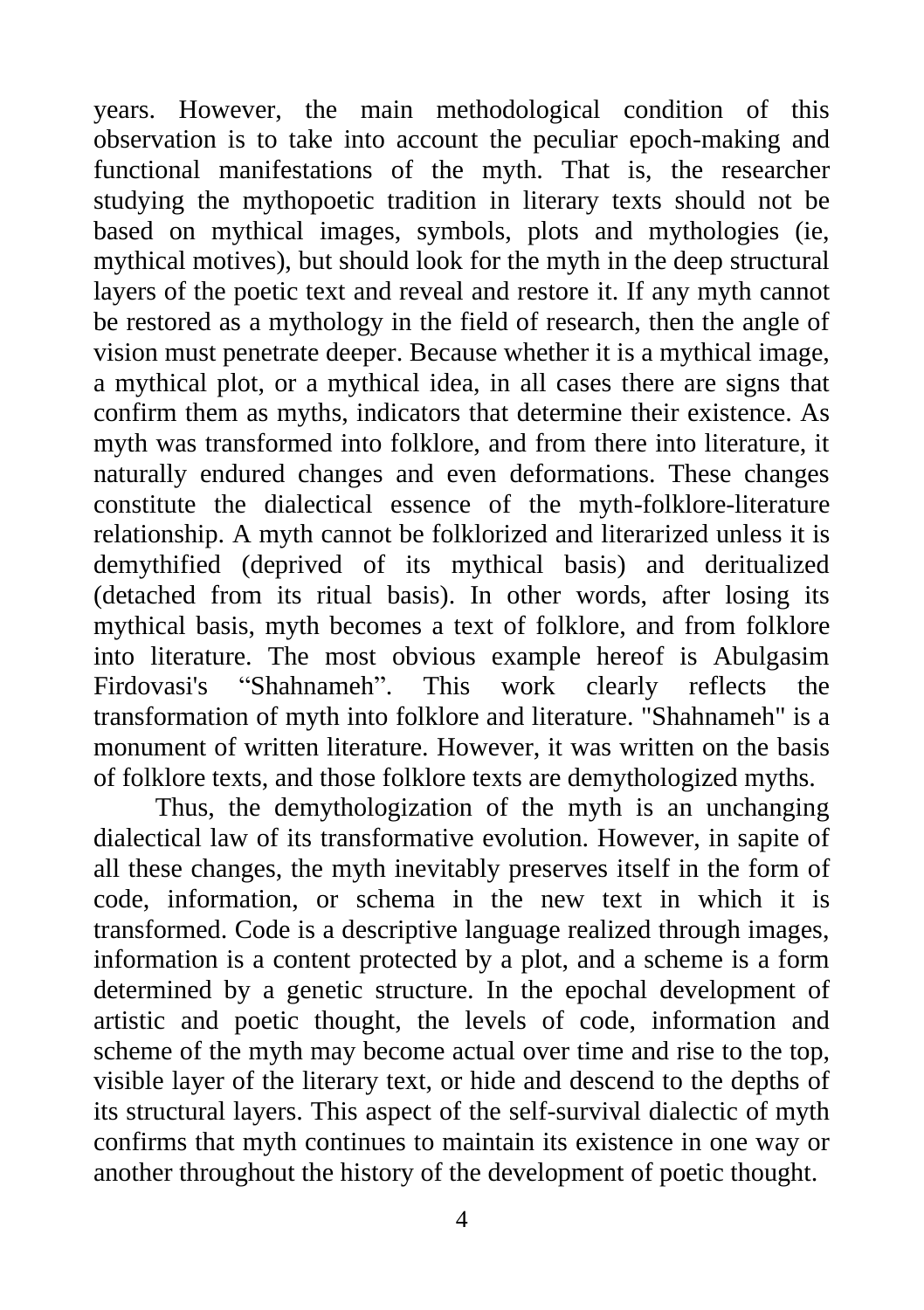Resort to myths in modern texts is remifolgization, that is, the revival of myth in a literary text. This is different from the use of myths in "Shahnameh". The difference is that Firdovsi's "Shahnameh" is not literature that we understand in the modern sense, but in fact it is a written epic, a folklore event created with poetry. In Nizami's "Khamsa" we encounter the remifolgization of myths. Nizami gave a completely new meaning to the mythical texts he took from folklore and presented them in a real sense, in a new artistic tone.

Azerbaijani poetry has its origins in myths: prayers-singings about the early cults of nature and life, magic spells, proverbs about the mythical ancestral cult and countless sayings in verse, and so on, is the cornerstone of modern poetry. Although these texts with mythical, magical, mystical content and function could not be considered poetry with an artistic and aesthetic function in the full sense of the word, they were literature in form. For example, the prayers recited during the address to the God Bayat have not changed their formal poetic features from the epoch of myth to the present day. Myth was the soul of these early examples of "poetry." Over time, the epoch of mythological thought has been replaced by the epoch of historical thought. From the initial literary forms, couplets, poems and epics developed. But the myth continued to live as a spirit in the poetic structure of these texts. Nizami Ganjavi's masnavis, the poetic pearls of world literature, are adorned with mythical images, motifs and ideas. Nizami created a new concept of humanism by combining the mythical wisdom that embodies the philosophy of life of the past with the scientific philosophy of his time. He was able to develop the myth-god-man concept to the idea of "the man who is the glory of the earth."

The spirit of myth, which embodies all the natural energy of nature, continues to manifest itself in modern Azerbaijani poetry in various forms and contents over time. From the beginning of the twentieth century to the poetry of today's poets, we can observe the myth in various forms and contents. The myth, which manifests itself as formulas of national self-expression in the works of such artists as Huseyn Javid, Mirza Alakbar Sabir, Mohammad Hadi, Abbas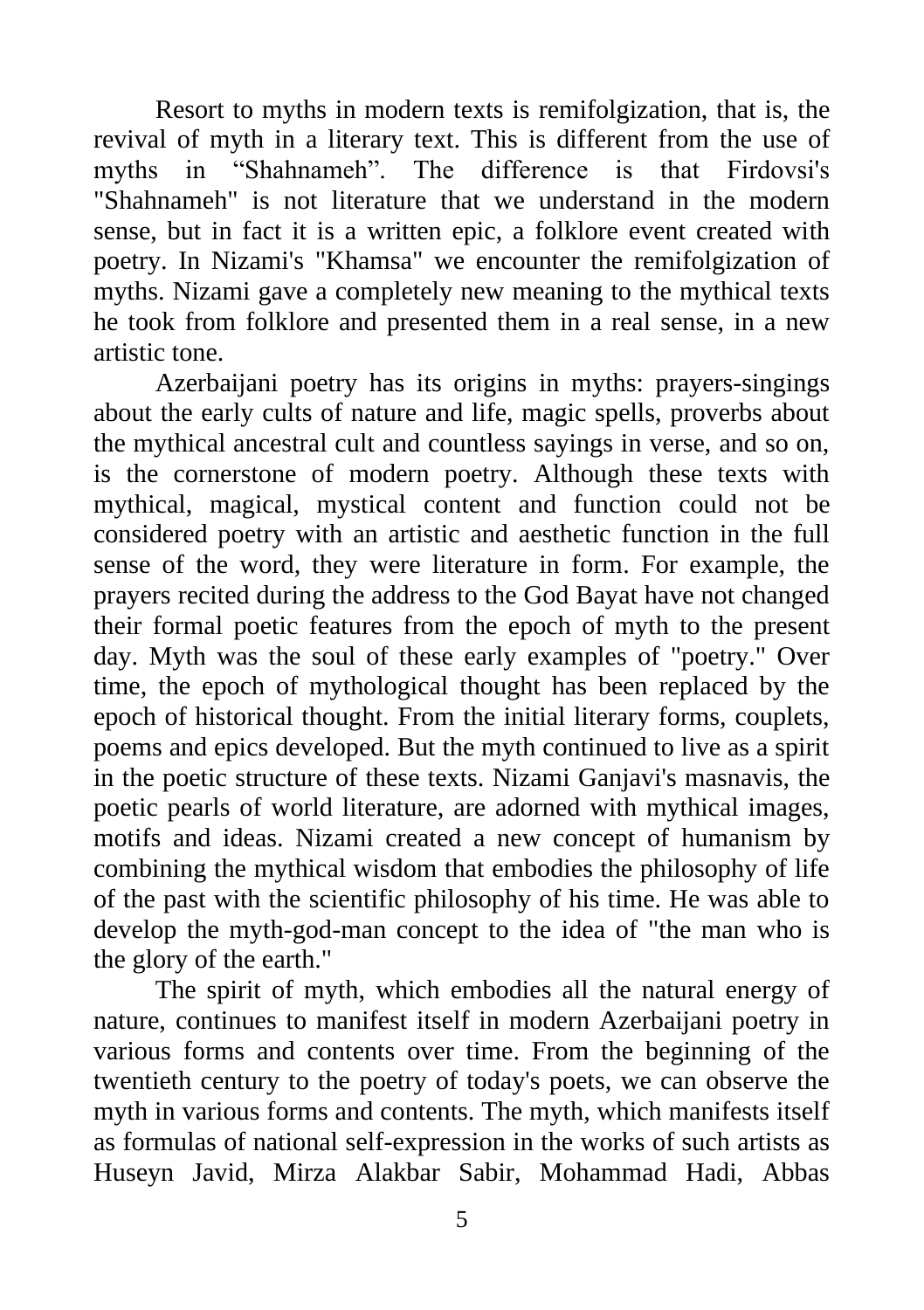Sahhat, Abdulla Shaig and others the poetic symbols of the two giants of the Soviet epoch pass in the creation of Samad Vurgun and Rasul Rza, Bakhtiyar Vahabzade, Mammad Araz, Ramiz Rovshan, Rustam Behrudi and others manifest as the images of national selfconsciousness and symbolic thought, becomes an object of deconstruction in the postmodern poetry of poets as Kamal Abdulla and others.

All this shows that the path of myth from the core of national poetic thought is a continuous, lasting poetic paradigm in modern poetry, which in turn raises the study of the mythopoetic tradition in twentieth-century Azerbaijani poetry as an urgent problem before us.

Regarding the study of the subject in Azerbaijani literary criticism, it should be noted that the issue of mythopoetic tradition in modern poetry has always been touched upon in the works of various researchers. For example, a researcher who talks about the work of a modern poet or prose writer also pays attention to mythical symbols. But as for systematic research, monographic research, we must emphasize the works of Asif Hajiyev, Parvana Bekirgizi and Matanat Abbasova.

Prof. Asif Hajiyev's monograph "Poetics of modern prose" is devoted to the mythological and folklore genesis of Azerbaijani prose in general. The first chapter of the study, entitled "Mythology and folklorism in the author's presentation of reality", deals with mythology and folklore in the structure of the narrative and image, the second chapter, "Myth-folklore elements of the poetic system of works", the composition, plot organization and chronotope. The third chapter, entitled "Mythology and folklore tradition as genre-forming factors", deals with the issues such as the typology of genre invariants, traditional genres in modern prose, and the genre specificity of modern verbal prose<sup>1</sup>.

Of course, this study by Asif Hajiyev does not deal with modern poetry, but his search for a mythopoetic tradition in the structure of prose is actual in terms of the history of research on our

<sup>&</sup>lt;sup>1</sup> Гаджиев, А. Поэтика современной прозы / А.Гаджиев. – Баку: Мутарджим,  $-1997. - 204$  c.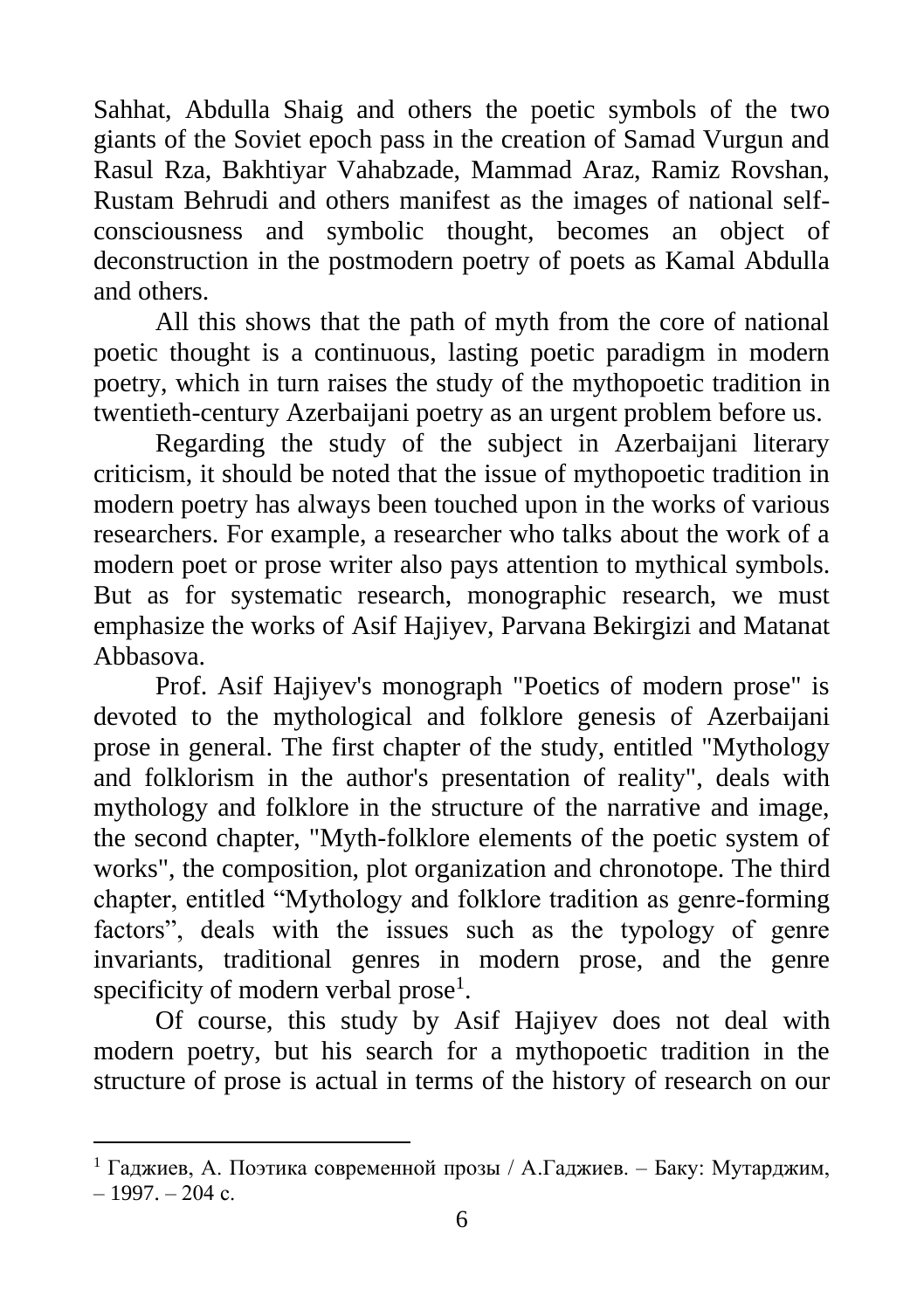topic. As can be seen, the author was able to reveal the mythopoetic tradition, which he generalized under the name of mythology, at various levels of the poetic structure of prose genres. This provides a useful experience in terms of exploring the same tradition in the structure of poetic genres.

In the first chapter of the monograph entitled "Mythopoetics and the poetic structure of the XX century Azerbaijani literature" by Doctor of Philology Parvana Bekirgizi, named as "Myth and literature: problem setting and typology", the mythopoetic thinking and myth concepts in world philological thought, theoretical analysis of expression specificity of mythological thought in artistic creation, in the second chapter named as "The system of demonic images in Azerbaijani literature: semantics and function" - "the symbolic transformation of the mythological image based on Abdurrahimbey Hagverdiyev's "Fairy Witch", the religious-mythological context of the Devil's image and the mythological poetic epic functional features of the image based on Husseyn Javid's "Devil", historicalcultural context of mythopoetic elements in Yusif Vazir Chamanzaminli's novel "Spring of Girls" in the third chapter named as "Mythological-folklore sources of artistic thought", legendary archetype and possibilities of modern novel in Elchin's "Mahmud and Maryam" and mythological reminiscences (artistic expression of myth motifs) in Movlud Suleymanli's novel "Migration" and "Wind Ahmad's principality", "Dada Gorgud" plots in Kamal Abdulla's works, postmodernist tendencies and neomythological thinking, in the fourth chapter named as "The role of the mythological chronotope in the formation of the epic plot" and in one of Abdurrahimbey Hagverdiyev's "Hell Letters of the Vampire" explores issues such as the mythological motif "journey to the other world", the function of mythological space in Yusif Samadoglu's "What is said is over", and the deconstruction of the fairy tale chronotope in Anar's "White Ram, Black Ram" were investigated<sup>2</sup>.

<sup>2</sup> Bəkirqızı, P. Mifopoetika və XX əsr Azərbaycan ədəbiyyatının poetik strukturu / P.Bəkirqızı. – Bakı: Elm və təhsil, – 2015. – 248 s.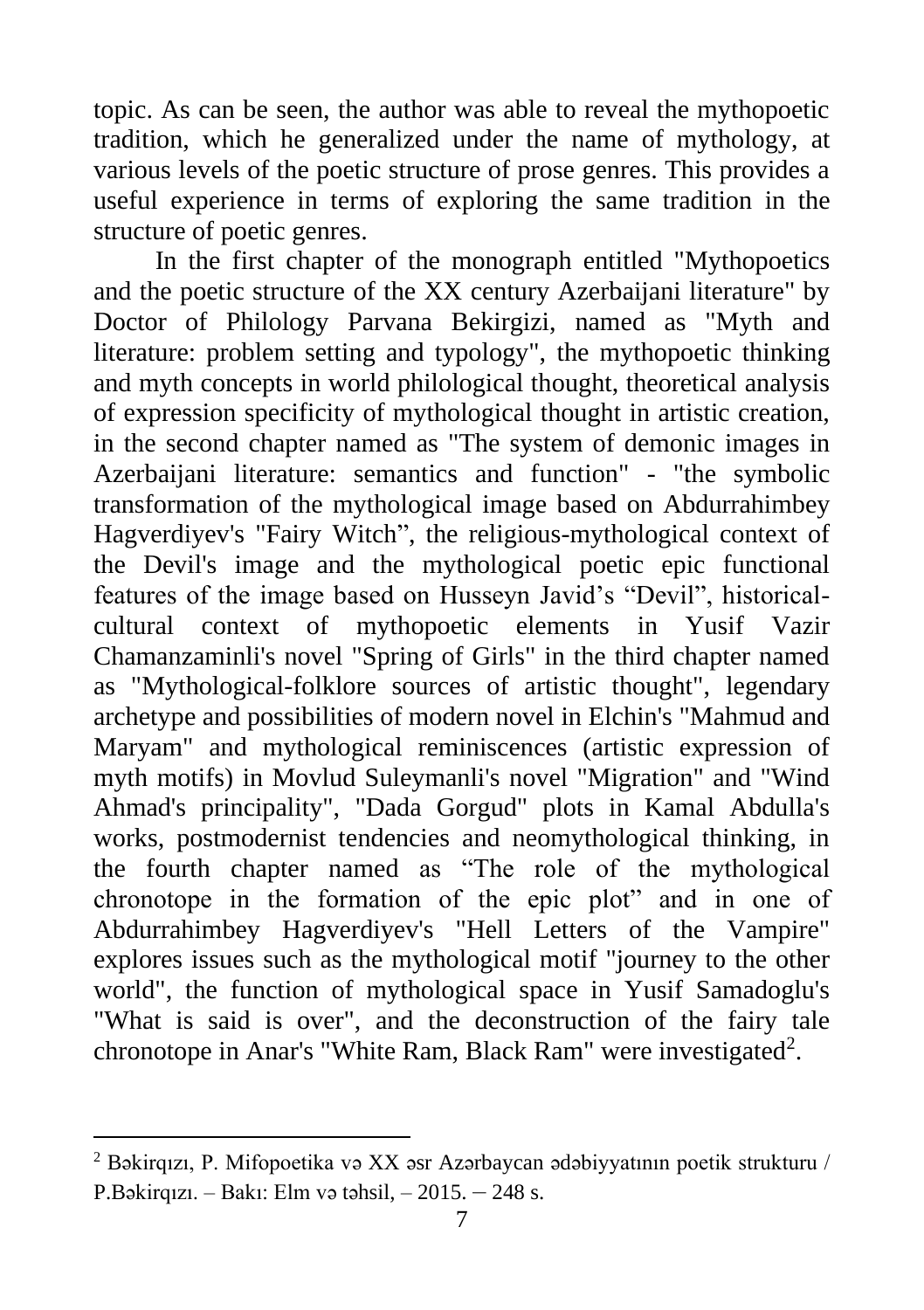As can be seen, Parvana Bekirgizi's research deals with mythopoetic traditions in modern Azerbaijani prose and drama. Although the issues of poetry are not touched upon here, it should be noted that the monographs of both Parvana Bekirgizi and Asif Hajiyev cover the theoretical and methodological bases of the problem of mythopoetic tradition in modern literature quite seriously and thoroughly. In this regard, the theoretical and methodological basis formed by these authors is also important for our research.

The doctoral dissertation of Matanat Abbasova, Doctor of Philosophy in Philology, named as "Mythological roots and poetic system of Azerbaijani folk poetry", apparently, deals with the issues of mythopoetic tradition in folk poetry in the first chapter of the dissertation named as "Theoretical and methodological bases of the problem" of myth and artistic creativity "in folk literature" the context of mythogenesis of the structure of the literary text, the presence of archeforms of poetic experience (animism, totemism, fetishism, magic), poetics of mythical features and genre system of folk poetry "in the second chapter, genre structure and mythopoetics of folk poetry, classification principles of Azerbaijani folk poetry, songs dedicated to primitive professions, poetic images of mythmaking experience, mythological rhythmics and structure of songs dedicated to primitive professions, magical-mythological structure as folk poetry, myth-ritual context of ceremonial songs, mythopoetics of seasonal songs, syncretism and improvisation in household songs, mythopoetics of mourning songs, genre features and mythopoetics of wedding songs, lyrical folk mythopoetic context of the form and content of poems, archaic poetic system and cults of nature, mythopoetics of mountain, water and fire cults, modeling of Islamic views in folk poetry, cultural-historical modeling context of folk poetry in the third chapter named as "Image system and mythogenesis of folk poetry" in the fourth chapter, named as "The mythical world model in the poetic structure of folk poetry", the specifics of objects and images in the mythopoetic system, mythological symbolism of numbers in the poetic system of folk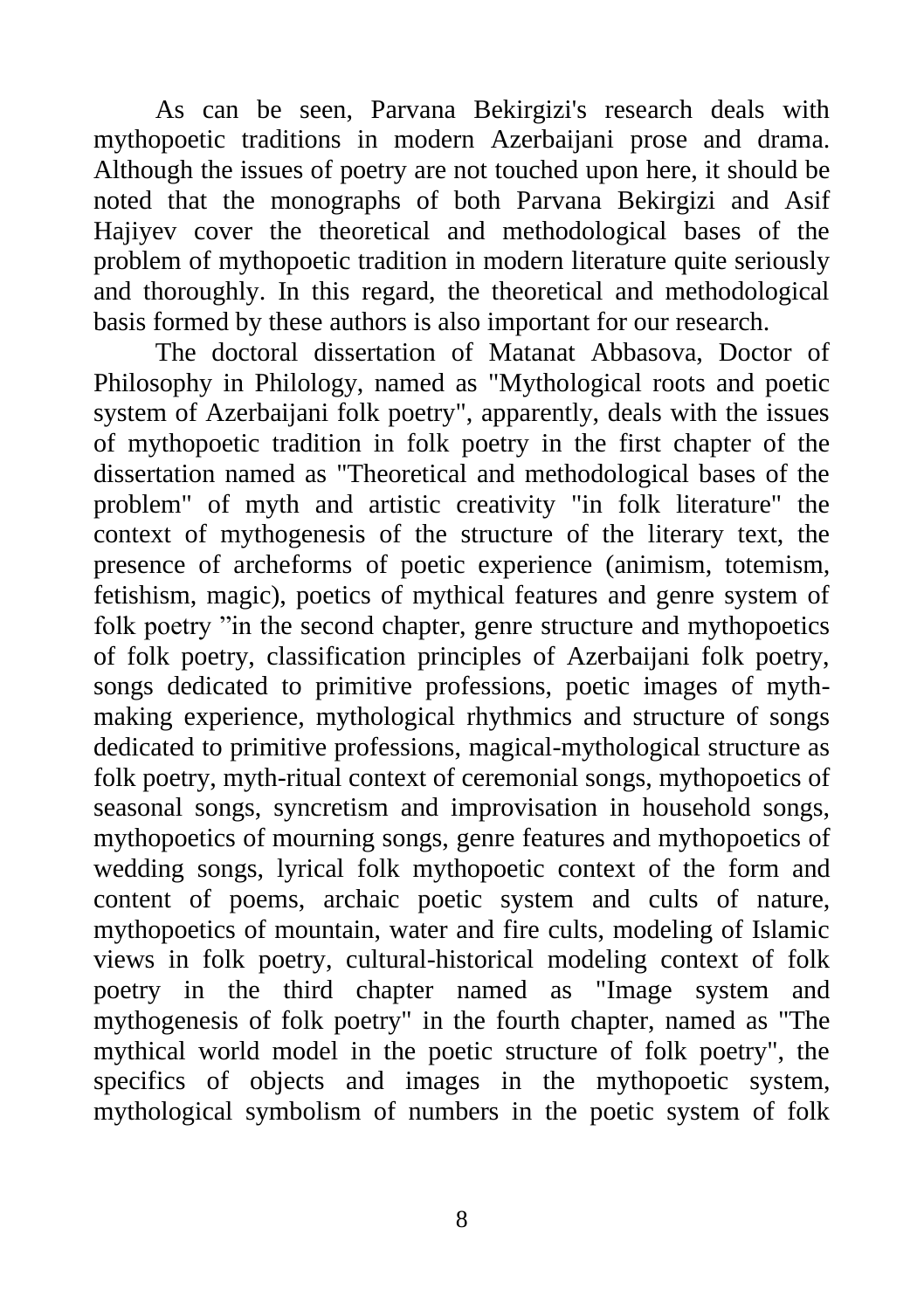poetry, mythological semantics of animal and bird images, mythological symbolism of colors are studied<sup>3</sup>.

In general, the problem of the mythopoetic tradition in modern poetry has not yet been resolved in the monographic plan.

**The object and subject of research** the poetry of XX century as Muhammad Hadi, Huseyn Javid, Abbas Sahhat, Abdulla Shaig, Mirza Alakbar Sabir, Samad Vurgun, Rasul Rza, Mikayil Mushfig, Suleyman Rustam, Bakhtiyar Vahabzade, Mammad Araz, Ramiz Rovshan, Rustam Behrudi and others. The subject is the study of the problem of the mythopoetic tradition on the basis of the poetic creativity of such representatives, *and the subject* is the creativity of these named and unnamed artists.

**Objectives and tasks of the research.** The main purpose of the dissertation is to study the problem of mythopoetic tradition in the XX century Azerbaijani poetry. The tasks arising from this goal cover the following four main areas of research:

1. Implementation of the solution of the dissertation problem in the context of theoretical bases of mythopoetics and scientificliterary possibilities (research in Azerbaijani poetry);

2. The study of mythological archetypes in the poetry of the representatives of romanticism and critical realism of the twentieth century;

3. Research of functional semantics of mythical symbols in the XX century Azerbaijan Soviet poetry;

4. The study of the functional possibilities of myth in the expression of ideas of national self-consciousness in the poetry of the twentieth century.

**Research methods.** The theoretical and methodological basis of the dissertation, which uses the historical-comparative, comparativedescriptive, comparative-typological research methods, as well as ethnopoetic, structural-semiotic, structural-semantic approaches depending on the cases, mainly covers the literature in three directions:

<sup>3</sup> Abbasova, M.M. Azərbaycan xalq şeirinin mifoloji kökləri və poetik sistemi / (filologiya üzrə elmlər doktoru dissertasiyası)  $/ -$  Bakı, 2018. – 309 s.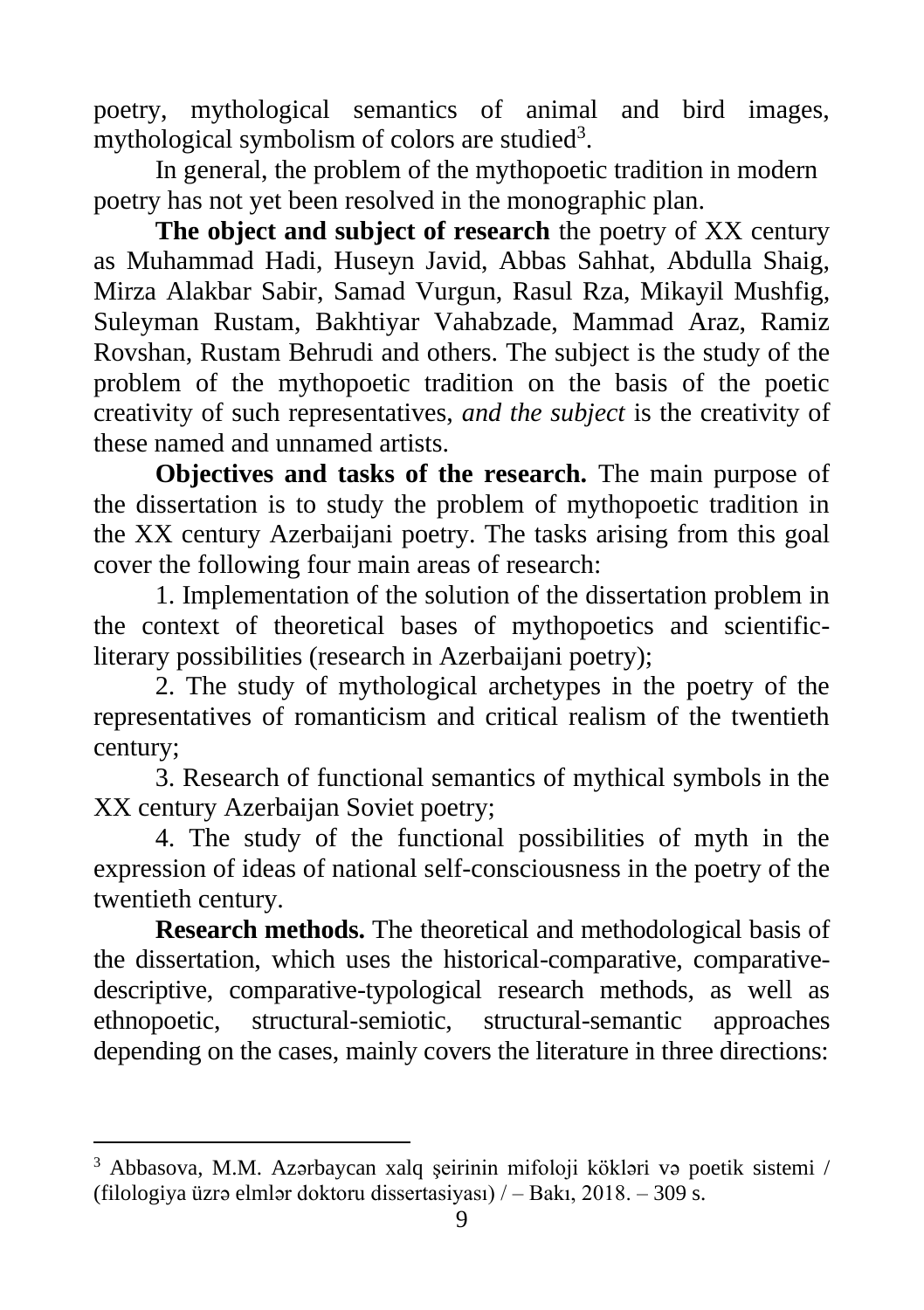1. Researches of world and Azerbaijani scholars on mythopoetics, mythology, folklore, structure and semantics of myth-literature relations, genesis and evolution of myth, genesis of poetic thought;

2. Existing theoretical and methodological experience in the field of research of XX and XXI century Azerbaijani poetry;

3. Researches on images and motives characteristic of Turkish mythical-poetic thought.

**Main provisions set for defense.** The following provisions are included in the defense of the dissertation:

1. The thesis of immortality of the myth, its constant transformation and self-re-creation has been confirmed in the 20-th century Azerbaijani poetry. During this period, the resort of Azerbaijani poets to myth was of a re- mythological nature and manifested itself as a reinterpretation of myth in artistic thought.

2. The mythopoetic tradition in the twentieth century Azerbaijani poetry is a manifestation of the continuous functionality of the archetypes of mythical thought in the history of our national poetic thought. From this point of view, the experience of artistic remyphologization in XX century Azerbaijani poetry also embodies the rich mythopoetic traditions of previous epochs.

3. The myth, which manifests itself as formulas of national self-expression in the works of such artists as the poetic symbols in the works of Huseyn Javid, Mirza Alakbar Sabir, Mohammad Hadi, Abbas Sahhat, Abdullah Shaig and others is characterized in the works of two giants of the Soviet epoch - Samad Vurgun and Rasul Rza, are manifested as the images of national self-consciousness and symbolic thought in the works of Bakhtiyar Vahabzade, Mammad Araz, Ramiz Rovshan, Rustam Behrudi and others, becomes an object of deconstruction in the postmodern poetry of poets in the works of such poets as Kamal Abdulla and others.

4. The cult of the tree, which is included in the system of beliefs in Turkish mythology, also occupies a significant place in the Azerbaijani poetry of the twentieth century. This tradition is constantly followed in the 20-th century's Azerbaijani poetry. The archetype of tree is considered to be one of the age-old traditions of millennial Azerbaijani poetry, presenting the basic parameters of the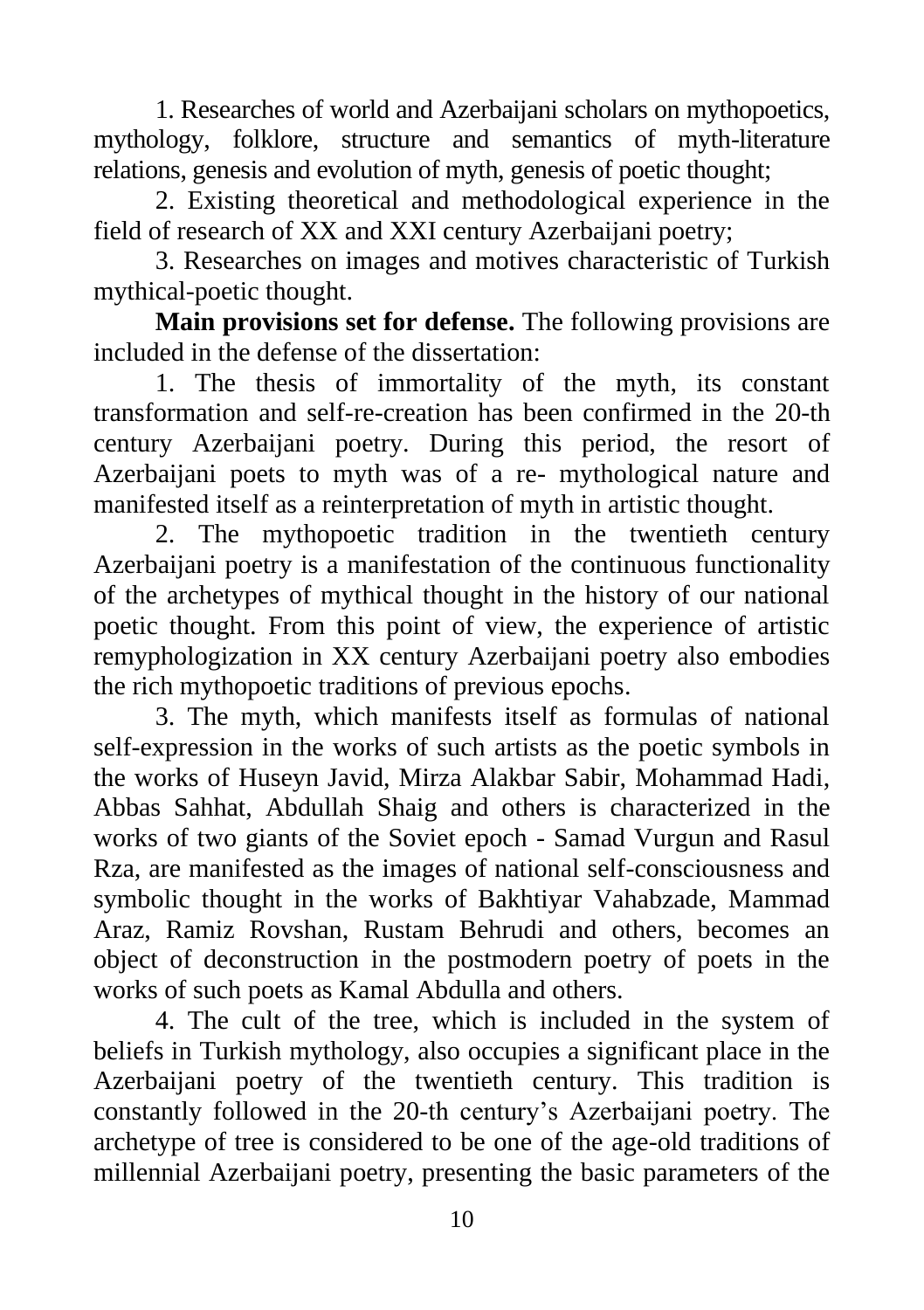structure of the world in a transformative form, the necessary connections between human kind and God, earth and sky as one of the images symbolizing the original element.

5. The sanctification of the supernatural properties and extraordinary qualities of water in the 20-th century's Azerbaijani poetry o, the desire for it, the mythological anthropomofization, i.e. the glorification of humanization stems from the fact that our people have always valued water.

6. The word "light" found in Azerbaijani poetry are connected with the "fire of happiness" that exists in the mythical thinking of our people. In the literature, "light" is traditionally used in the sense of "life-giving", "life-creating", "living power". This tradition has lasted for centuries and continues to this day. In the works of modern Azerbaijani poets, the archetypes typical for the mythical thinking have always been updated and created a rich line of images.

7. Dissatisfied with time, offended and turned away from it, Hadi turned to the extraordinary world in his poetic dreams and thoughts, the mythical world rich in mystical images. In this respect, the mythopoetic tradition is observed as a poetic layer in his work. Huseyn Javid's work is abundant in mythological archetypes. The archetype of God has a special place in his artistic world. This archetype represents the center of ideas in the writer's work, the intersection of religious-philosophical, ontological, socio-historical, spiritual-biographical and axiological aspects. The mythical elements in Abbas Sahhat's poems are embodied in new artistic images through high imagination. Mythical images and motifs are widely found in both Abdullah Shaikh's romantic poems and those for children . Mythological images and motives have become a means of expression of the points he wants to show. Mirza Alakbar Sabir in his work has always skillfully used the mythological elements, which are the artistic product of primitive human thinking, traditional thinking.

8. The study of the mythopoetic tradition in Azerbaijani Soviet poetry requires a different approach. Because the poetry of the soviet period was unequivocally created on the basis of the method of strict socialist realism, and it had its own ideological and philosophical foundations, artistic and aesthetic principles and norms. To put it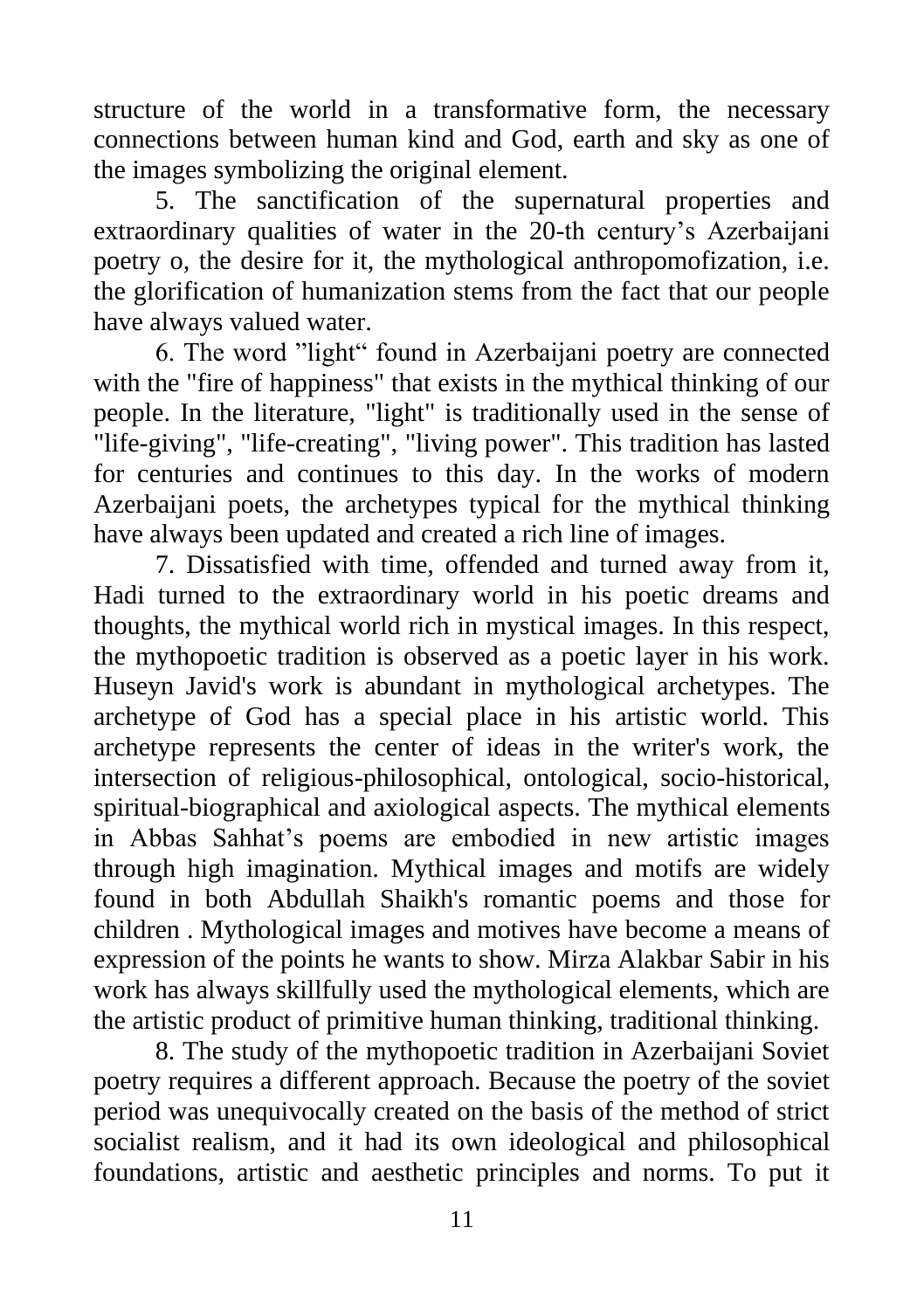mildly, the mythopoetic tradition, in essence, was incompatible with the creative method of socialist realism. However, despite this, we can attest that we often encounter a mythopoetic tradition in the works of such literary giants as Samad Vurgun, Rasul Rza, Suleyman Rustam, Mikayil Mushfig and others of Azerbaijani poetry of soviet period. Our poets, who are the bearers of national thought, used mythical symbols and images as a means of preserving, reviving and covering the national identity.

9. From the second half of the twentieth century, the mythical archetypes in Azerbaijani poetry began to appear not only as a sublayer of motives of national self-expression, but also as symbols of national ideas. In the works of Bakhtiyar Vahabzade, the prominent artist of this period, myth has a special place as a symbol of symbolic expression. In Mammad Araz's work, the mythological images - symbolic archetypes are reflected in the expression and description of the text. All the secrets and spells of Ramiz Rovshan's poetry come from the myth, continue with myth and go towards myth. Rustam Behrudi is a poet who "breathed" via Turkish mythology in Azerbaijani poetry of the 20th century. His work can even be considered a living manifestation or "revival" of Turkish mythology in modern times.

**Scientific novelty of the research paper.** Many important new scientific results have been obtained in the dissertation. We consider it expedient to group them as follows:

1. Myth has created rich traditions of mythopoetic meaning in the 20-th century's Azerbaijani poetry. The mythical images related to the original elements of nature, such as wood, water, fire, light, have become a means of expression of various ideas, mainly the ideas of national self-awareness and self-expression.

2. The analysis of the image of a nymph in the poetry of Mohammad Hadi showed that mythical images act as appropriate models to express the realization of romantic thought.

3. According to the results of the study of the archetype of God in the world of Huseyn Javid's artistic imagination, the mythical archetypes played the role of active functional formulas of romantic thought in the poetry of the twentieth century.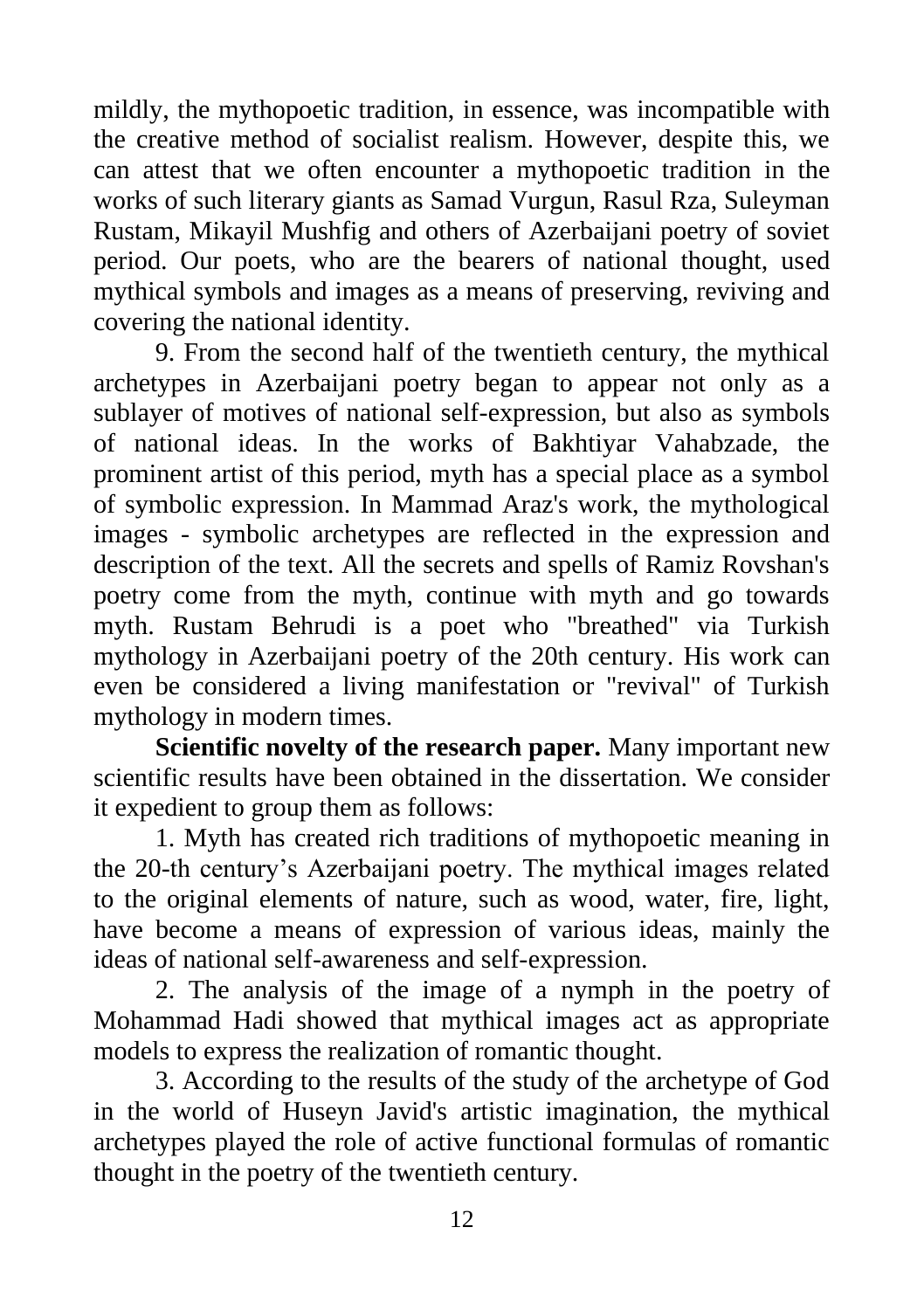4. As a result of the study of mythopoetic pictures in the poetry of Abbas Sahhat, it became clear that myth, with its image, motives and ideas, expanded the possibilities of poetic imagination indefinitely.

5. In Abdulla Shaig's poems, the mythical images and motives acted as a means of expression of national ideas.

6. The study of satires of Mirza Alakbar Sabir showed that the myth was a means of expression of the code of laughter with active functionality in the poetry of the twentieth century.

7. The ritual-mythological tradition, water, rock archetypes and horse cult, cosmogonic myth motifs in Samad Vurgun's poetry acted as a means of expression of the author's idea, as well as a "myth texture" that protected him from the persecutions of his time.

8. In Rasul Rza's works, the images associated with mythical cults, with their mythical dialectic of "freedom of space and time", gave a boundless plan of expression to the "free poetry" metric of the artistic idea.

9. The myth acted as a creative material of enthusiastic inspiration in the poetry of Mikayil Mushfig.

10. The myth "hidden" in the sub-layers of Suleyman Rustam's poetry served as an expressive expression of the artistic idea.

11. The myth has the status of a symbol of thought in the poetry of Bakhtiyar Vahabzade.

12. Mythical symbols played the role of a means of communication with the first sources of poetic thought in Mammad Araz's poetry.

13. Ramiz Rovshan's poetry as a whole, acts as a transformation of myth in twentieth-century poetry.

14. Turkish mythology continues to exist in the works of Rustam Behrudi, being reconstructed.

#### **Theoretical and practical significance of the research**.

The dissertation has both theoretical and practical actuality. The theoretical significance of the research work is determined by the possibility of applying the scientific results obtained here in new research in philological thought. The problem of mythopoetic tradition in modern and literature in general has great research prospects, especially in terms of mythocritics. This, in turn, provides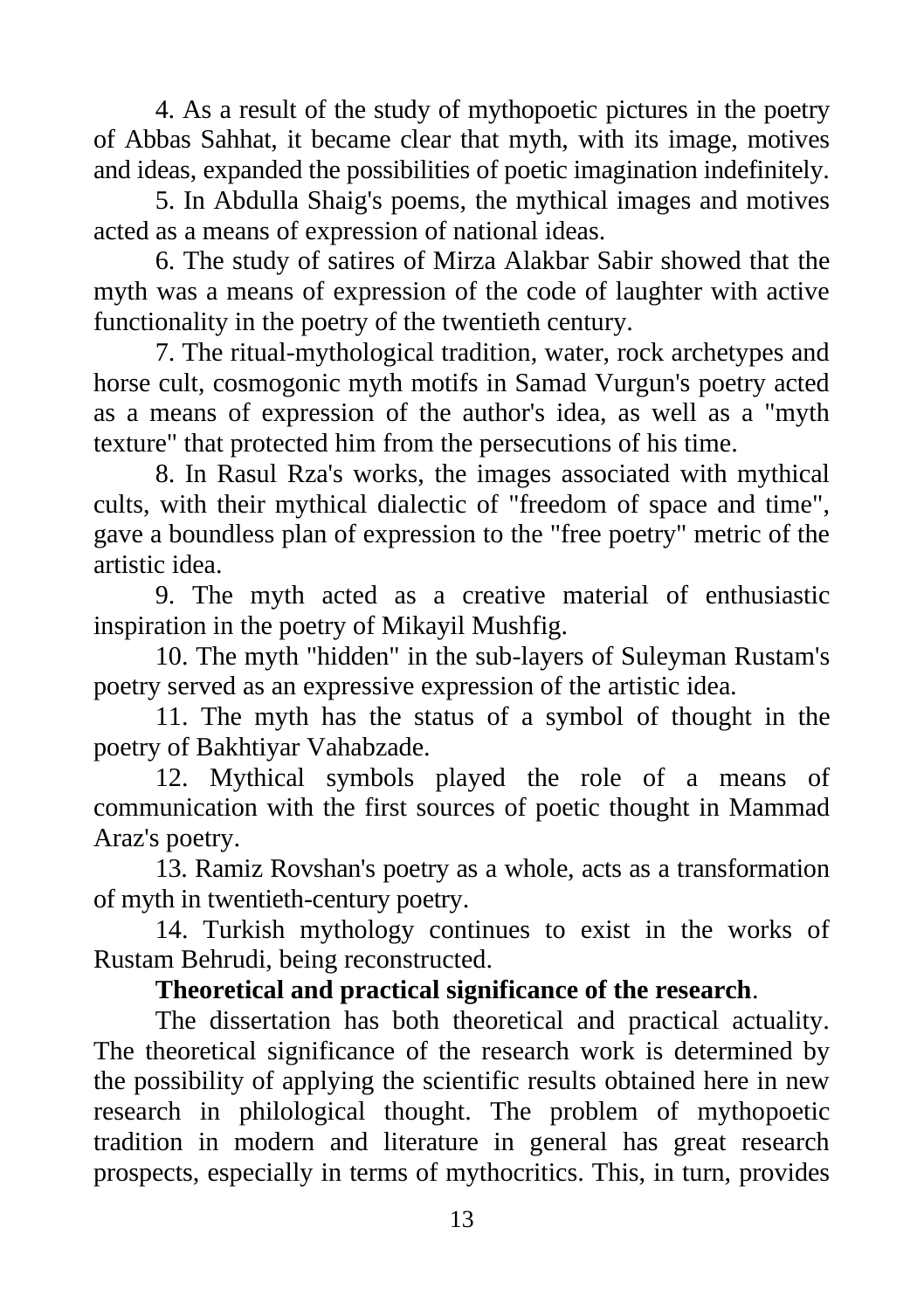the opportunity to use the results and innovations of this work in future research in Azerbaijani literature.

The practical significance of research is primarily due to the teaching process. Modern Azerbaijani poetry is taught as one of the leading subjects in the philological faculties of universities. This factor, in turn, provides an opportunity to use this dissertation as an additional practical textbook.

**Approbation and application of research.** The dissertation work was carried out at the Institute of Literature named after Nizami of ANAS. The main results and innovations obtained in the dissertation are reflected in the author's articles published in journals recommended by the Higher Attestation Commission in the country and abroad.

**Total volume of the dissertation:** The total volume of the research, consisting of introduction, four chapters and conclusion: 576,444 characters (Chapter I: 92,000 characters; Chapter II: 164,000 characters; Chapter III: 178,000 characters; Chapter IV: 116,000 characters).

### **MAIN CONTENT OF THE WORK**

The **"Introduction"** substantiates the relevance of the topic, indicates the object and subject, degree of development, goals and objectives, methods, main provisions set for defense, lists the scientific innovations, provides information about the theoretical and practical significance, approbation and application of the dissertation, as well as the overall scope.

The first chapter of the dissertation, named as "The theoretical foundations of the problem of mythopoetics and opportunities for scientific and literary research**"** discusses the concept of "mythopoetics", theoretical aspects of myth-literature relations, opportunities for scientific and literary research of mythical archetypes in modern poetry.

The first paragraph of the first chapter, named as **"The mythopoetics as a concept of philological thought"**, shows that the mythopoetic tradition is always studied in the works of individual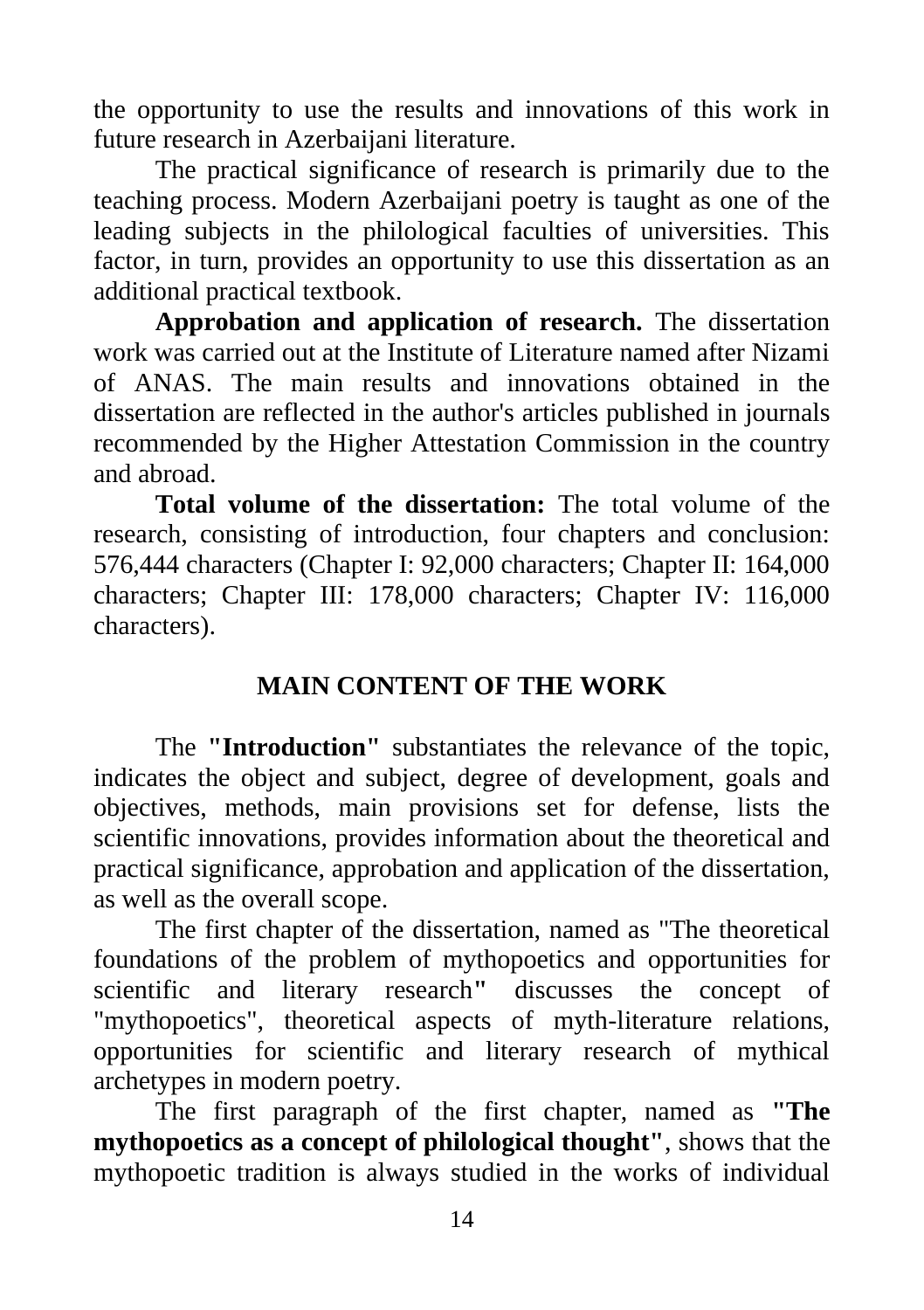authors ("the works that reflect the individual creativity"). If the work is a product of collective creativity, not individual creativity, then the study of mythological structures and images in that work is not under the name of "mythopoetics", but under the name of "mythological restoration".

The approach to the text from the point of view of mythopoetics means to bring it to a different methodological context. This is an urgent issue as prof. Shirindil Alishanli wrote: "The biggest problem of the humanities today is the issue of methodology. The crisis of structuralism and poststructuralism in Western literary criticism, the denial of the Marxist-Leninist methodology in the former Soviet space, also leads to a new search for literarytheoretical thought"*<sup>4</sup>*

The genesis of literary texts always leads to myth. Prof. Rahim Aliyev writes that *"before writing, there were words-myths. Now let's emphasize the principle side: the words and myths are older than modern speech. These words-myths were totems. Primitive people considered these word-myths to be reality as animals of nature or themselves. Because the difference between a thing and a name was not yet understood. But the plots relating to them appeared only after the phonetic written language"<sup>5</sup>* .

"Mythopoetics" has narrow and broad meanings. The term has expanded and deepened its meaning over time. S.P.Belokurova writes about the concept of "mythopoetics": "The notion of "mythopoetics" in the modern sense can be interpreted as the study of the"projection" (reflection-Kh.S.) of the myth (mythological plot, image, motif, etc.) in the work"*<sup>6</sup>* .

It is clear from this that "mythopoetics" continues to expand its boundaries of meaning over time, both as a term and as a branch of

<sup>4</sup> Alışanlı Ş. Tarixi poetika və ədəbiyyatşünaslığın müasir mərhələsi // Azərbaycan ədəbiyyatının tarixi poetikası. II kitab. Poetik fikrin təkamülü. – Bakı: Elm, – 2006,  $-$  s. 15

<sup>5</sup> Əliyev, R. Sözün mifi, fonetik sözün və fonetik yazının mənşəyi barədə / R.Əliyev. – Bakı: Mütərcim, – 2011, – s. 78

 $6$  Белокурова, С.П. Словарь литературоведческих терминов / С. П. Белокурова. – Санкт-Петербург: Паритет, 2006. – с. 151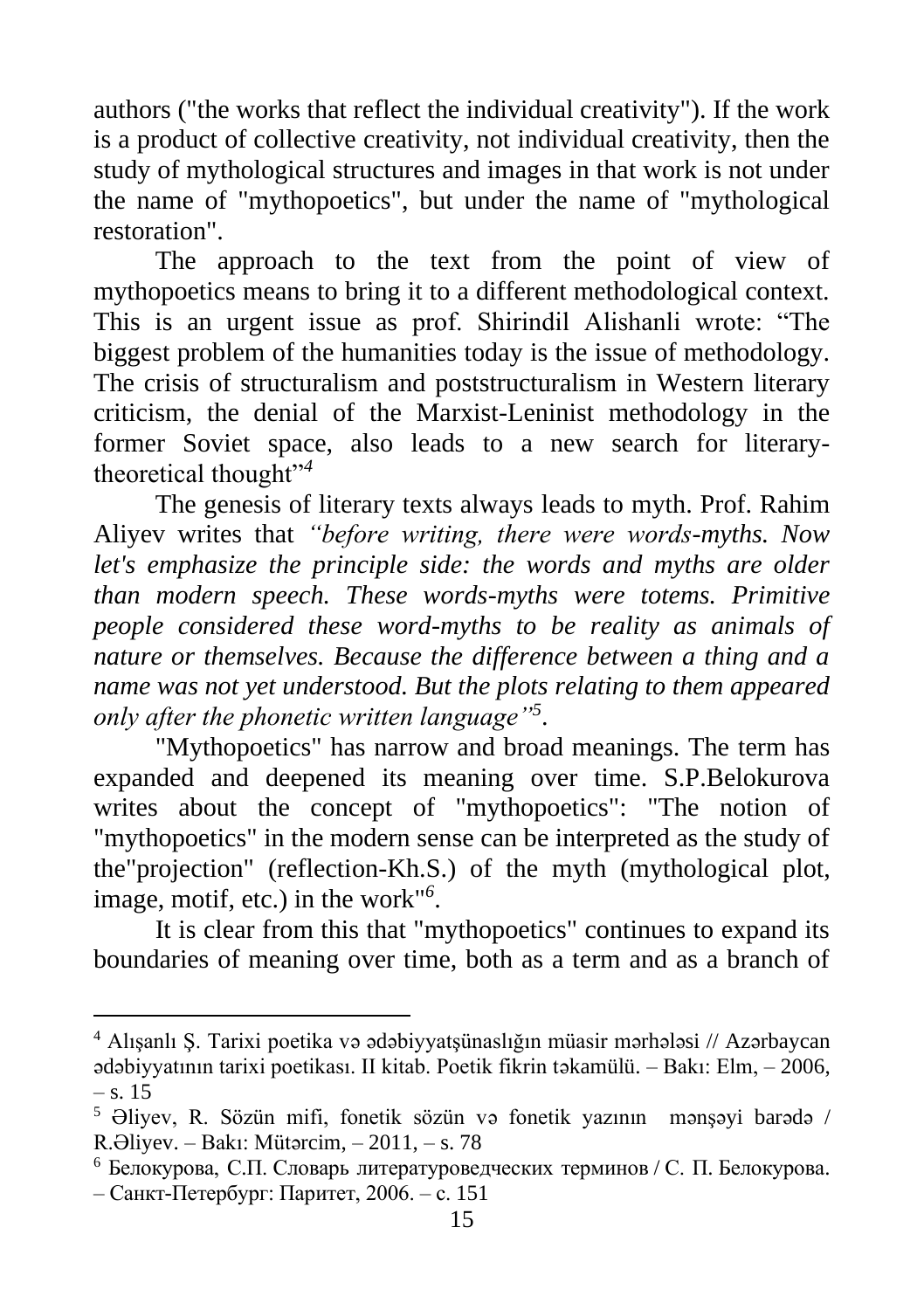the science of poetics. However, in this case, the "classical essence" of "mythopoetics" remains unchanged. By its very nature, mythopoetics studies how myth is reflected in a literary text. "Mythopoetics" as a concept of philological thought is constantly expanding its boundaries in these areas. Twentieth-century Azerbaijani poetry provides rich material in terms of these areas of mythopoetic research.

Works reflecting individual creativity in relation to literature are works created by any writer, poet, playwright. The works that are the product of collective creativity are folklore texts. There are functional semantic differences between mythological structures and images in written literary texts (in other words, mythologisms) and mythologisms in folklore texts. Mythological texts, so to speak, are the previous stage of folklore, and folklore texts are a continuation of mythological texts in this sense.

It is clear from this that "mythopoetics" continues to expand its boundaries of meaning over time, both as a term and as a branch of the science of poetics. However, in this case, the "classical essence" of "mythopoetics" remains unchanged. By its very nature, mythopoetics studies how myth is reflected in a literary text. "Mythopoetics" as a concept of philological thought is constantly expanding its boundaries in these areas. Twentieth-century Azerbaijani poetry provides rich material in terms of these areas of mythopoetic research.

The second paragraph of the first chapter, named a**s "Theoretical aspects of myth-literature relations",** shows that the myths have always been in the center of attention of creative personalities because they are the first example of human thinking. The description of many mythological images and plots in classical Azerbaijani literature, especially in Nizami's poetry, confirms that the focus on mythology has an ancient history. Although mythology was an event before civilization (before written cultures), it continued to exist in various forms in the history of poetry and in modern poetry in general. The spontaneous myths, fantasy-rich legends, and poetic events, which we call myths, have played an exceptional role in the socio-cultural and intellectual development of mankind. Myths and mythological meetings are widely covered in the verbal and written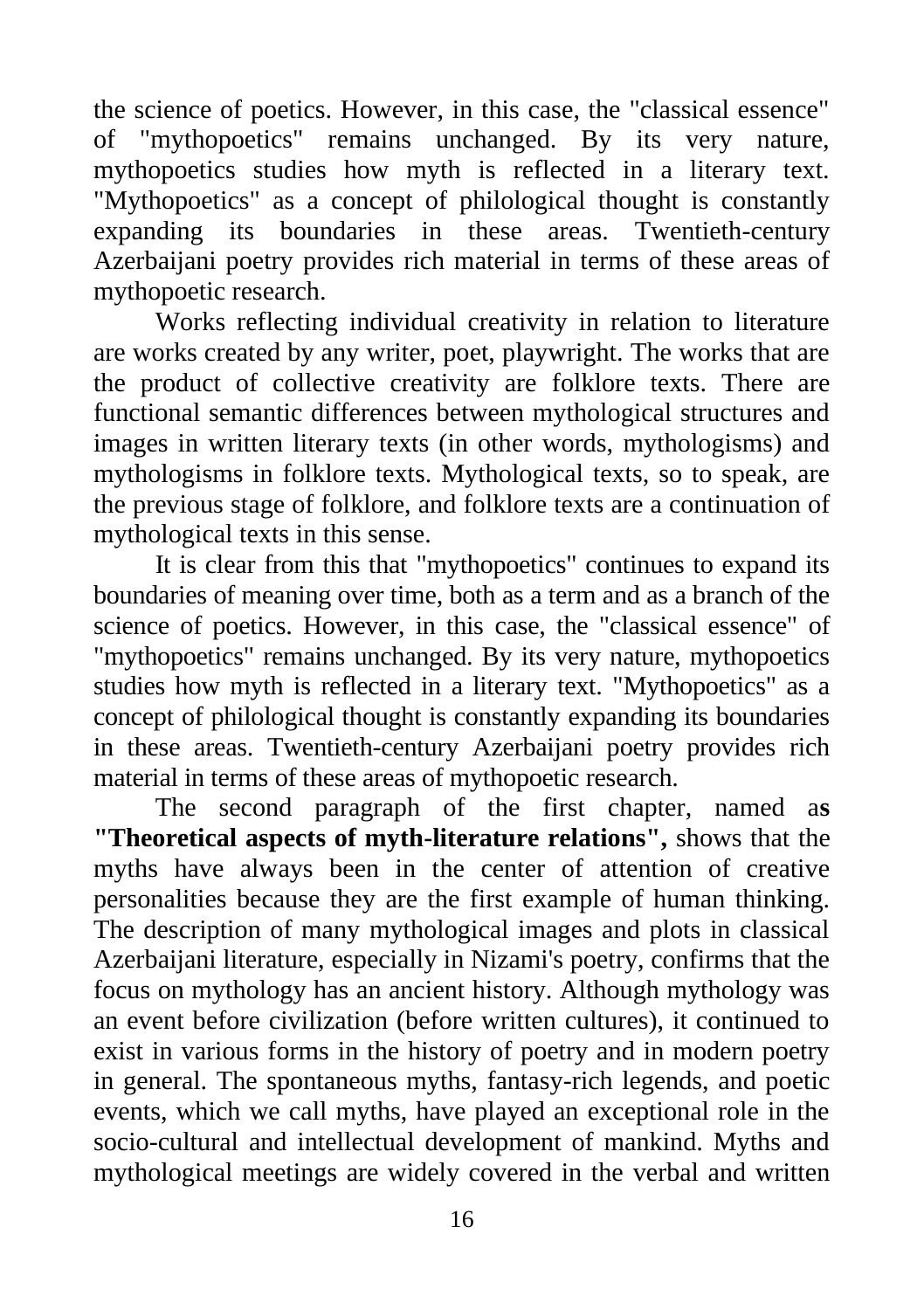literature of our people. As noted in the first volume of the tenvolume "History of Azerbaijani Literature": *"Myth is a phenomenon of primitive thinking that determines both the foundation and the modern content of each culture. Just as the ethnocultural tradition is reflected in mythology in different fields and in different forms, the texts related to these fields also give us a variety of mythological materials" 7 .*

At present, when we look at our classical literary heritage, we can see that the echoes of mythological views stand out as a tradition in the poetry of Nizami, Nasimi, Fuzuli, later Mirza Alakbar Sabir, Abbas Sahhat, Mohammad Hadi, Huseyn Javid, Ahmad Javad, Mikail Mushfig, Rasul Rza, Ramiz Rovshan, Sabir Rustamkhanli, Rustam Behrudi and other poets. The poems of the representatives of the XX century Azerbaijani poetry developed in contact with the ideological currents, philosophy of the time, cultural achievements, including the mythological views, and became a poetic expression of public opinion.

It is noted that the impact of myth on literature is a complex problem. The complexity of the problem here is due to the diachronic and synchronous structure of the problem. When approached only **in a diachronic-historical context**, the picture is simple. Thus, the literature derives its source from folklore, and folklore derives its source from myth. In this case, the historical-diachronic series of "myth-folklore-literature" is obtained. The beginning of human culture is characterized as a **mythological epoch**. The consciousness of this epoch as a whole is marked by the term of "mythology". With the end of the mythological epoch, a new epoch begins. That period is considered to be **the epoch of historical consciousness**. During the transition to a new epoch, the mythological system of consciousness collapses, and a new system of consciousness, a new type of thinking called as "historical consciousness" in science, emerges from its womb. New thinking, of course, is based on the materials of old thinking. Thus, although the mythological notions

<sup>&</sup>lt;sup>7</sup> Azərbaycan ədəbiyyatı tarixi [10 cilddə]. Sifahi xalq ədəbiyyatı  $/$  – Bakı: Elm, – Cild  $1, -2018, -8, 233$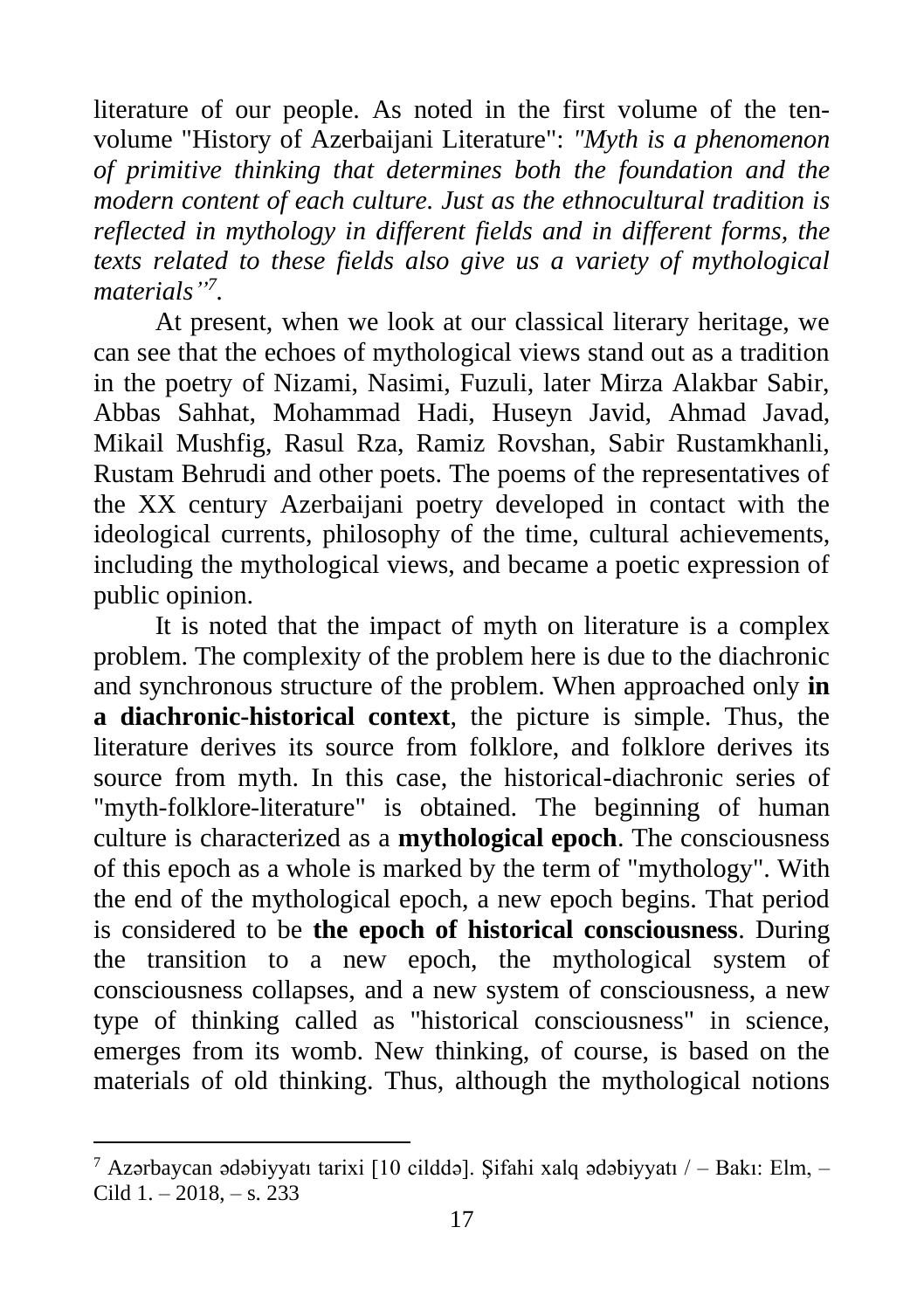disintegrate as a system, they do not disappear, and history is transformed into a type of consciousness. In other words, mythology is divided and religion, folklore, primitive philosophy, and so on develop from it. If we approach the issue from the literary point of view, the mythical stories about the first ancestors, heroes, the creation of the earth, the sky, people, the first things, the first traditions turn to legends, versions, tales, epics and so on. Or the ceremonial songs in honor of mythological mebuds (*mebud* – being worshiped, prayed) are the first examples of folk poetry. Thus, the folklore emerges as a continuation of mythical word creation (mythopoetics) as an artistic word creation. Myth preserves and continues its existence through transformation into folklore<sup>8</sup>.

So, the feature of mythology continues in various forms and shapes. We would say that this aspect of myth-literature relations is very important for any researcher who studies the mythopoetic tradition in modern poetry and in all types and genres of works of art in general. The most important methodological rule of the thesis is the immortality, constant self-creation and survival of the myth and the mythopoetic tradition in general. (perhaps the golden rule).

The third paragraph of the first chapter, entitled **"Opportunities for scientific and literary research of mythical archetypes related to the elements of nature in modern poetry"** states that the myth exists in various forms and shapes in the body of literary text, both in modern poetry and in the history of poetry in general. In this respect, it can express itself in the text as an image, a motive (generally: a mythologem), an idea. All this can be summarized under the name of **archetype**. Archetype is a Greek word meaning "first image", "example". The "archetype" is the original image in art, the original, universal symbols that underlie the myths, folklore and culture as a whole and passed down from generation to generation. In literature, the "archetype" refers to images, plots, and motifs that are often repeated in folklore and literary works.<sup>9</sup>

<sup>8</sup> Sultanova, X. Miflərin müasir ədəbiyyata təsiri // Humanitar elmlərin öyrənilməsinin aktual problemləri (Ali məktəblər arası elmi məqalələr məcmuəsi).  $-$  Bakı,  $-$  2016,  $-$  N<sup>o</sup><sub>1</sub>,  $-$  s. 180-184

<sup>&</sup>lt;sup>9</sup> ru.wikipedia.org > wiki > Архетип\_(психол...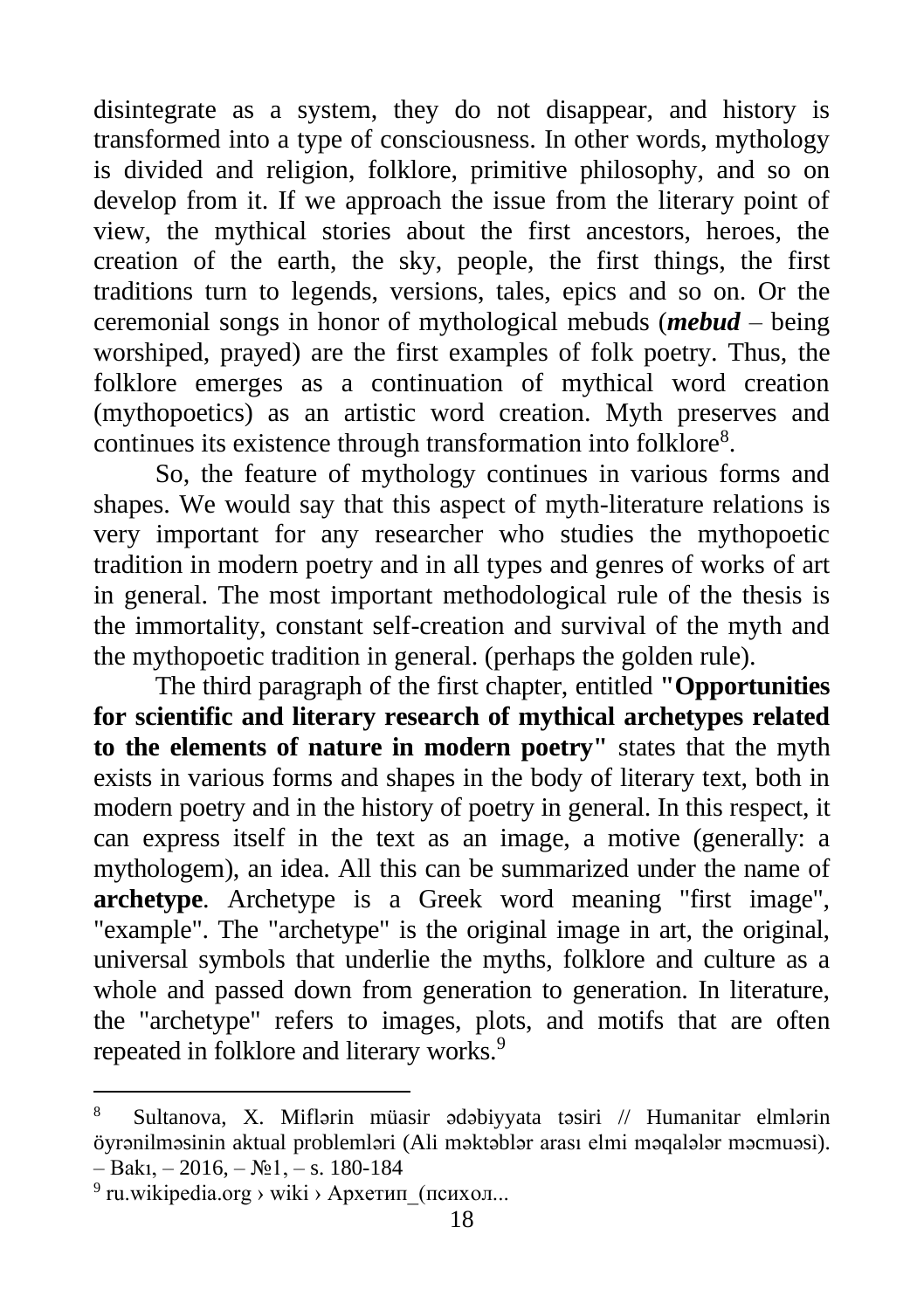*The above-mentioned paragraph* shows that in the twentieth century Azerbaijani poetry, the manifestation of undergoing of mythological views a certain transformation is a real process. Because the society itself is moving towards innovation and evolution. As Vagif Yusifli points out: *"The millennial experience of Azerbaijani poetry proves that there is a great need for innovation, expression of new tendencies and trends at every stage of its development. The search for innovation improves the literature both in content and form, and defines its internal enrichment. Because the literature cannot be closed and stay by the same principles, rules and models, these principles and rules must change and be renewed in terms of content, essence and form-structure" 10* .

Referring to these ideas, it can be noted that the transformation of mythology in modern poetry is a requirement of the time. Today, the textual changes in poems based on mythology are based on the principle of "keeping up" with the artist and time. In this area, each poet draws attention to his/her individual style.

As is known to the science of mythology, along with many cult symbols, the tree cult is closely linked with the Turkish way of life, its mythical worldview, state building and hegemony. It is clear from the model of the cosmic world that the tree is the image that connects man and God, the earth and the sky. A.M.Sagalayev notes in his work "In the Mirror of Altai Myth" that *"along with mountains and lakes, trees are considered to be one of the oldest images of Turkish religion and mythology. The Huns sacrificed horse to the tree and hung its head and skin on its branches" 11 .*

In the poetry of XX century Azerbaijan, this tradition is constantly followed in the works of Rasul Rza. The poet's "Plane tree", "Under plane tree", "Plane life" and others. In his poems, we encounter the facts of human transformation as the subject of the mythological cosmogony of the tree. Let's look at an excerpt from the poem "Plane tree":

<sup>&</sup>lt;sup>10</sup> Yusifli, V. Poeziyanın yolları və illəri / V.Yusifli. – Bakı: Mütərcim, – 2009,  $-$  s. 40

<sup>11</sup> Сагалаев, А.М. Алтай в зеркале мифа / А.М.Сагалаев. – Новосибирск: Наука, – 1992, – s. 175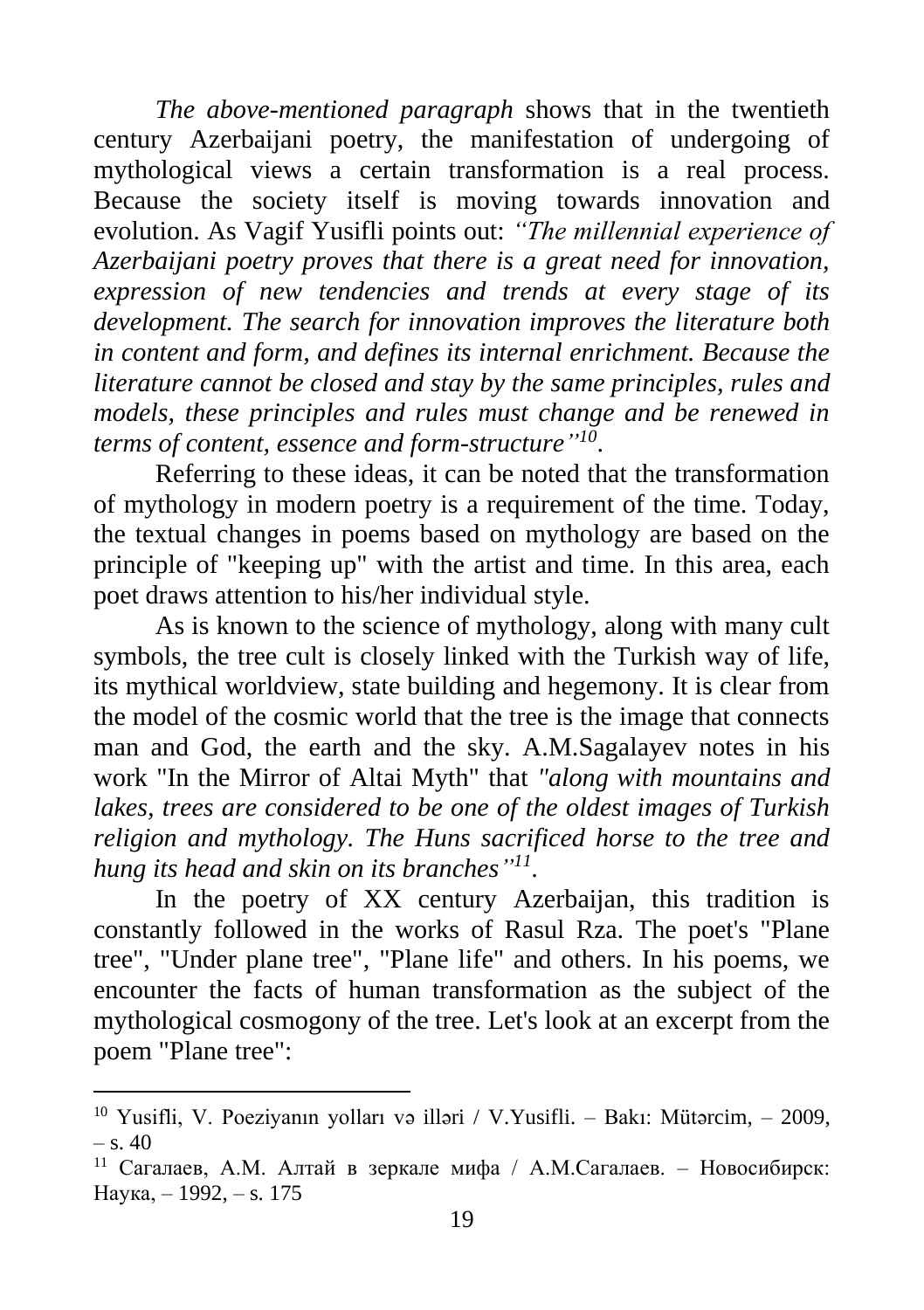*My khan plane tree, won't stoop its proud top, No one knows the age of the khan plane<sup>12</sup> .*

In this poem, we encounter the mythical glorification of the tree, its anthropomorphization and its role as a mythical world tree.

According to mythology, a person's first birth takes place in a tree cavern, just as it ends up in a tree. We encounter the same motive in Rustam Behrudi's poem of "Tree". According to our people's idea of the creation of man, God created a tree with nine branches before man, gave birth to the first human offspring in this tree, and gave them the idea of taking refuge in the shade of a tree as the first information. In the Oghuz and Uyghur epics, sons were created in a sacred tree cavern. The tree is closely connected with the belief in the original creation of our people:

> *My first arrival - a wooden cradle, My last trip – a wooden coffin ...<sup>13</sup> .*

The research shows that in twentieth-century Azerbaijani poetry, the tree archetype is considered one of the age-old traditions of millennial Azerbaijani poetry, presenting in a transformative form the basic parameters of the structure of the world, the necessary relationship between man and God, earth and  $\text{sky}^{14}$ .

In the poetry of XX century Azerbaijan, water is a source of such resort in the poems of various poets. Prof. Tahira Mammad writes: *"At the beginning of the 20th century, in Azerbaijani literature, we come across a wide range of expressions of thoughts in symbols. The tendency to express meaning in a symbolic way is clearly felt in the poems of Abbas Sahhat, Mohammad Hadi, Ahmad Javad. In the style of expression of our sentimentalist and romantic artists, we come across many traditional aspects of symbolism. Symbols have a special place in Jafar Jabbarli's works. In his works, we encounter symbolic* 

<sup>&</sup>lt;sup>12</sup> Rza, R. Cinar ömrü / R.Rza. – Bakı: Azərnəsr, – 1990, – s. 15

<sup>13</sup> Behrudi, R. Göz yaşlarından baxan Allah / R.Behrudi. – Bakı: Azərnəşr, – 2007, – s. 28

<sup>14</sup> Sultanova, X. XX yüzil Azərbaycan poeziyasında ağac kultunun izləri // "Azərbaycan şifahi xalq ədəbiyyatına dair tədqiqilər" jur.,  $-2016$ .  $\mathcal{N}_2$  48,  $-$  s. 53.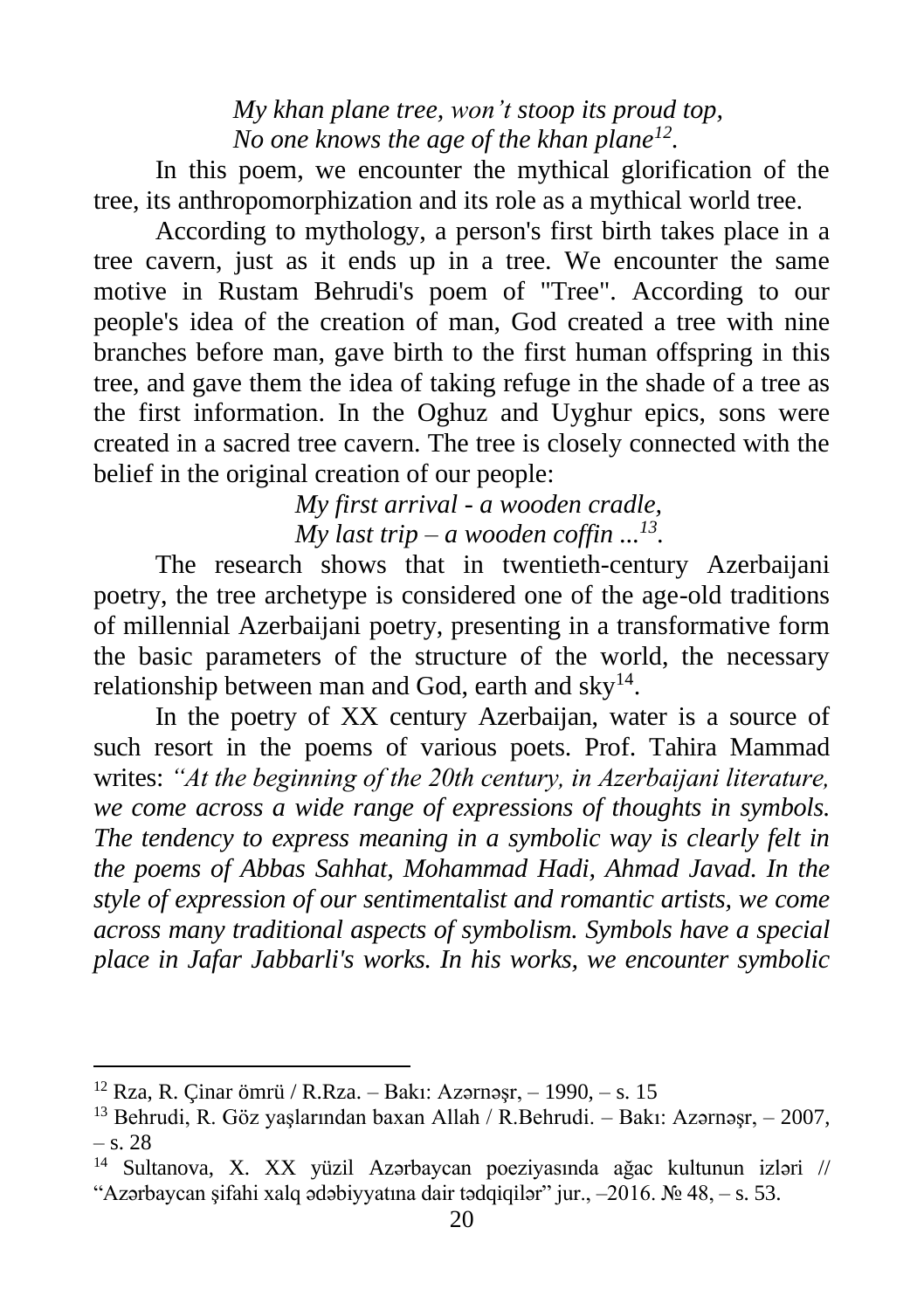*names, images, and even the continuity of situations. The poem*  "Maiden's Tower" is symbolic from beginning to end"<sup>15</sup>.

In Jafar Jabbarli's poem "Mother" we come across a more interesting scene:

> *O wind, shout, O merciless sea, rise in waves! Throw into the world, O lightning, blaze up, shine! Thunder, O sky, thunder, crack, fall in! Go away, O Sun, get your rain raining, O cloud, weep! 16*

This poem first of all reflects the feelings and emotions of the poet's world. The poet's resort to the wind, the merciless sea (water), lightning, the sky, the Sun is an impressed form of human-nature relations in poetry from the point of view of modern literary aesthetics. Mold is formed where there is tradition. So, the poet's resort to the elements of nature (wind, sea (water), lightning, sky, sun) is a product of an old mythical tradition as an impress.

Traces of the belief in sacrificing a dragon that cuts off water in folklore are also reflected in the examples of twentieth-century Azerbaijani poetry. Khalil Rza's poem of the same name refers directly to the song "The floods took Sarah" and expresses it in a poetic way:

> *Arpachayi overflowed, The flood took Sarah and ran away. Eyes with surma, with fine eyebrows, The floods took Sarah, My grey-eyed baby. No, don't see it from Arpachayi, Who says Sarah was took away by the floods. From the Shahenshah garden, from the Winter Palace Took by the handas held out to my country<sup>17</sup> .*

<sup>15</sup> Məmməd, T. Azərbaycan ədəbiyyatında simvolizm. Simvolizmin tipoloji xüsusiyyətləri və Azərbaycan ədəbiyyatı // Ədəbiyyat nəzəriyyəsi: inkişaf mərhələləri və problemləri: 2 cilddə. I cild – Bakı: Azərbaycan Respublikasının Prezidenti yanında Elmin inkişafı Fondu, – 2018, s. 185

<sup>16</sup> Cabbarlı, C. Əsərləri / C.Cabbarlı. – Bakı: Azərbaycan Dövlət nəşriyyatı, – c. 3,  $-1969 - s.4$ 

<sup>&</sup>lt;sup>17</sup> Ulutürk, X.R. Seçilmiş əsərləri / X.R.Ulutürk. – Bakı: Sərq-Qərb, – c. 2, – 2005, – s. 91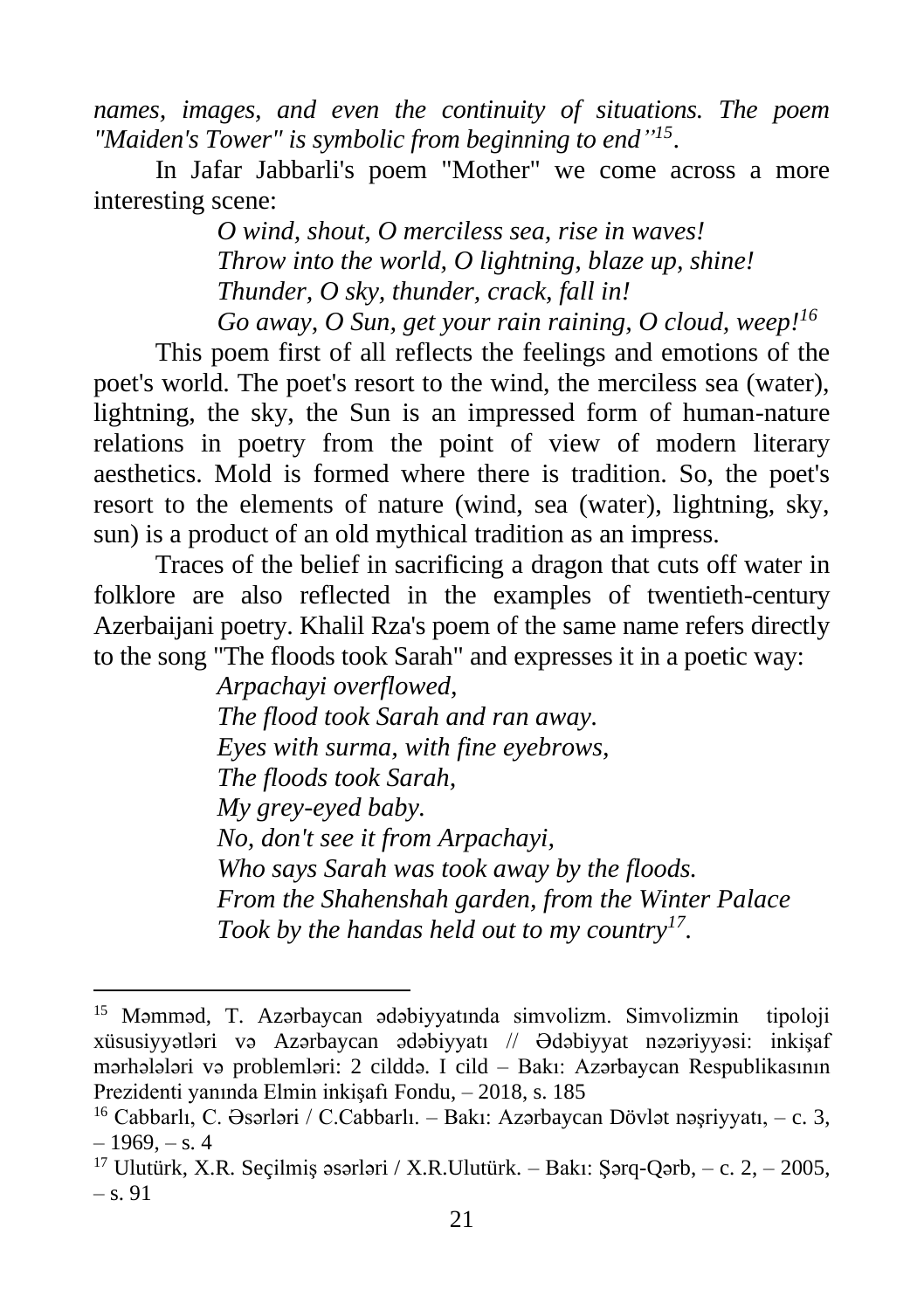As can be seen, the components mentioned in the poem, although real, represent a mythological image. In the poem, the image of Sarah is identified with the integrity of the homeland, and the fiery dragon with the Shahenshah Garden and the Winter Palace. These or other examples confirm that all the paradigms of the image of water in the poetry of the twentieth century are closely linked with the stichial-mythological symbolism of the initial water archetype. This, in turn, shows once again that archic-mythological memory is always a relevant means of imagery for modern poetry<sup>18</sup>.

When talking about the mythical-artistic symbolism of the archetype of light, it is stated that the myths are connected with the archetype of ethnic identity living in the subconscious of each nation. Although myths appear in one form or another in prose, in poetry, mythopoetic views act as a means of imagery. This, as a special form of cognition, helps to fully understand the pattern of poetry. We believe that the word "light" found in Azerbaijani poetry are associated with the "fire of happiness" that exists in the mythical thinking of our people. In the literature, "light" is traditionally used in the sense of "life-giving", "life-creating", "living power". This tradition has lasted for centuries and continues to the present day. In this sense, Abbas Sahhat's resort to the Sun at first glance gives the effect of an arbitrary poetic address. However, resorting to the Sun, asking for help in the form of light, and mercy is an act of ritual-mythological behavior of people that has summitted over the milleniums:

> *O you, O najmi-zahiri-darxab! Wake up, no more endurance in the heart. Open, O Sun, due to the grief of the companions! Rise and reach maturity. Get rid of mesaib, my dear, Reach the moderation in khubrulug.*

<sup>18</sup> Sultanova, X. Mifdən müasir poeziyaya (təbiət kultu su stixiyası əsasında) // Pedaqoji Universitetin xəbərləri. – Bakı, – 2016, № 2, – s. 264-270; Султанова, Х. От мифа к современной поэзии (на основе природного культа-стихия воды) // Еврозийский национальный университет им. Л.Н. Гумилёва. ХIX Mеждународная научная конференция "Русистикa и современность" Казахстан, – Астана: – 22-24 сентября, – 2016, – с. 115-120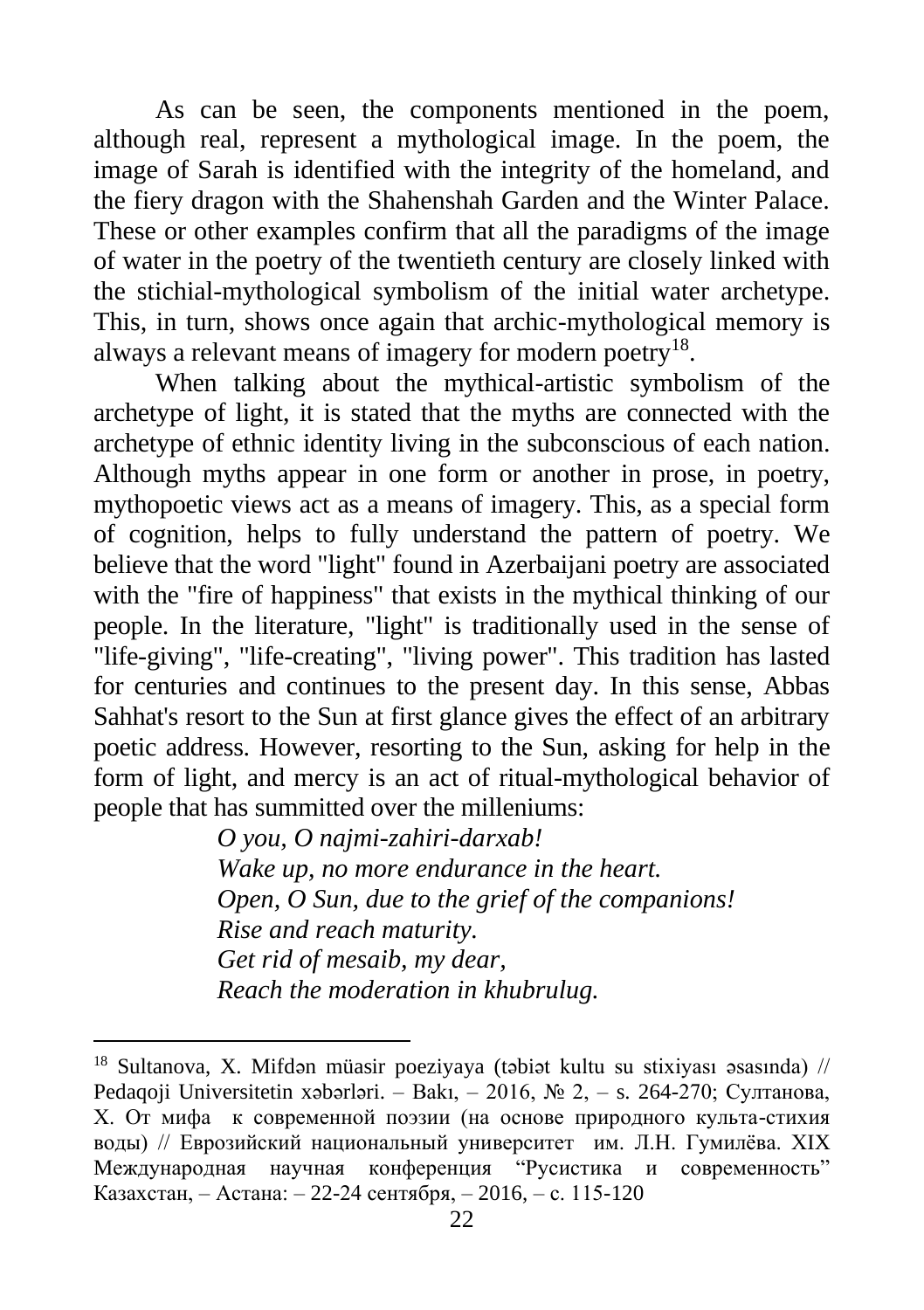*Let our dignity be gone, Let the flowers run out - our longing<sup>19</sup> .* Mohammad Hadi's world of poetry itself is full of light in the poet's mind. His poetic statement is distinguished by its specificity:

*Do you know what poetry is? Enchanted by the light,*

*This "zadeyi-nur" is the light of the dream flower garden<sup>20</sup> .*

The poet considers the poem to be a child written from the light, born from the light of dreams flower garden. The fact that the poem is "glorious from the light" literally means "the word is born from the light." This is directly related to the gnosis-mythological cosmogony (creation). Mythological chaos is at the beginning of creation. Space - light, life manifests itself in chaos. At the heart of the manifestation stands the word. From this point of view, the fact that the poem is "glorious from the light" surrounds the whole history of Azerbaijani poetic thought as a cosmological act-formula<sup>21</sup>.

The second chapter of the dissertation named as **"Mythological archetypes in the poetry of XX century romanticism and critical realism"** deals with the mythopoetic semantics of the fairy image in the poetry of Mohammad Hadi, the archetype of God in the world of Huseyn Javid's artistic imagination, mythopoetic pictures in Abbas Sahhat's poetry, and the issues such as the mythopoetic tradition in the works of Mirza Alekber Sabir.

The first paragraph of the second chapter, named as "Mythopoetic semantics of the image of a fairy in the poetry of Muhammad Hadi," states that his famous researcher, Prof. Aziz Mirahmadov names Mohammad Hadi "as an outstanding representative of Azerbaijani romanticism" whose poetry is a unique event in terms of content and ideological-artistic features. His life and the period in which he lived were very arduous and turbulent. Aziz Mirahmadov writes: *"This life, (as the poet - Kh. Sultanova)* 

 $19$  Səhhət, A. Seçilmiş əsərləri / A.Səhhət. – Bakı: Lider nəşriyyatı, – 2005, s. 60

 $^{20}$  Hadi, M. Secilmis əsərləri / M.Hadi. – Bakı: Sərq-Qərb, – 2005, – s. 8

 $^{21}$  Sultanova, X. Mifopoetik modelin yaradılmasında isıq mifologeminin rolu // Azərbaycan dili və Ədəbiyyatı tədrisi (elmi-metodik jurnal). – Bakı, – 2016, – №2, – s. 71-74; Sultanova, X. XX yüzil Azərbaycan poeziyasında işıq/nur mifologemi // "Dədə Oorqud" jur., – Bakı, – 2016, –  $\mathbb{N}^2$  2, – s. 114-124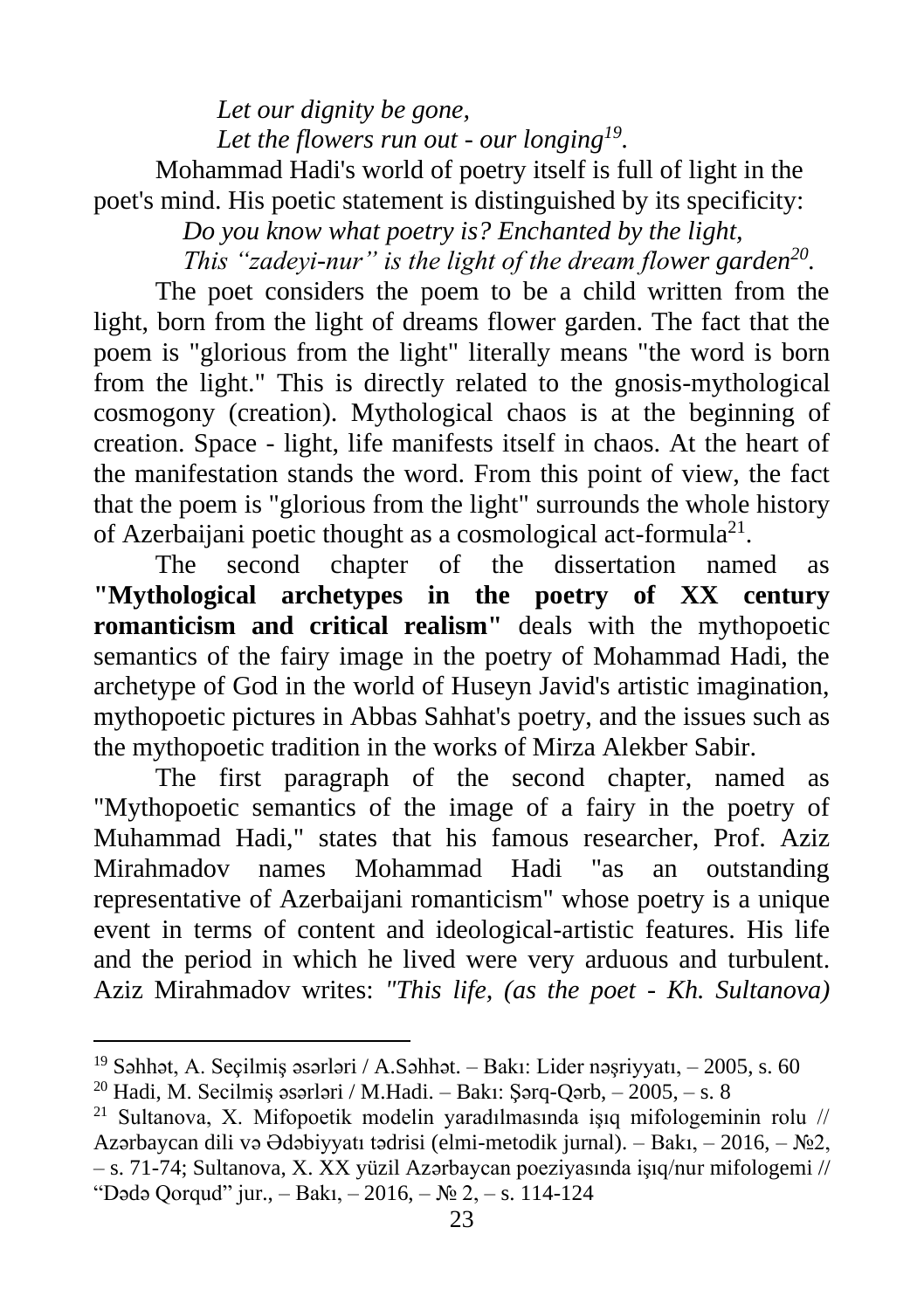*said, was "sad, sorrowul ", the poet began to see the bad side of need*  and deprivation very early<sup>"22</sup>. Dissatisfied and offended with time, Hadi, turned away from it and in his poetic dreams and thoughts he turned to the extraordinary world, the mythical world rich in mystical images. In this respect, the mythopoetic tradition is observed as a poetic layer in his work. Prof. Kamran Aliyev writes: "Symbolic images related to folklore and mythology have a special place in the poetics of XX century Azerbaijani romanticism. In general, the beginning of the XX century was a time when there was a strong tendency to folklore in all spheres of Azerbaijani cultural life*" 23* .

Folklore and mythological images also pass through the works of Mohammad Hadi. From childhood, he grew up in the environment of folk tradition, tales and epics, legends and myths, couplets and gerais, laylas and bayaties, and always excited the imagination of traditional images of folk thought. In this regard, in the works of the poet there are images of folklore with mythical semantics, as well as the image of the fairy of freedom. Of course, the fairy of freedom came from the desire and belief in independence in the early twentieth century, and revolutions revived this theme in the literature and poetry of the century. Veli Osmanli wrote: *"The twentieth century begins with the poetry of Mohammad Hadi, a wide poetic range of Azerbaijani romantics and a social-scale manifesto of freedom. His poem "Neghmeyi-ehrarane" ("Song of Freedom") written in 1906 became a real prologue to this "Romanticism of Freedom". The poem was written under the influence of the revolutionary uprising of December 1905. Here, the romance begins with the notion of freedom, which is characterized by the imagery of the name "freedom"<sup>24</sup> .* Prof. Alkhan Bayramoglu shows that *"Mohammad Hadi protected the sons of the homeland from the* 

 $^{22}$  Mirəhmədov,  $\Theta$ . Azərbaycan ədəbiyyatının görkəmli nümayəndəsi (ön söz) / M.Hadi. Seçilmiş əsərləri. İki cilddə, I cild. / Tərt. ed.: M.İbrahimov, M.Cəfərov, Ə.Mirəhmədov. – Bakı: Elm, – 1978, s. 5

<sup>&</sup>lt;sup>23</sup> Əliyev, K. Azərbaycan romantizminin poetikası / K.Əliyev. – Bakı: Elm, –2002, – s. 155

<sup>24</sup> Osmanlı, V. Məhəmməd Hadinin romantizmi / V.Osmanlı. – Bakı: Elm, 2006, – s. 111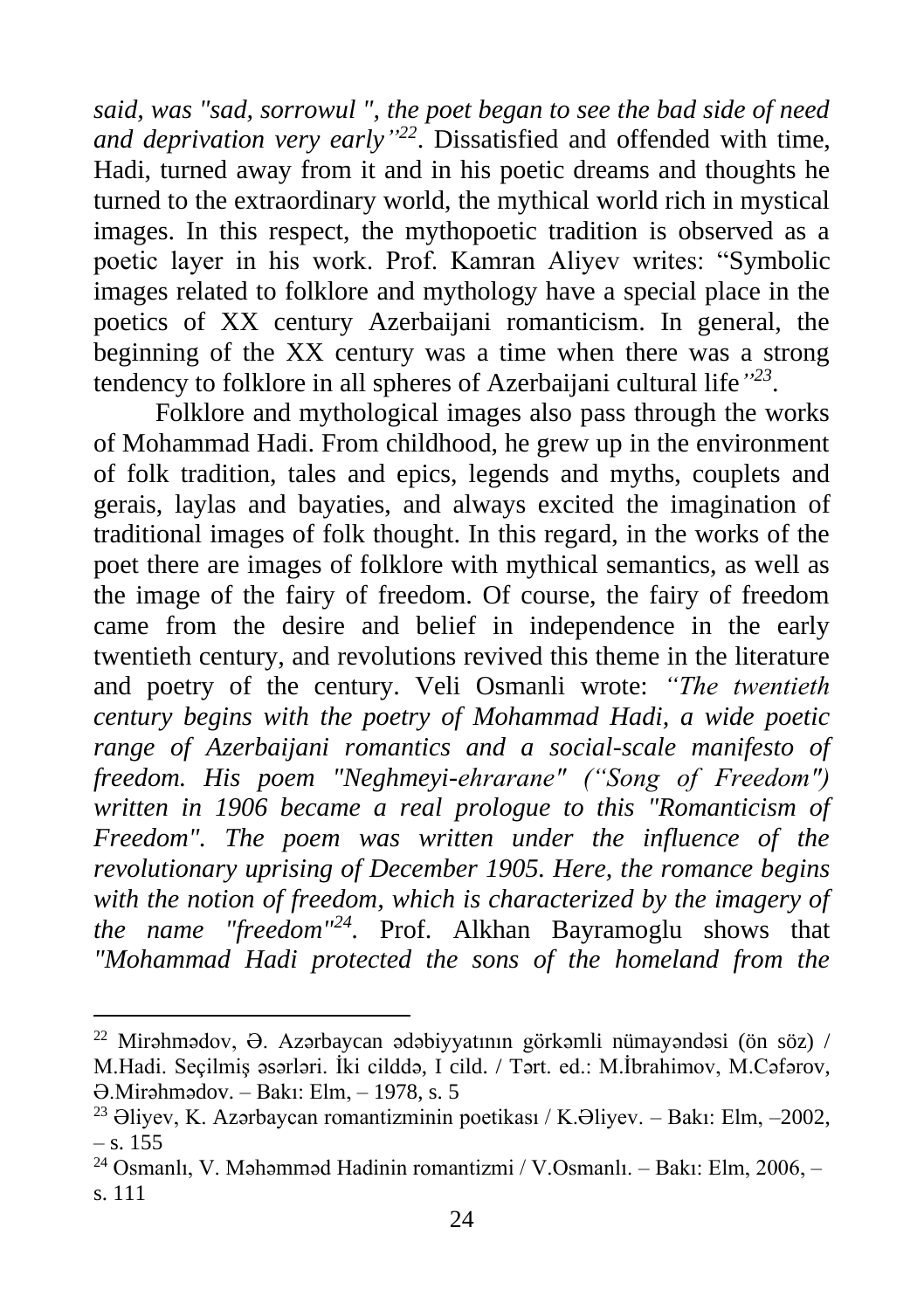*hands of Agyar" and called on them to uphold the dignity and honor of the people, to prevent the replacement of spring with fall. Because our author - Azerbaijani Turks have been burning and fighting for years with the desire for a glorious life "<sup>25</sup> .*

In Hadi's poem "Fairy-Conscience" (1906) we find a wide artistic and poetic interpretation of the mythical fairy-tale image. In the poem, Hadi glorifies the freedom like a fairy girl.

In the poem, the freedom is embodied in two mythical images: a fairy and a huri $^{26}$ .

Houri is an image of Arabic folk poetry, fairy-tale Azerbaijani mythical texts. Of course, the mythopoetic tradition in the work of Mohammad Hadi is not limited to the fairy / angel / huri image complex. In this regard, the artist's work provides material in terms of other mythical archetypes.

The second paragraph of the second chapter, named as **"Huseyn Javid's Archetype of God in the World of Artistic Imagination"**, states that Huseyn Javid, who did not look like his predecessors and successors, writing the words dictated by his heart, laid the foundation of verse drama, a new stage in Azerbaijani literature, as well as an unusual thinker enamoured in beauty. As academician Isa Habibbayli wrote: *"In general, Huseyn Javid's work has unique artistic features. Original artistic features define the uniqueness of Javid's art. This originality is also evident in Javid's dramaturgy. His plays are new in theme and idea, plot and composition, the world of images, and even language and style. Such plays are not found before or after Javid"<sup>27</sup>* .

Prof. Badirkhan Ahmadov writes: *"The poetics of Azerbaijani romanticism is rich and diverse; There are a variety of unique themes (historical, modern), attitudes to beauty, the inner world of man, the unreal world, freedom and struggle, devilishness, platonic love, patriotism, East-West confrontation and comparison, and such* 

<sup>25</sup> Bayramoğlu, A. Milli istiqlalın carçısı və tərənnümçüsü Məhəmməd Hadi / A. Bayramoğlu. – Bakı: Ləman ND MMC, – 2019, s. 58

<sup>&</sup>lt;sup>26</sup> Hadi, M. Seçilmiş əsərləri [2 cilddə] / M.Hadi. – Bakı: Elm, – 1978, – c. 1 – s. 39

<sup>&</sup>lt;sup>27</sup> Həbibbəyli, İ. Hüseyn Cavid və sənəti / İ.Həbibbəyli. Əsərləri [10 cilddə]. – Bakı: Elm və təhsil, – Cild. 2. – 2017, – s. 379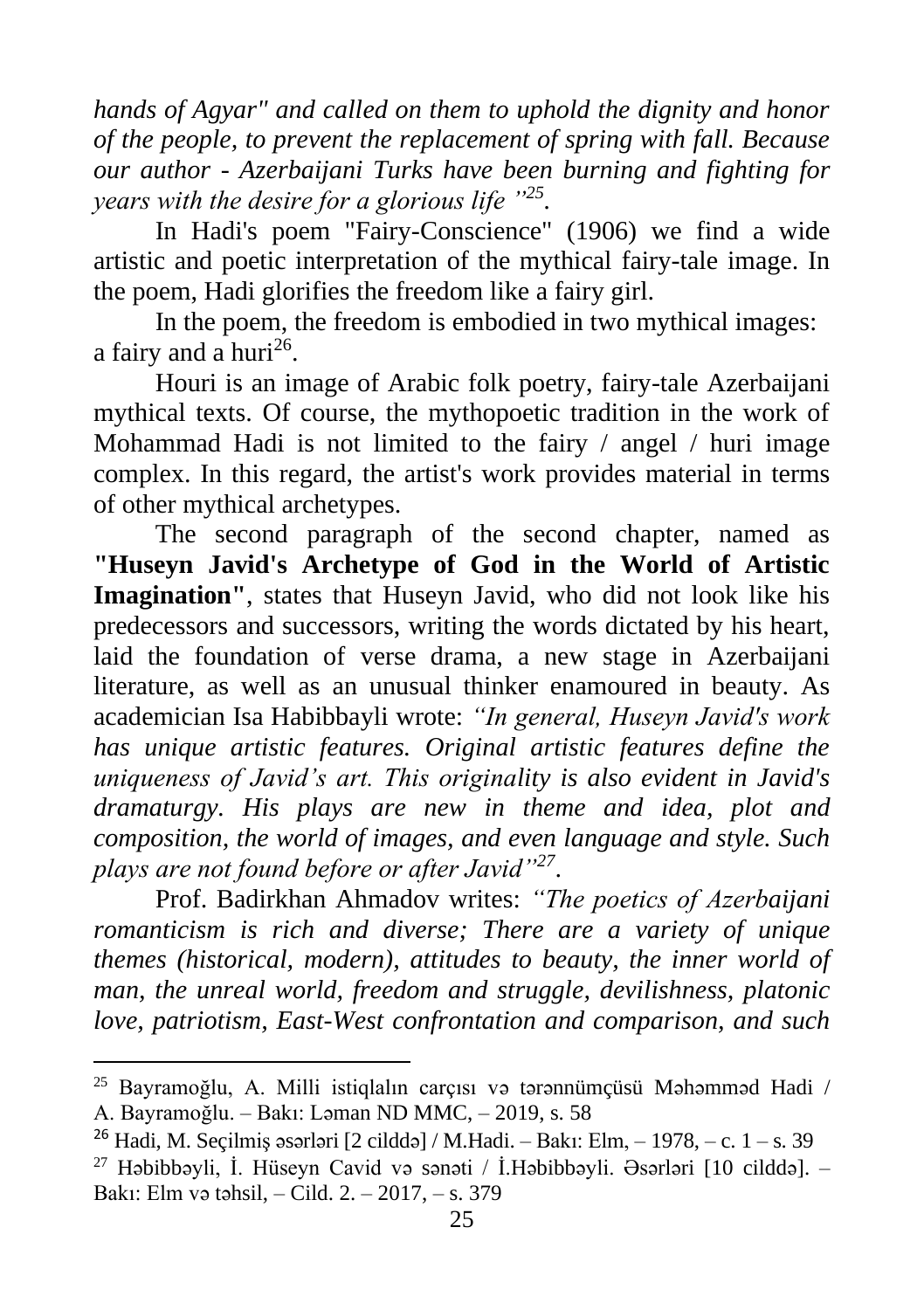*other components" 28 .* All the peculiarities of Azerbaijani romanticism, as well as the relatedness to the mythopoetic tradition, are vividly reflected in Javid's work.

Javid's work provides rich material in terms of the mythopoetic tradition. In this respect, the archetype of God has a special place in his work. This archetype represents the center of ideas in the writer's work, the intersection of religious-philosophical, ontological, sociohistorical, spiritual-biographical and axiological aspects. The image of God is the structural beginning that unites all the spheres of the author's mythopoetics. In this regard, Huseyn Javid's heroes can reach the Place of Truth on the wings of beauty and love:

> *Two loves do not fit in one heart, Heart is one, love is one, Great God is one... 29*

The poet says that the way to God passes through the heart and soul. But there is also an identification of man with God. All love is love for God: To love God is to love man. There is no duality in true love. Myth and Sufism are intertwined at this point. In Sufism, there is an identification of man with God. In myth, this is in the form of identifying the macrocosm (the world) with the microcosm (man). For example, the world, its individual objects, burns from the body of the first ancestor, who was imagined in the form of a great man, after his death. In the model of the mythological world, the world and man are components of a single process of creation. In mythology, creation is based on the ancestor. In fact, the archetype of the god, which occupies a large place in the works of Huseyn Javid, is directly related to the image of the ancestors. In mythological thought, God is also identified with the original ancestor. Y.M. Meletinski writes that in mythology*, "a cultural hero (like the first ancestor) in the process of evolution can develop both towards the* 

<sup>28</sup> Əhmədov, B. XX yüz il Azərbaycan ədəbiyyatı: mərhələlər istiqamətlər, problemlər / B.Əhmədov. – Bakı, Elm və təhsil, – 2015, – s. 87

 $29$  Cavid, H. Əsərləri [5 cilddə] / H.Cavid. – Bakı: Lider nəşriyyat, – c. 2. – 2005, – s. 69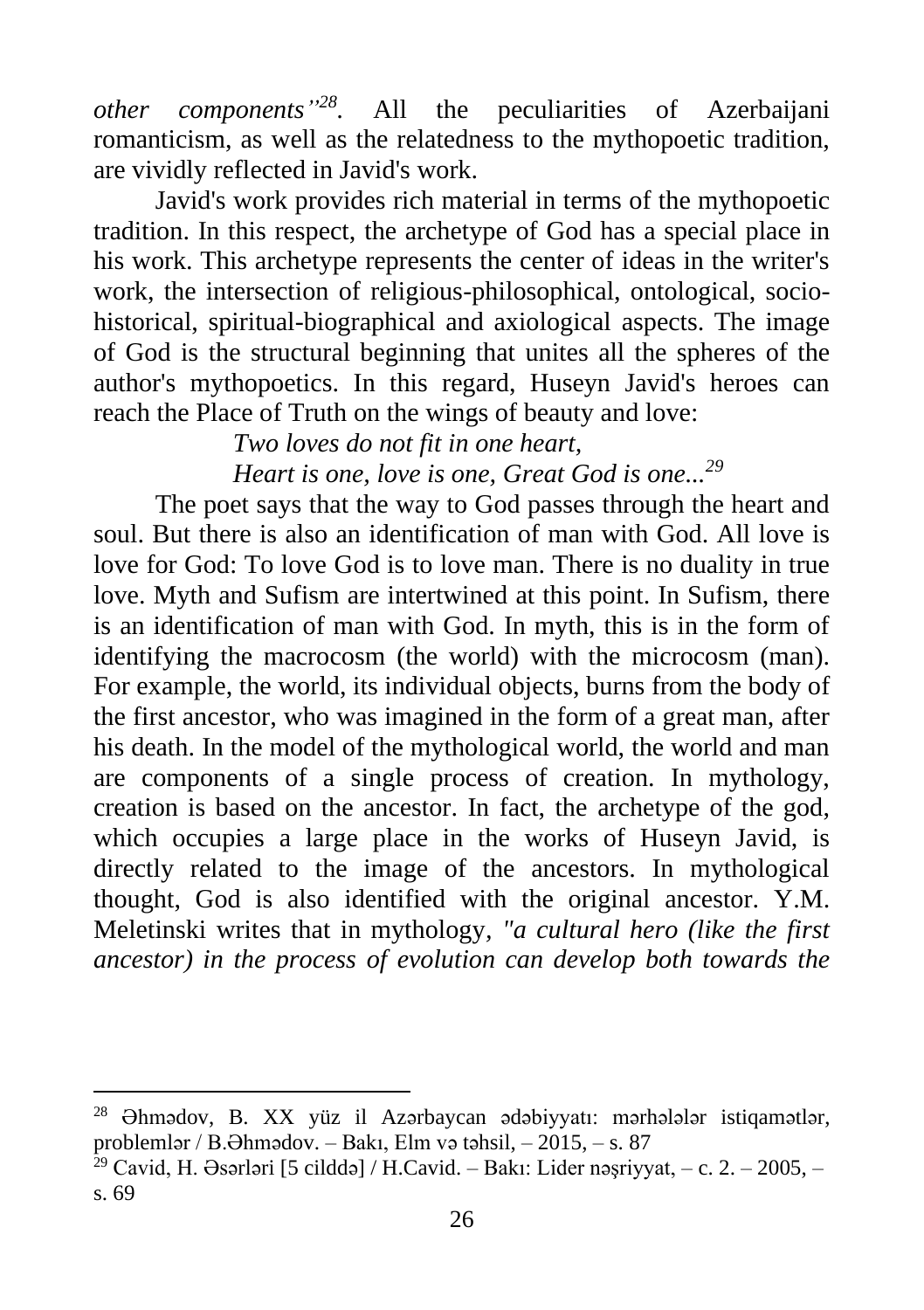*image of a god-creator and towards the image of an epic hero"<sup>30</sup> .*

In mythology, the image of the god-creator and the image of the epic hero are, in fact, two separate directions in the evolutionary process of the first ancestor, forming a single "cultural hero" complex. In this regard, the roots of the identification of God / Man in the work of Huseyn Javid are directly rooted in the Azerbaijani-Turkish mythical thinking. Huseyn Javid's devotion to the mythopoetic tradition is not limited to the archetype of God. The poet's creativity is rich in mythical images and ideas<sup>31</sup>.

The third paragraph of the second chapter, named as **"Mythopoetic pictures in the poetry of Abbas Sahhat"**, states that it is impossible to imagine the romantic poetry of the twentieth century without Abbas Sahhat. As Ac. Kamal Talibzadeh points out: *"Abbas Sahhat is one of the prominent poets who had a strong influence on the artistic thinking of the Azerbaijani people, took a firm place there and brought new features to the poetry of the twentieth century." 32* .

We see that in the poems of Abbas Sahhat, who came from the people, grew up in the world of folklore from childhood, and the poems of Abbas Sahhat whose artistic thought was formed with laylas and bayaties, mythical elements are embodied in new artistic images through high imagination. Together, these images and motifs in the poet's work form the "mythopoetic pictures."

Abbas Sahhat was a poet with a strong imagination. He enjoyed nature, often went to nature to calm his soul, and

<sup>30</sup> Мелетинский, Е.М. Общее понятие мифа и мифологии // Мифологический словарь. Гл. ред. Е.М.Мелетинский. – Москва: Советская энциклопедия, –  $1990 - c. 638$ 

<sup>31</sup> Sultanova, Kh. The Archetype of the God in H. Cavid's Poetic World // Azərbaycan Beynəlxalq Elmi Konfransı (maqale özetleri). Azərbaycan Respublikası Təhsil Nazirliyi Bakı Slavyan Universiteti Rating akademy, – Bakı: 15-16 noyabr,  $-2018$ ,  $- p. 23-27$ ; Sultanova, Kh. The Apchetype of God in the H.Cavid's Poetry World // Journal of Awarenes – Volume 4, – Issue 1, – 2019, – E-ISSN? – 2149-6544, – p. 147-152

<sup>32</sup> Talıbzadə, K. Abbas Səhhət (1874-1918) / A.Səhhət. Əsərləri, 2 cilddə, I cild. Tərtib və qeydlərin, öz sözün müəllifi K.Talıbzadə. – Bakı: Azərbaycan Dövlət Nəşriyyatı, –1975, – s. XXVIII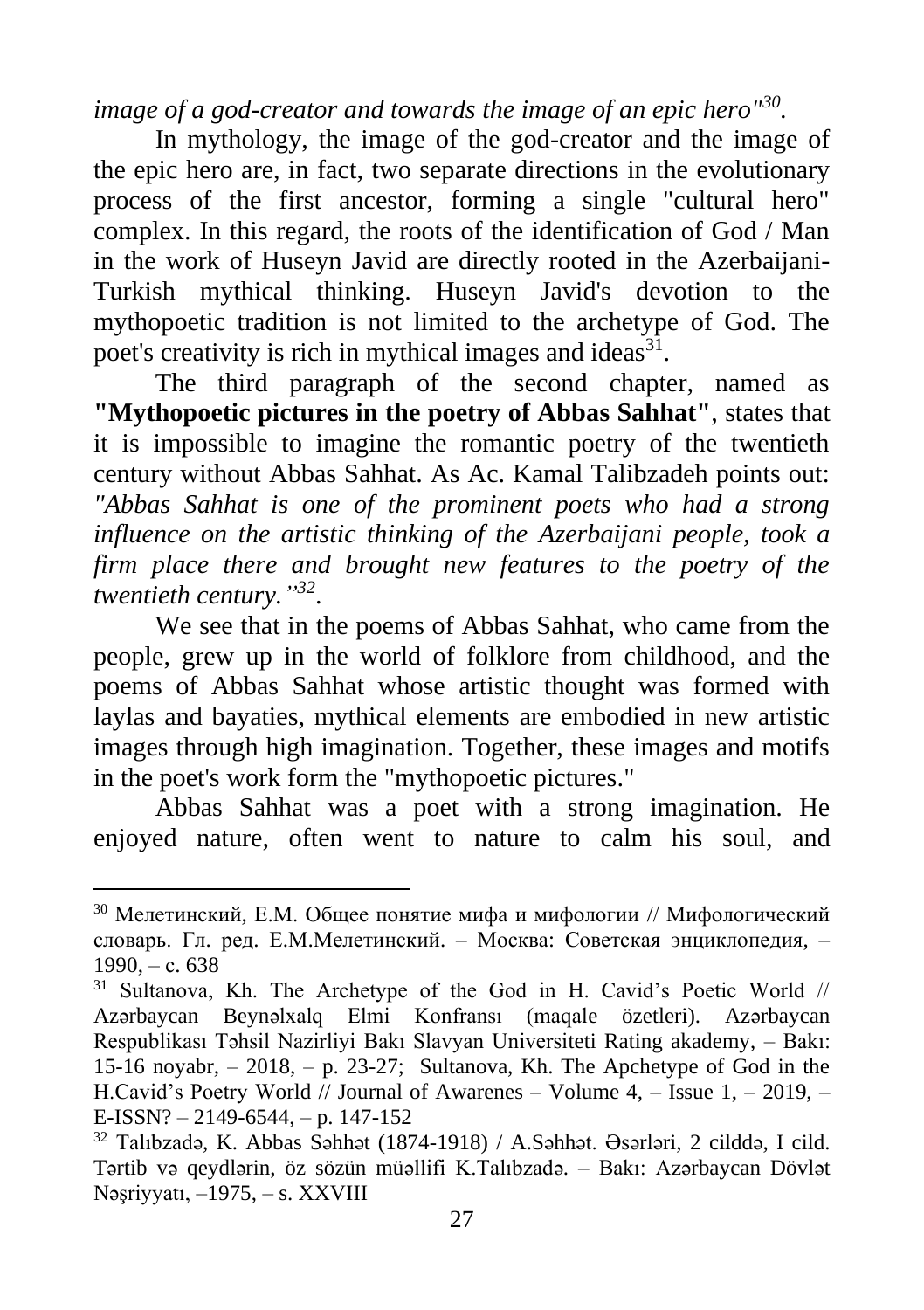communicated with it. The pictures of nature enchanted him, and the poet turned his mystical-imaginary, spiritual-ecstatic communication with nature into verses. One of the poems arising from such "communication" is "By the Sea". One day, the poet's heart grows tired of the grief of the times, and he goes down to the sea to get rid of the grief that covers his heart. As he watches the sea, his spirit inspires again. Crowds of children descend to the shore and shout for joy. Their joy, the innumerable particles of light created by the Sun on the surface of the sea, gives a breath to the poet's soul: it is as if ecstatic. At that moment, an image of her lover appears in the sea: the poet faints as soon as he mentions the name of his lover involuntarily. Wherever he looks - to the sea, to the desert - he sees only his lover and communicates with her spiritually and mystically:

> *My soul, my angel, my lover, my coquettish beauty, Your name was mentioned, I lost my consciousness again. Looking at the sea, my sweetheart, I see you, I look at the desert and I see you my coquettish sweetheart<sup>33</sup> .*

Now let's set the artistic-semantic scheme of these inventive pictures. There are three elements-images in this scheme: **Lover** - a subject that burns in the parting of his beloved; **Beloved** - an object that gets the lover into trouble of sorrows and gives him the pain of parting; **Mediator** - the sea (ocean) that creates a mystical-spiritual connection between the lover and the sweetheart. It should be noted that all these image elements are the most popular functional images of classical poetry. From this point of view, A. Sahhat's mysticalspiritual communication with the sea, his imaginary reunion with his sweetheart with this communication is a tradition in classical poetry. In this tradition, inanimate elements of nature - wind, water, etc. plays the role of mediator between lover and beloved. The reunification of lovers of the elements of nature is directly related to the mythopoetic tradition. This role of Water / Sea / River in the poem of Abbas Sahhat is not fortuitous, it comes directly from the mythological function of water element.

<sup>33</sup> Səhhət, A. Əsərləri [2 cilddə] / Tərtib və qeydlərin, öz sözün müəllifi K.Talıbzadə / A.Səhhət. – Bakı: Azərbaycan Dövlət Nəşriyyatı, –1975, – c. 1. – s. 12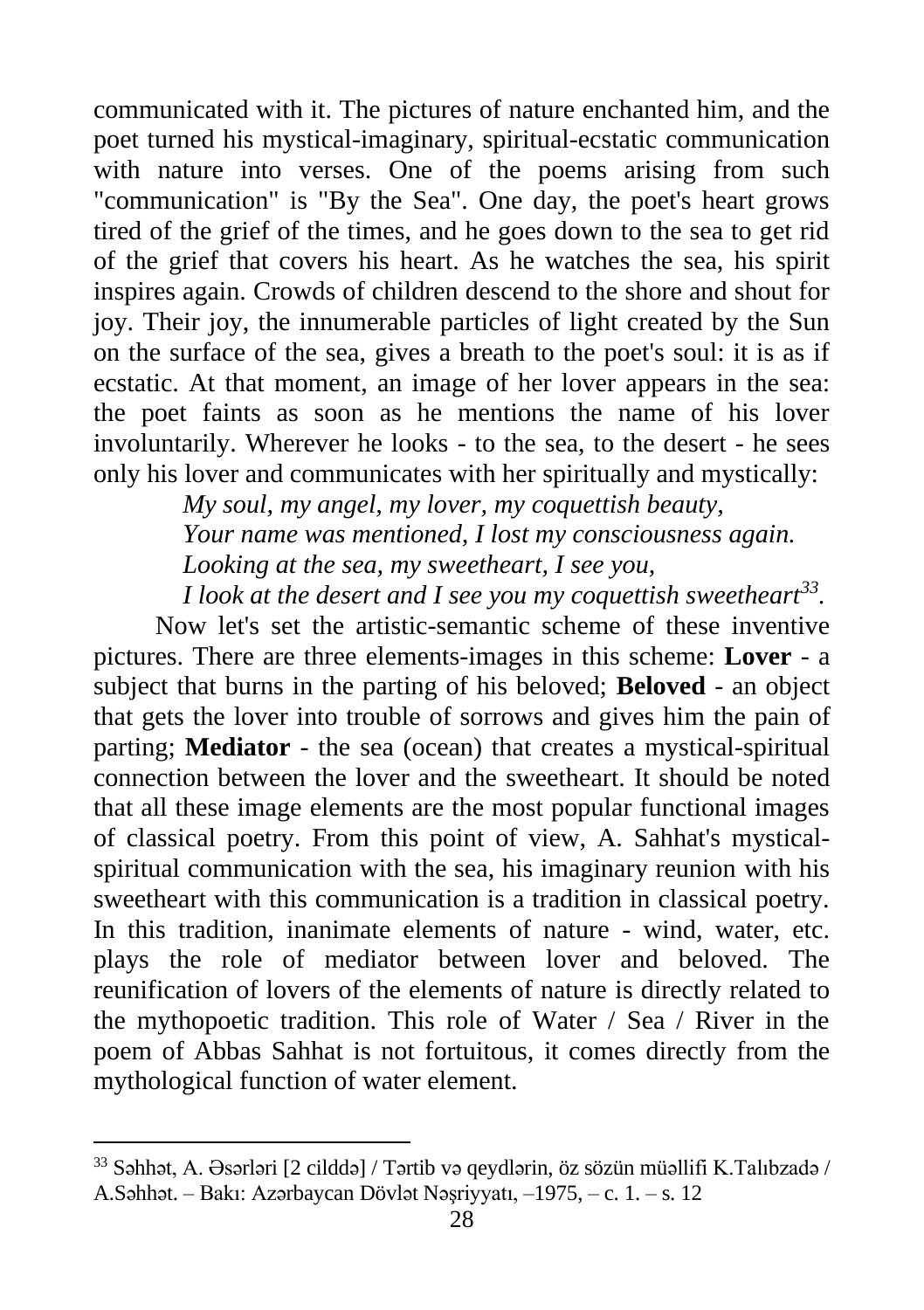The fourth paragraph of the second chapter, named as **"Mythical images and motifs in the poems of Abdullah Shaikh"** shows that the twentieth century Azerbaijani literature, a prominent representative of public and pedagogical thought, "great teacher", poet, playwright, writer, publicist, pedagogue, literary critic, translator Abdulla Shaig had a reach creativity.

Mythical images and motifs are widely found in both Abdullah Shaikh's romantic and children's poems. He appealed to folklore and mythological images, especially in his works for children. Sometimes the mythological images and motives have become a means of expressing the points he wants to express. For example, the poet's poem "Engaged Girl" describes such a scene: a girl who is forcibly engaged to a man she does not want, sits in the dark at night and complains about her fate:

> *An engaged girl in the dark night A sad, lonely in grief. Groaning with fiery thoughts, She complains about her fate for a long time ... ... She says: "This ring is a sign for me, Its fortune is bloody as my heart. Is it worth it, O life, - she says, - Be an ogre a mate cosufferer with a fairy<sup>34</sup> ..*

Apparently, a girl who is engaged to a man she does not love by force is like a fairy who likens her fiancé to a demon who kidnaps her and hides her in his castle or in his underground palace, as in the tale of "Malikmammad". Maybe this girl is waiting for a hero who will save her, as in fairy tales, with a very weak hope. However, Shaig's lyrical hero lives not in the world of fairy tales, but in the real world: she has no way out of this situation.

We want to emphasize a psychological point in the analysis of this poem in the context of the mythopoetic tradition. The girl who was engaged to someone by force is the lyrical hero of Abdullah Shaig's poem. In fact, from a psychological point of view, the

<sup>34</sup> Şaiq, A. Seçilmiş əsərləri [3 cilddə] / A.Şaiq. – Bakı: Avrasiya Press, – 2005,  $-c. 1, -s. 7$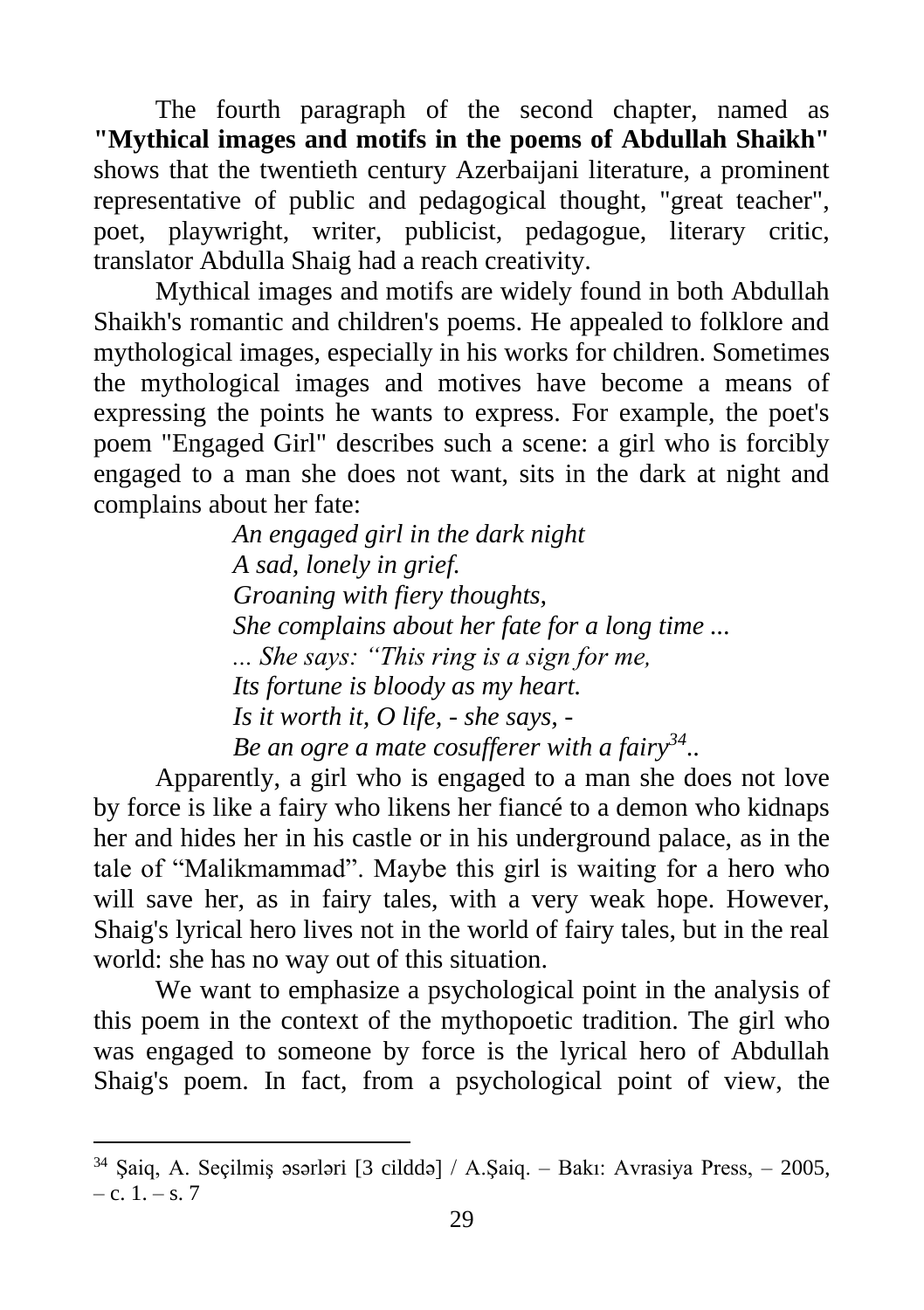thoughts of the girl are the author's experiences, sorrows and sufferings. The similarity between this situation of girls and the situation of girls abducted by giants in the imagination of Abdullah Shaikh, who felt in his heart and mind the sufferings of countless girls who were forced to tragedy by their fathers in Azerbaijan at that time, gave rise to a mythopoetic association, caused the mythology to be motivated in poetry. This is also due to the fact that the image of the giant is a terrible symbol of violence in the minds of Abdullah Shaig and every Azerbaijani in general.

Just as Abdulla Shaig's poetry is rich, it is possible to come across the mythopoetic elements in these poems. One of them is the image of the *Simurg* bird ("Phoenix" in English), a popular image of Azerbaijani mythical thinking, the world of folklore and traditional thought. Abdullah Shaig has a short legend-poem about this image called "Simurg bird". Of course, this is not just a legend, but a literary text based on Azerbaijani fairy tales and legends. In this work, we come across many mythical space-time elements that are characteristic for the Azerbaijani fairy-tale world.<sup>35</sup>

The fifth paragraph of the second chapter, named as **"Mythopoetic tradition in the works of Mirza Alakbar Sabir"**, states that "Sabir and mythopoetic tradition" is one of the unstudied topics in our literary criticism. The great poet embodied the mythological views in his works in a unique style, played a special role in the survival of the mythopoetic tradition (mythical models of thought) in national literature, and demonstrated his own approach. In his satires, the mythological memory of the language - elements such as oaths, applause, curses - are brought up with extraordinary skill. It could be told bravely that no one in Azerbaijani poetry can take such stylistic direction with such agility and dynamism. Sabir has shown great and unique talent and ability to use these elements to make satirical moments more vivid. By showing the mythological images in his poems in a satirical context, he can more clearly convey the inner essence of the lyrical hero. From this point of view,

<sup>35</sup> Şaiq, A. Seçilmiş əsərləri [3 cilddə] / A.Şaiq. – Bakı: Avrasiya Press, – 2005,  $-$  c. 1.  $-$  s. 46-48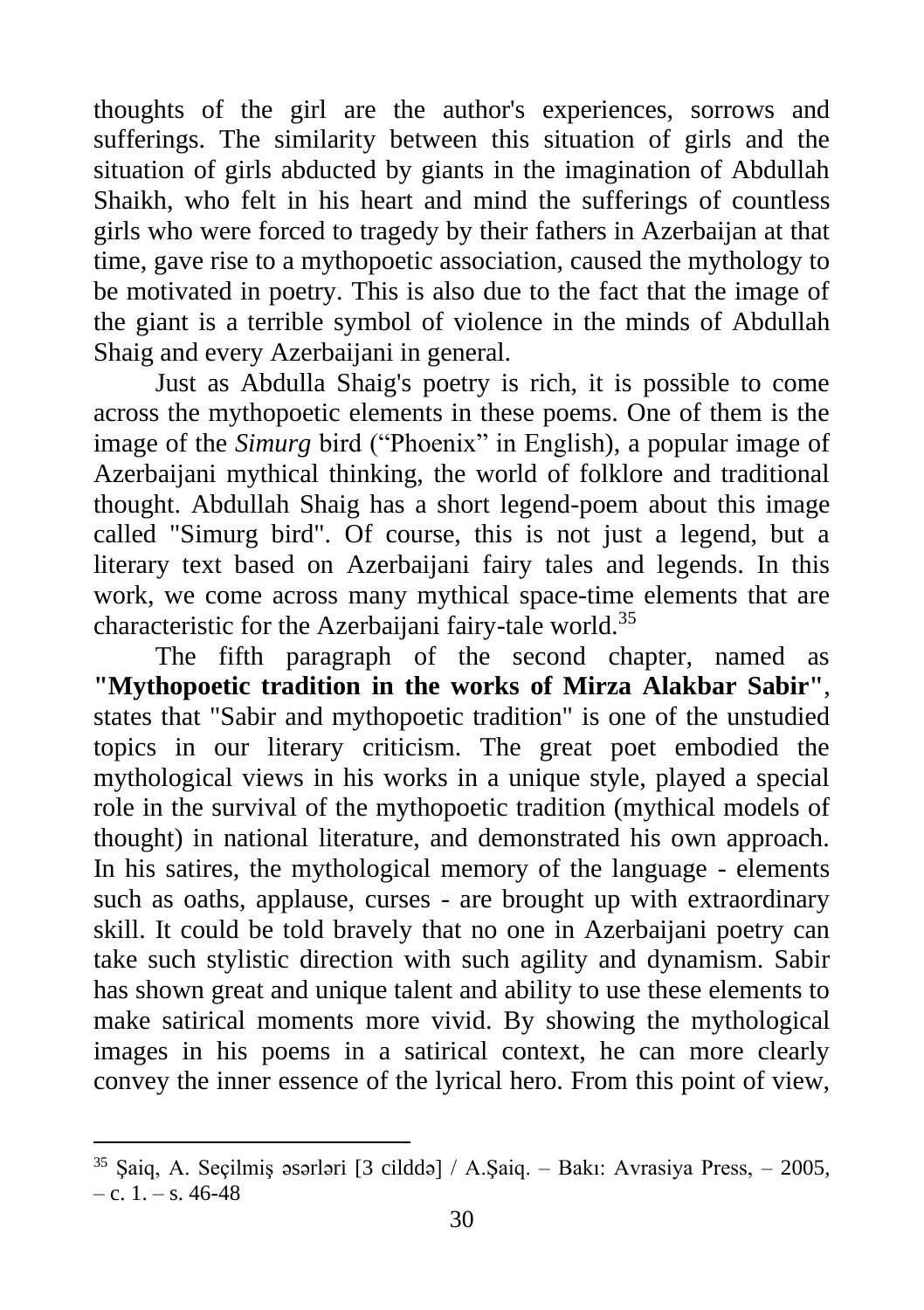Sabir's pen gave a special miraculous satirical content to the mythological memory and mythical elements. Sabir has always been skillfully nourished by mythological elements, which are the artistic product of primitive human thinking and traditional thought. In his poems, folk beliefs, ancient traditions, demons, devils, angels, fortune-tellers, vampires, frights, brownies etc. are often mentioned and remembered as mythical images. For example:

> *Khandostu, for God's sake, don't let him come. He is vampire, brownie, don't let him come<sup>36</sup> .*

The poet advises young mothers to know the names of several mythical images while admonishing them in the poem "O fate, your oppression is obvious ...". These are the vampire, fright, the brownie: "... one must make an effort to know the names of both the vulture and, most importantly, the vulture and the vampire..."<sup>37</sup>.

As we have seen, Sabir skillfully used the covert critical methods, deeply meaningful symbols, and mythical conventionalities to characterize the socio-political events in this poem. In order to express his opinion, the poet satirizes the images rooted into the mythological memory of the people. He does not give the detailed information about these mythical images, and sometimes just names them. This is due to the fact that just as the poet had an idea about these images, they were also in the memory of his readers and listeners.

Applause and curses, which have a mythological meaning, were also used as a powerful means of artistic influence in the artist's work. All the applause and curses used in Sabir's work come from the folk tradition. These simple expressions allow us to clarify the inner world, worldview, social status, attitude to society and a number of features of the characters created by the poet. The tendency to use the mythological views and elements in his works stems from the desire to bring these works closer to the living language and spirit of the people, to convey them more clearly. In his applause and curses, in the language of the people, the belief in the magical power of the word, the archaic feeling of attachment to the

<sup>36</sup> Sabir, M.Ə. Hophopnamə / M.Ə.Sabir. – Bakı: Yazıçı, – 1980, – s. 42

 $37$  Yenə orada,  $-$  s. 56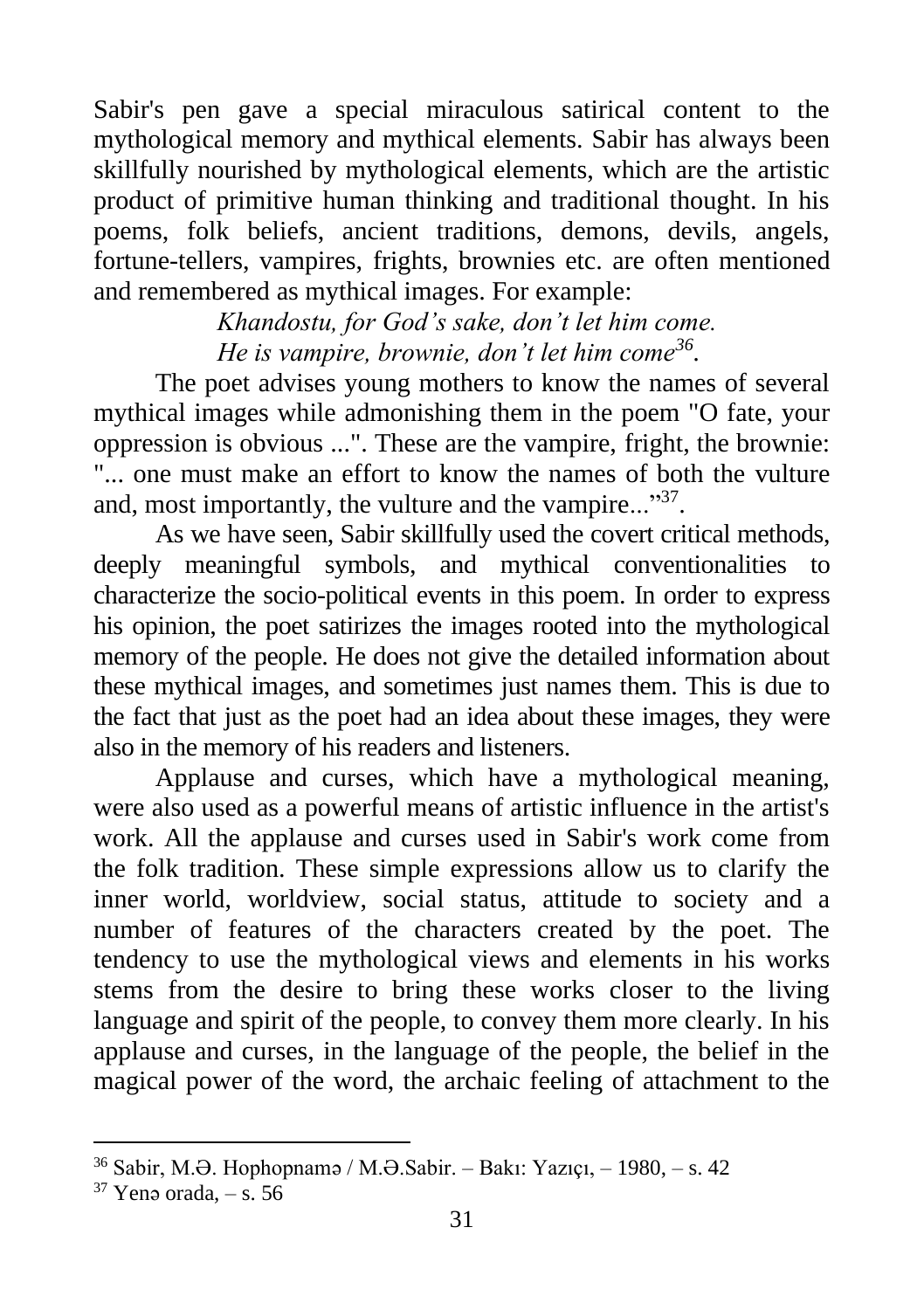word finds its artistic expression. However, these expressions are used for contemporary purposes of his time <sup>38</sup>.

In the third chapter of the dissertation entitled **"Mythical symbols in XX century Azerbaijan Soviet poetry"** the mythopoetics of Samad Vurgun's poetry (ritual-mythological tradition in "Komsomol poem", mythical water, rock archetypes and horse cult in poems, cosmogonic myth motifs in "Legend of the Moon" poem, etc.)., the mythopoetics of plant cult in Rasul Rza's work, the mythopoetic meaning features of Mikail Mushfig's poem, the mythical shades of meaning of Suleyman Rustam's poetry are dealt with as concerning such issues.

The first paragraph of the third chapter, named as **"Mythopoetics of Samad Vurgun's poetry"** says that Samad Vurgun played a great role with his deep content, philosophical style, high artistic imagery, poetic content and richness of form of the people's spirit contributed greatly to the emergence and development of twentieth century Azerbaijani Soviet poetry in reaching it to a high aesthetic level. Myth-folklore images and motives are widely found in the works of the artist, who is closely connected with the spirit of the people. Looking at these works in general, we see that the mythopoetic tradition is a layer of meaning represented in the poet's poetry with rich mythical images, motives, symbols and elements.

The first paragraph of the first item of the third chapter, named as **"Ritual-mythological tradition in the" Komsomol poem"** states that one of the works of Samad Vurgun, in which the mythologicalpoetic tradition is widely used, is "Komsomol poem". In the

<sup>38</sup> Sultanova, X. M.Ə.Sabir satiralarında inamlar sistemi və sınamalar // Filologiya məsələləri (AMEA-nın M.Füzuli adına Əlyazmalar İnstitutunun jurnalı), – Bakı, – 2018, – № 5, – s. 339-347; Sultanova, X. M. M. Ə.Sabir yaradıcılığında mifik elementlərə müraciət // "Azərbaycansüşanslığın aktual problemləri" IX Beynəlxalq elmi konfrasın materialları, – Bakı: – 3-4 may, – 2018, – s. 573-576; Sultanova, X. M.Ə.Sabir yaradıcılığında mifoloji obrazlar satirik konketkslərdə (fələk və küpəgirən qarı obrazı) // "Humanitar elmlərin öyrənilməsinin aktual problemləri" məcmuəsi, – Bakı, – 2018, – № 3, s. 129-134; Sultanova, X. M.Ə.Sabir yaradıcılığında mifoloji obrazlar // BSU-nun elmi əsərləri, – Bakı: – 2018, – № 2, – s. 237-241; 206. Sultanova, X. M.Ə.Sabir yaradıcılığında dilin mifoloji yaddaşı-alqış, qarğış, sınamalar // BDU "Dil və ədəbiyyat" jurn., – Bakı: – 2018, – № 4, s. 247-250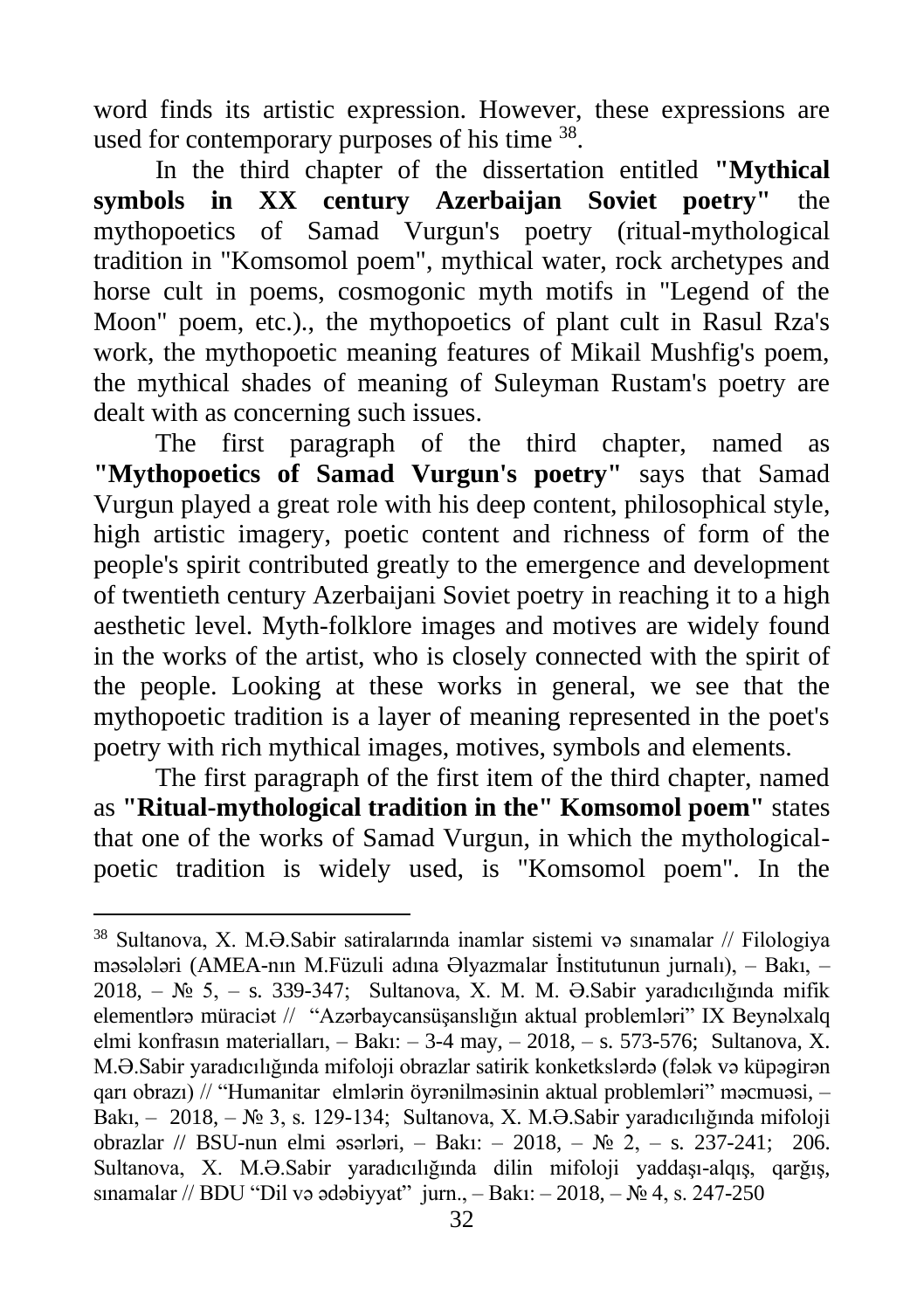"Komsomol poem", the poet gives the solution of the ancient traditions of our people related to beliefs at the level of real poetry, rather than the usual description and interpretation of the newly formed Soviet government. In "Komsomol poem", the ritualmythological thought about the many elements of fortune-telling, ear-spy, nightmare, and divination, passed down from mythology to the present day, continues in the written poetic tradition.

For example, Humay, who is considered the protagonist of "Komsomol Poem", looks at the pin fortune-telling on the last Wednesday of the last year (in Novruz Holiday). Samad Vurgun reflects the psychological state of his hero experiencing at the time of fortune-telling through folk beliefs about this ritual, which is nourished by ancient sources roots:

> *Tell me, is everyone free from grief today? No, there are those who suffer on this dear day. It's past evening ... Humay is alone at home, Puts two pins in a bowl of water ... The girl's heart laughs now, Now her whole soul is afraid<sup>39</sup> .*

It should be noted that the Novruz holiday, its ritualmythological characters and beliefs are widely reflected in the poem. In Samad Vurgun's "Komsomol Poem", the mythopoetic tradition is not only preserved, but also developed in a new form. Here we see a clear expression of the connection of twentieth-century Azerbaijani poetry to the root, mythopoetic sources in the example of the work of Samad Vurgun, who is connected with the people with all his existence and creativity<sup>40</sup>.

<sup>39</sup> Vurğun, S. Seçilmiş əsərləri [5 cilddə] / S.Vurğun. – Bakı: Şərq-Qərb, – 2005, – c.  $3, -s. 60$ 

<sup>40</sup> Sultanova, X. Azərbaycan xalqının inanclar sisteminin poeziyada təcəssümü (S.Vurğunun Komsomol poeması əsasında) // Bakı Slavyan Universitetinin Ümummilli lider Heydər Əliyevin anadan olmasının 94-cü ildönümünə həsr olunmuş "Azərbaycanşünaslığın aktual problemləri" VIII Beynəlxalq elmi konfrans, – Bakı: – 4-5 may, – 2017, – s. 566-569; Sultanova, X. S.Vurğun "Komsomol poeması"nda mifoloji elementlər // Azərbaycan Respublikası Təhsil Nazirliyi Bakı Slavyan Universiteti Tağıyev oxuları. Elmi məqalələr məcmuəsi, – 2017, – № 1, – s. 213-219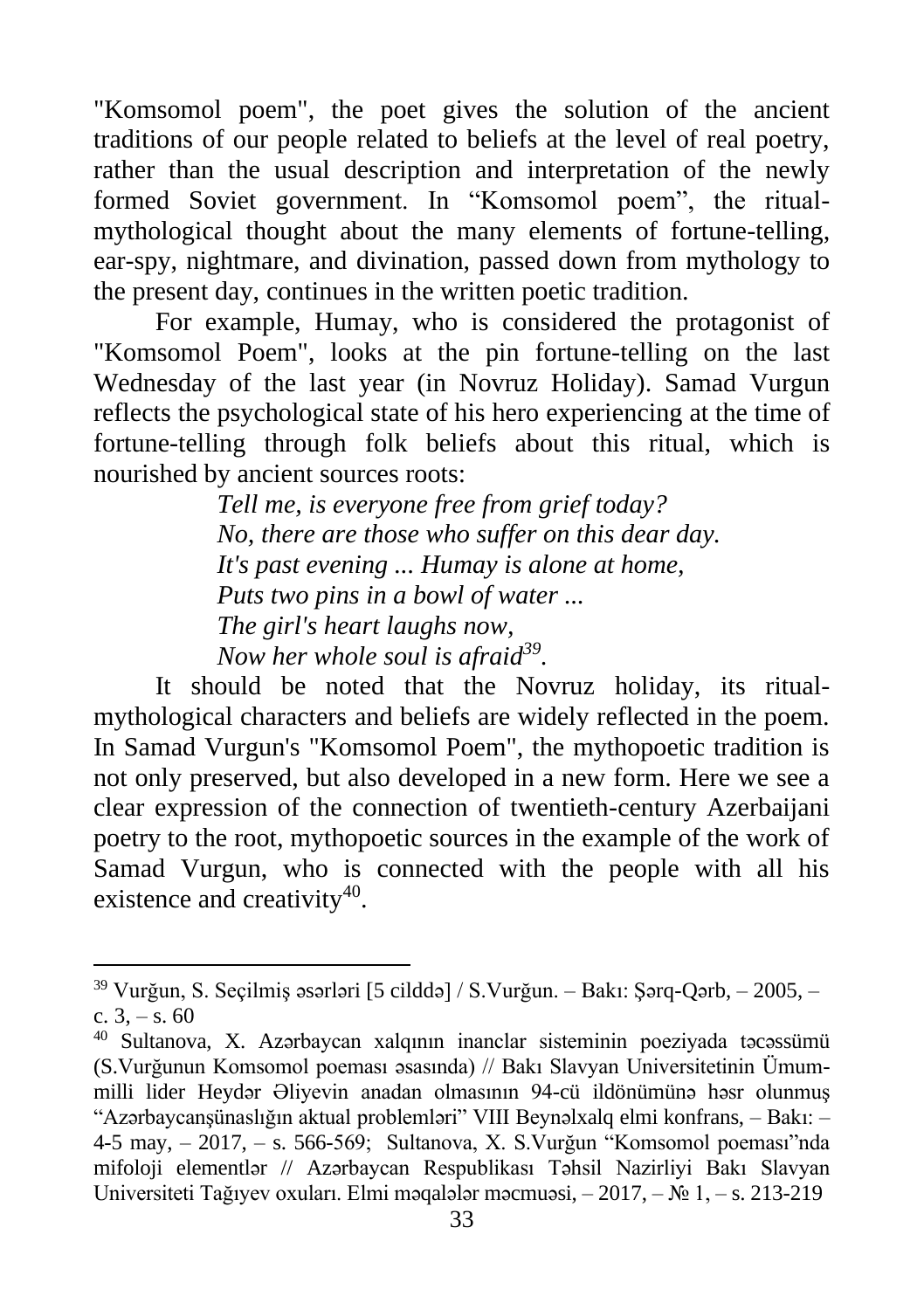The first paragraph of the second item of the third chapter, named as **"Mythical water, rock archetypes and the cult of the horse in the poems"** shows that Samad Vurgun sometimes uses the myth to create a conditional situation with the historical time he wants to describe. However, there are works of the master of words, in which only "individual mythology" is revealed. Rather, it is the poet's artistic myths that come to life in his own mind. However, the presentation of individual myths is also accompanied by ancient sources. From this point of view, the artist's works such as "Lion's Rock", "Maiden's Rock", "Legend of the Spring" are the bearers of the system of archetypal-universal, supernatural images. The cult images created spontaneously by the great ancestors melt into the poet's poetic texts and serve as a clear example of the reactivation of the mythopoetic model in poetry. In this sense, "The Legend of the Spring" is one of the works of Samad Vurgun, which reflects the sacred values.

The work is set on a mythological subject. The legend about the spring where the prophet Khidir drank the water of life tells about the origin of the water of life shown in myths. The work creates abstract living and inanimate images within the concept of concrete space and time. The poem takes Shirvan as a place and a time as Iskander Kabir's time:

> *They say that there was a spring in Shirvan The water flowed like a diamond<sup>41</sup> .*

The author's idea embodied in the work is conceptualized on the water that the legendary prophet Khidir drank from a mythical spring. The water of the spring in the poem is the water of immortality, as in the mythical tradition.

In the works of the poet, such as "Lion's Rock" and "Maiden's Rock", we see the elements related to the cults of mountains, land (rock), horses and water, which are widely used in myths.

By studying both works, we witnessed the rock mythologem in the twentieth century Azerbaijani poetry, the cult of the horse, the

<sup>41</sup> Vurğun, S. Seçilmiş əsərləri [5 cilddə] / S.Vurğun. – Bakı: Şərq-Qərb, – 2005, – c.  $3, -s$ . 130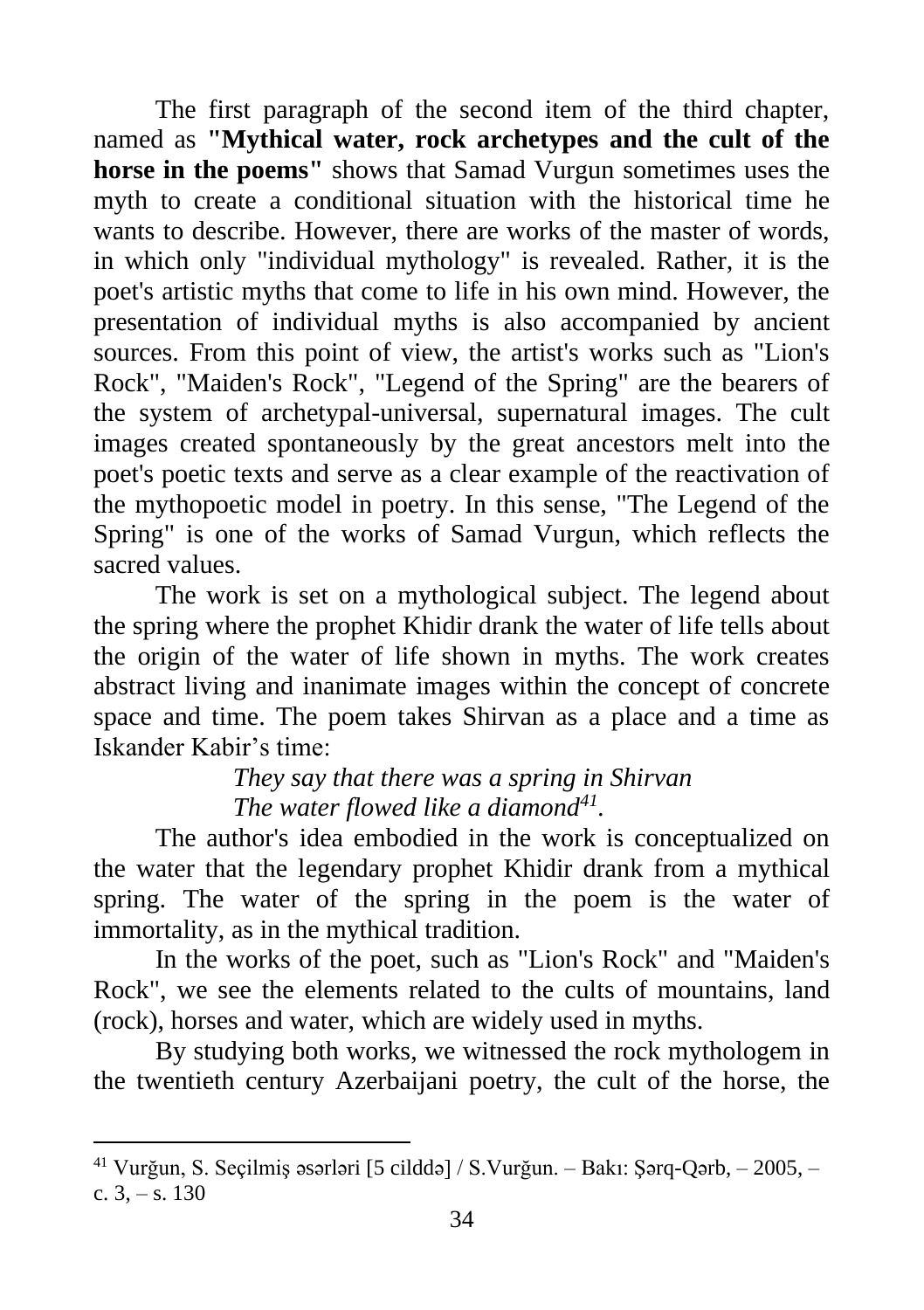symbolism of white among the people and the functions of amulet, which is a trace of shamanism, in general, the poetic embodiment of ancient views <sup>42</sup> .

The third item of the first paragraph of the third chapter, named as **"Cosmogonic myth motifs in the poem "Legend of the Moon"**, states that in Samad Vurgun's" Legend of the Moon" there are traces of chaos-cosmic confrontation, the relationship of celestial bodies to each other and the anthromorphization of astral beings is demonstrated with the help of the poet's thinking. Here, the motifs, which are the product of mythological-cosmological views, are prominent in the area of lyrical text. The relationship between the mother Sun and the Moon daughter, the reason for their separation, the stain on the face of the Moon daughter, and the legends that reflect the regulation of chaos in general are brought to poetry in a new way in the works of Samad Vurgun.

In the first lines of the work, the poet created the equivalent of a beautiful girl in the image of the Moon (to speak like a human being, to smile, to express resentment, to be ashamed, to communicate as a friend and to have a warm relationship), in addition to embodying the human features in this image, he also anthropomorphized her appearance. The Moon, like man, can look into the eyes:

<sup>42</sup> Sultanova, X. Səməd Vurğun yaradıcılığında "su və qaya" mifologemi // AMEA-nın Xəbərləri. Dil ədəbiyyat seriyası. – Bakı: – 2017, – №, – 64 s; Sultanova, X. Poeziyada at kultunun təcəssümü // "Azərbaycan ədəbiyyatşünaslığı". Nizami Gəncəvi adına Ədəbiyyat İnstitutunun Əsərləri, – Bakı: Elm və təhsil, – Bakı: 2019, – №1, – s. 78-82; Sultanova, X. Səməd Vurğun yaradıcılığında "su" və "qaya" mifologemi // AMEA-nın "Xəbərlər" jurnalı, – Bakı: – 2019, – № 4, – s. 58-62; Султанова, Х. Мифологизмы, связанные с культом природы (на материале творчества Самеда Вургуна) // Международная конференция на тему «Интердисциплинаризм и гуманитарное мышление» (cборник тезисов), – Кутаиси, – 18-20 октября, – 2019 г., АТSU, с. – 275; Султанова, Х. Мифологизмы, связанные с культом природы (на материале творчества Самеда Вургуна) // Международная конференция на тему «Интердисциплинаризм и гуманитарное мышление» (cборник материалов), – Кутаиси, – 18-20 октября, – 2019 г., АТSU, с. – 275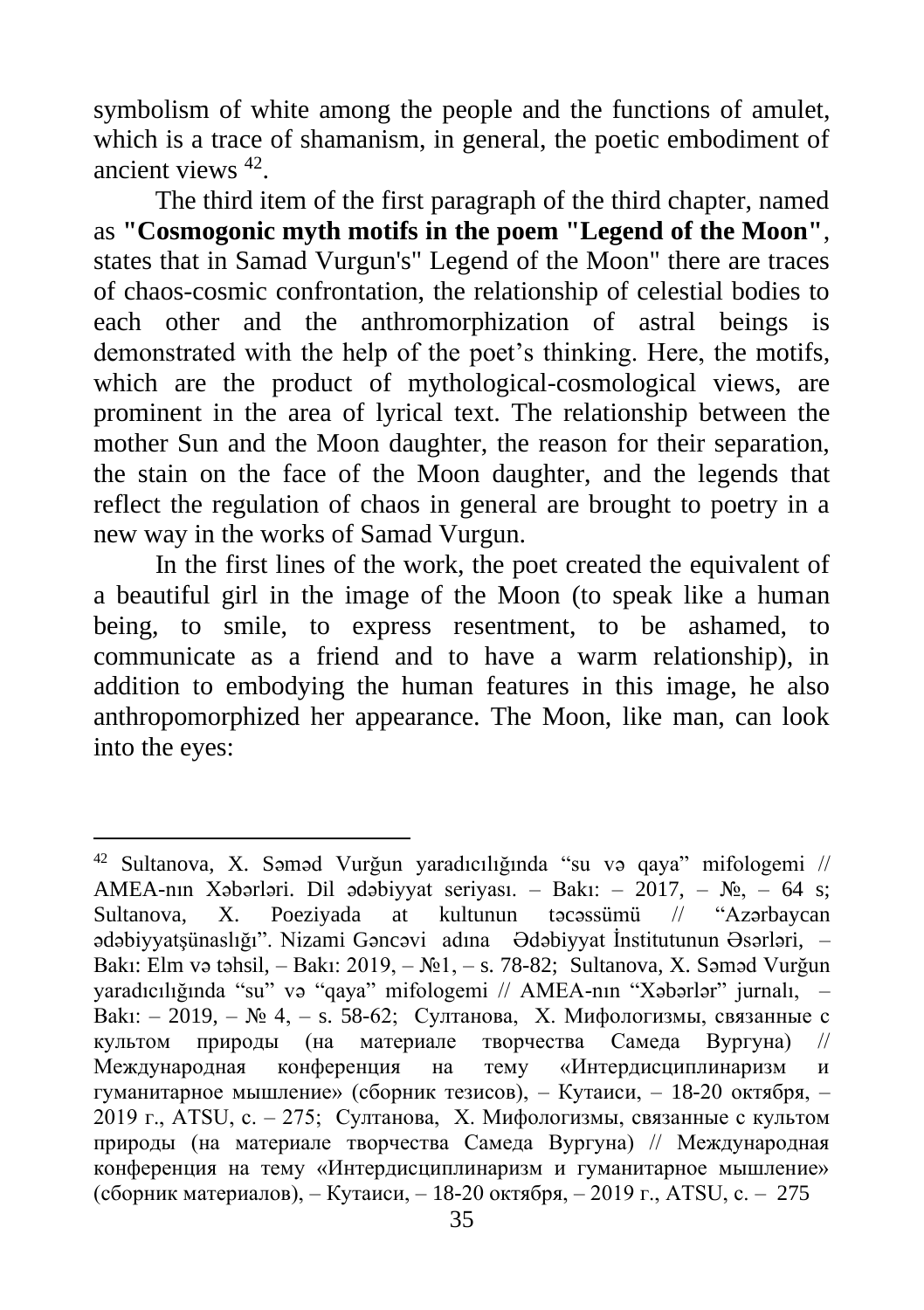*She looked out of my window She looked into my eyes again, She did not talk ... She is shy...<sup>43</sup>*

In this anthropomorphism, the Moon is not only a carrier of outward beauty and spiritual qualities, but also is a lover of poetry. It should be noted that in some folk legends, the Moon appears as a boy, and in others as a girl. Samad Vurgun's Moon is a girl. Every time the poet resorts it with different addresses: "charming sarfinaz", "beautiful fairy", "coquettish sweet-heart", "sad sweet-heart", "coquettish nigar", "bride of the heavens", as well as the Moon in the acquaintance with the human being, says that my name id "the Moon daughter of Sun". In the work, the poet creatively uses the "philosophical" views of the mythical cosmogony in the folk poetic tradition. Thus, creation is the essence of myths in general: to communicate creatively with any level of genre of the mythical text is, in fact, to join the harmony of the world of countless repetitions that take place in the life events of the invariant of mythical creation. Samad Vurgun is also in this harmony in the work, under the influence of his power that energizes the creative imagination $44$ .

The second paragraph of the third chapter, entitled **"Mythopoetics of plant cult in Rasul Rza's work"**, shows that we look at the mythical ideas about plant cult, the world and reality from the plant code in general, the history of national poetry with numerous works written by one of the greatest creators of twentieth century Azerbaijani poetry, we come across it as a continuous line of

<sup>43</sup> Vurğun, S. Seçilmiş əsərləri [5 cilddə] / S.Vurğun. – Bakı: Şərq-Qərb, – 2005, – c.  $3, -s$ , 156

<sup>44</sup> Sultanova, X. S.Vurğunun "Ayın Əfsanəsi" əsərində poetik inikasını tapmış mifoloji görüşlər // "Dil və ədəbiyyat" jur., – Bakı, – 2017, – № 3(103), – s. 177-179; Sultanova, X. S.Vurğun yaradıcılığında kosmoqonik miflərin təzahürü // "Poetika. Izm" jur., – Bakı, – 2017, – № 3, – s. 154-156; Sultanova, Kh. The Manifestation of Cosmogonic Myths in the Work of S.Vurgun (Based on the Work of the "The Myth of the Moon") // Milton Studies, Journal of the Literary Theory Criticism, Literature, Poetry. USA-2018. Volume 62, İssue 3. Penn State University Press; sedition (February 5, 2018), United State, İndexed by Thomson Reuters, Art and Humanities Citation İndex, p. 135-146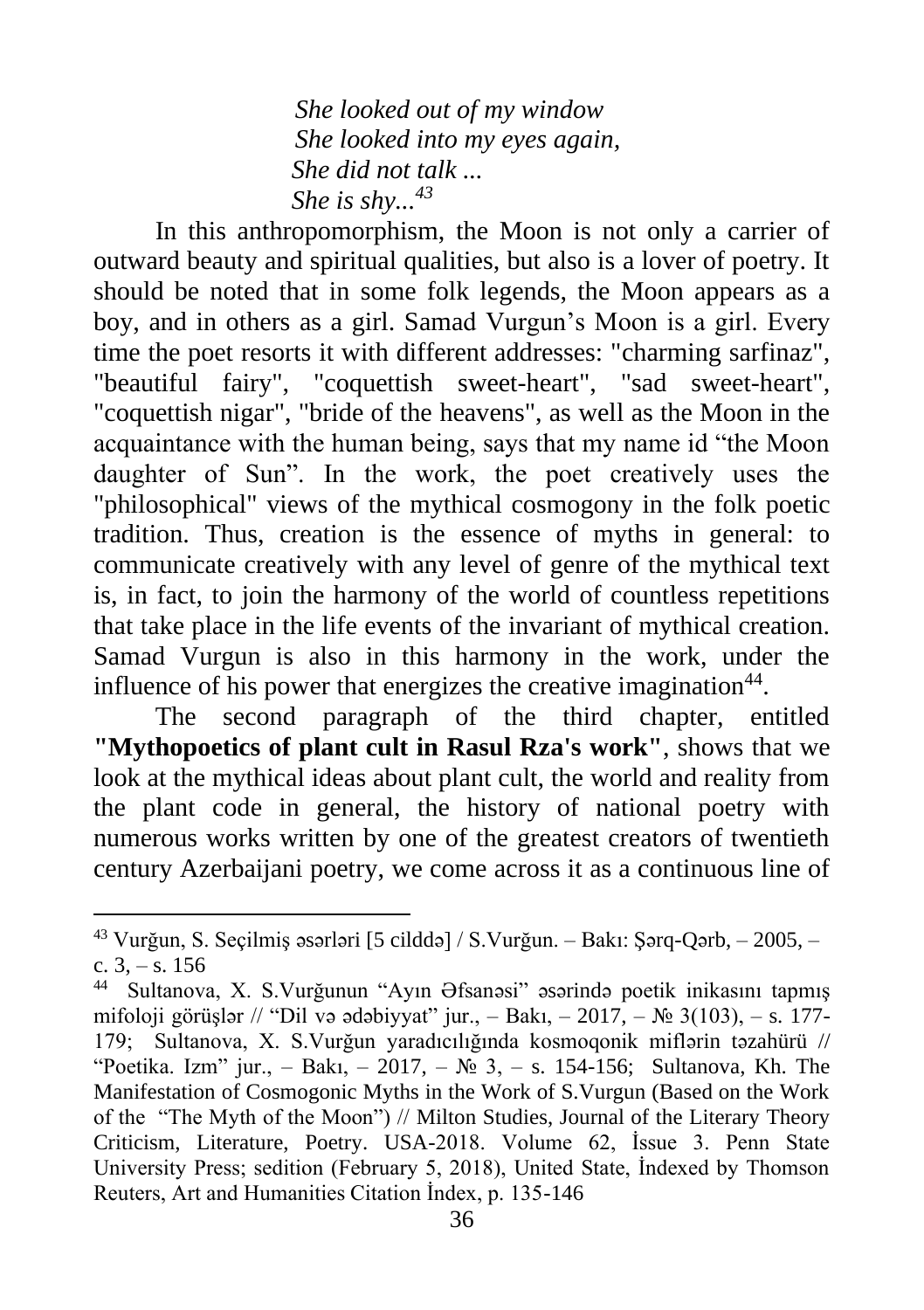meaning in the work of Rasul Rza, who contributed to national poetry in a great scope. Prof. Tehran Alishanoglu writes: "... Personality values, his philosophy and break up - Javid's poem coming from the direct typology of the XX century, Samad Vurgun's poem trying to raise the national culture through the folk (epic) philosophy of social realism; The poem of Rasul Rza, who felt the breath of the world in the second half of the century (after World War II, the wave of interest in the individual shakes the world with a new intensity and the beginning of modern cultural revolutions dates back to the 50s and 60s) - of course, all three in this series and typology*" 45* .

In Rasul Rza's poems "Plane" (tree), "Underplane", "Plane Life", we encounter the fact that the tree became a human being as a subject of mythological cosmogony. Let's look at an excerpt from the poem "Plane":

> *Khan plane won't bow its proud head, No one knows the age of the khan plane tree. The night was dark, I stopped and thought for a while, I said, why doesn't the big plane tree fall? ?...<sup>46</sup>*

Here we come across several cases in terms of the mythopoetic symbolism of the plant / tree cult:

*First,* the ritual-mythological formula of the human-tree relationship: the human praises the tree. Man's praise of the tree is an old prayer formula for the cult of the tree. If this ritual formula had not existed in the ritual-mythological tradition, the mystical-mythological communication between man and tree would not have been possible. *The second* is the anthropomorphization of the tree from the mythical tradition of thought: the tree speaks like a human. *Third,* this tree is a world model with its own functional scale: the branches of the plane tree extend to the sky (astral world) and right and left (above the ground), and its roots extend to the earth (underground world). Thus, the tree with its ternary (triple) structure encompasses the ternary structure of the mythical model of the world.

<sup>45</sup> Əlişanoğlu, T. XX əsr ədəbiyyatı – tarixi-tipoloji vahid kimi / XX əsr Azərbaycan ədəbiyyatı məsələləri. I kitab. – Bakı: Elm, – 2006, – s. 89

<sup>46</sup> Rza, R. Çinar ömrü / R.Rza. – Bakı: Azərnəşr, – 1990, – s. 15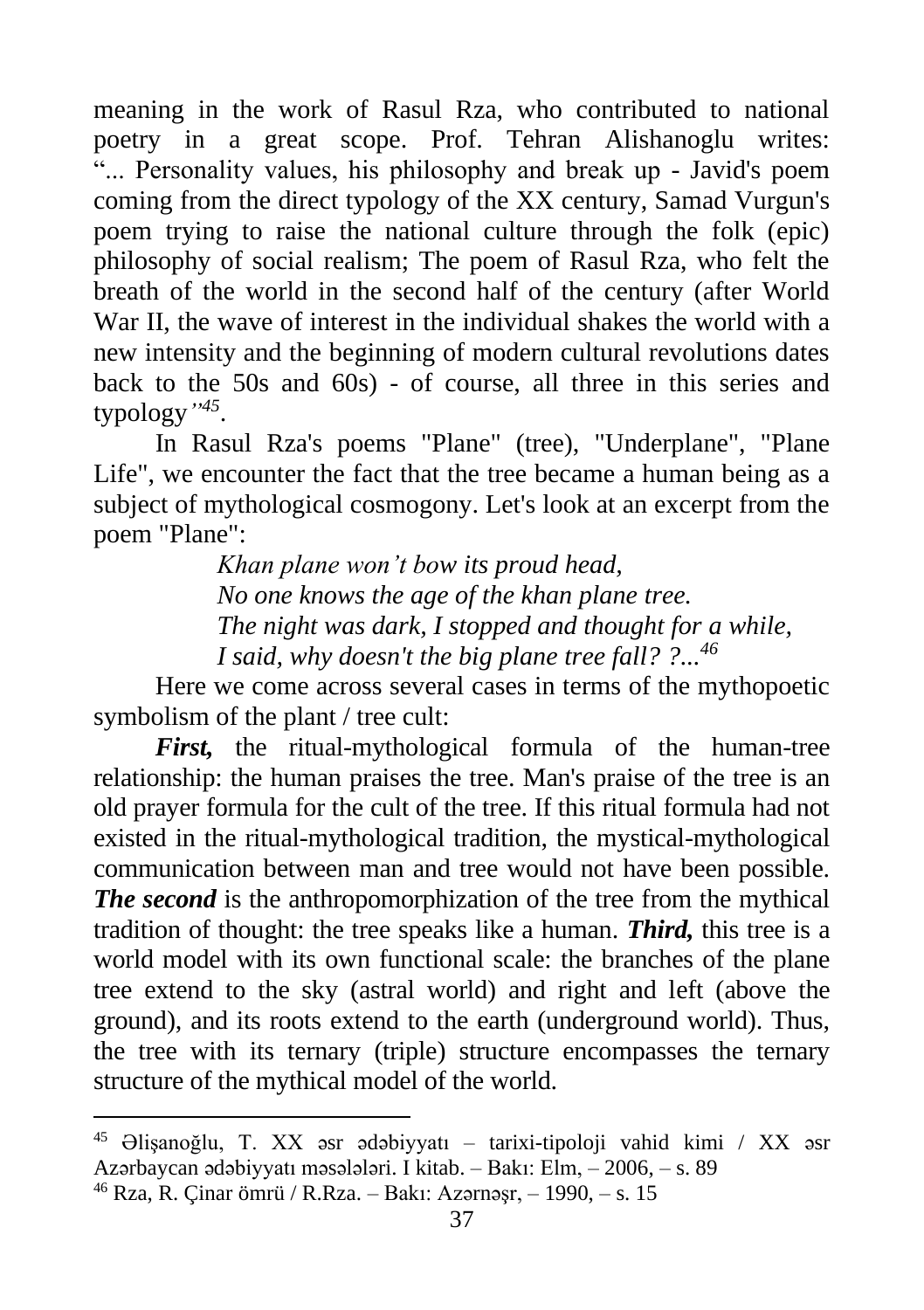In general, biomorphic myths are presented in a transformative form in the works of Rasul Rza, a prominent representative of twentieth-century Azerbaijani poetry, and are considered one of the age-old traditions of millennial Azerbaijani poetry. We believe that the poet's work is rich in mythopoetic motives, and his poems provide rich material for monographic research in this area<sup>47</sup>.

The third paragraph of the third chapter, named as **"Mythopoetic features of Mikail Mushfig's poetry"** says that Mikail Mushfig, considered a " luckless poet" of national literature in terms of the study of mythopoetic traditions in twentieth-century Azerbaijani poetry, also attracts attention by having a rich artisticaesthetic criterion in terms of artistic content and form.. His poetry, poetic style, enthusiastic spirit in his poetry, love of life turned the artist's creation into a unique event.

"Myth" with all its layers of meaning and poetic structural elements is in the lower layers of Mikail Mushfig's poem. The myth that took place here could only force the poetic life, accompanied by enthusiasm and ecstasy, to rise to the top and show itself. In the artist's poems on nature, we encounter a mythopetic model of humannature relations. The lyrical hero speaks to nature by resorting to it. Let's pay attention to the poem "Clouds":

> *What have you covered the sky, you O clouds, crumbly ?! What is this bolt, in this thunder in the lightning ?! A sword of every lightning unsheathed in the darkness, Enough, don't strike, O cloud! Give me some silence!<sup>48</sup>*

In this paragraph, the mythopoetic structure manifests itself as follows:

1. The poetic space of the poem is set on two images: man and cloud. The historical roots of man's resort to nature and communication with it go directly to the period dominated by the model of ritual-mythological thought - the age of mythological

<sup>47</sup> Sultanova, X. R.Rza yaradıcılığında bitki kultu // Humanitar elmlərinin öyrənilməsinin aktual problemləri, – Bakı: – s. 128-133

<sup>48</sup> Müşfiq, M. Həyat sevgisi / Tərtib edəni və redaktoru G.Hüseynoğlu / M.Müşfiq. – Bakı: Yazıçı, – 1988, – s. 40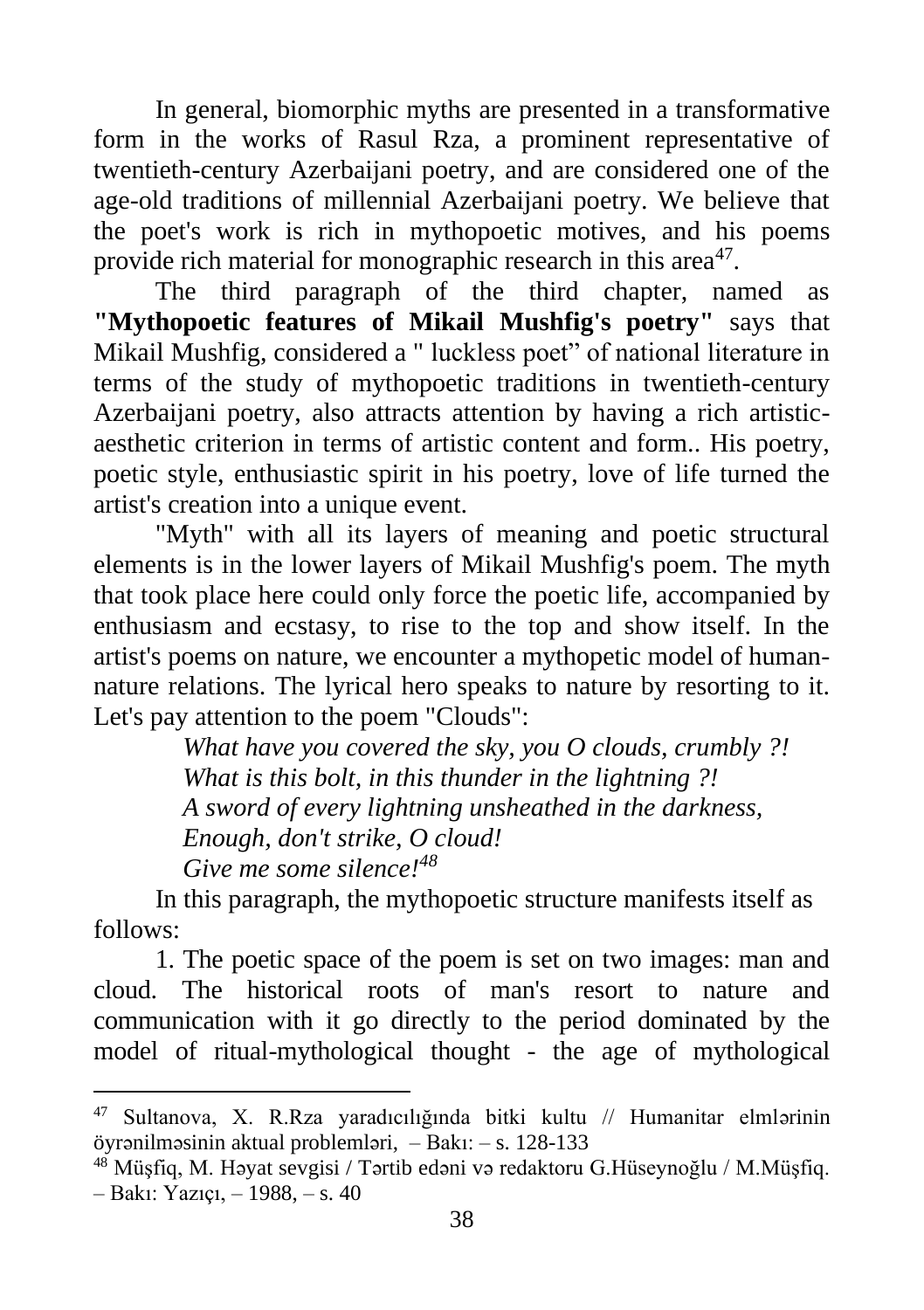thinking. Since this has been said before, it is possible to show without repeating the facts that the mythopoetic model of human-nature relations has survived to this day, preserving its structure at all stages of the history of "myth-literature". Because this model is one of the constant models of human consciousness's perception of reality.

2. The resemblance of lightning from a cloud to a sword in a poem is a mythology as a motif. The ancient man considered lightning and thunder to be the sword of the sky and clouds, which angrily whipped the earth.

The artist's poem "Winds" glorifies the human-nature relations. In his lyrical-philosophical poem "Learning", myth serves as the archetypal basis of his philosophical thoughts.

The fourth paragraph of the third chapter, named as **"Mythical shades of meaning of Suleyman Rustam's poetry"** shows that along with such artists as Samad Vurgun and Rasul Rza, the outstanding master of words Suleyman Rustam also played a great role in the formation and development of twentieth-century Azerbaijani Soviet poetry. Suleyman Rustam gave a great impetus to the development of modern poetry with his numerous poems and verses.

When we look at the large and small poems of Suleyman Rustam, we see that his poetry is also associated with mythopoetic traditions. However, the mythical elements are so low in the poet's poetry that it is very difficult to observe and reveal them, as they are almost at the level of "hidden functionality" mentioned in the first chapter of the dissertation. However, he was a traditional artist. Tradition, as we know, is always rooted in one way or another in the early stages of poetic thought. The poet writes in the poem "My philosophy":

> *I stuck out my chest to a lot of misfortunes, I never wrote the truth on the contrary. To the good heritage of our ancestors Eternal respect is my philosophy<sup>49</sup> .*

<sup>&</sup>lt;sup>49</sup> Rüstəm, S. Seçilmiş əsərləri [3 cilddə] / S.Rüstəm. – Bakı: Sərq-Qərb, – c. 1.  $-2005, -s, 17$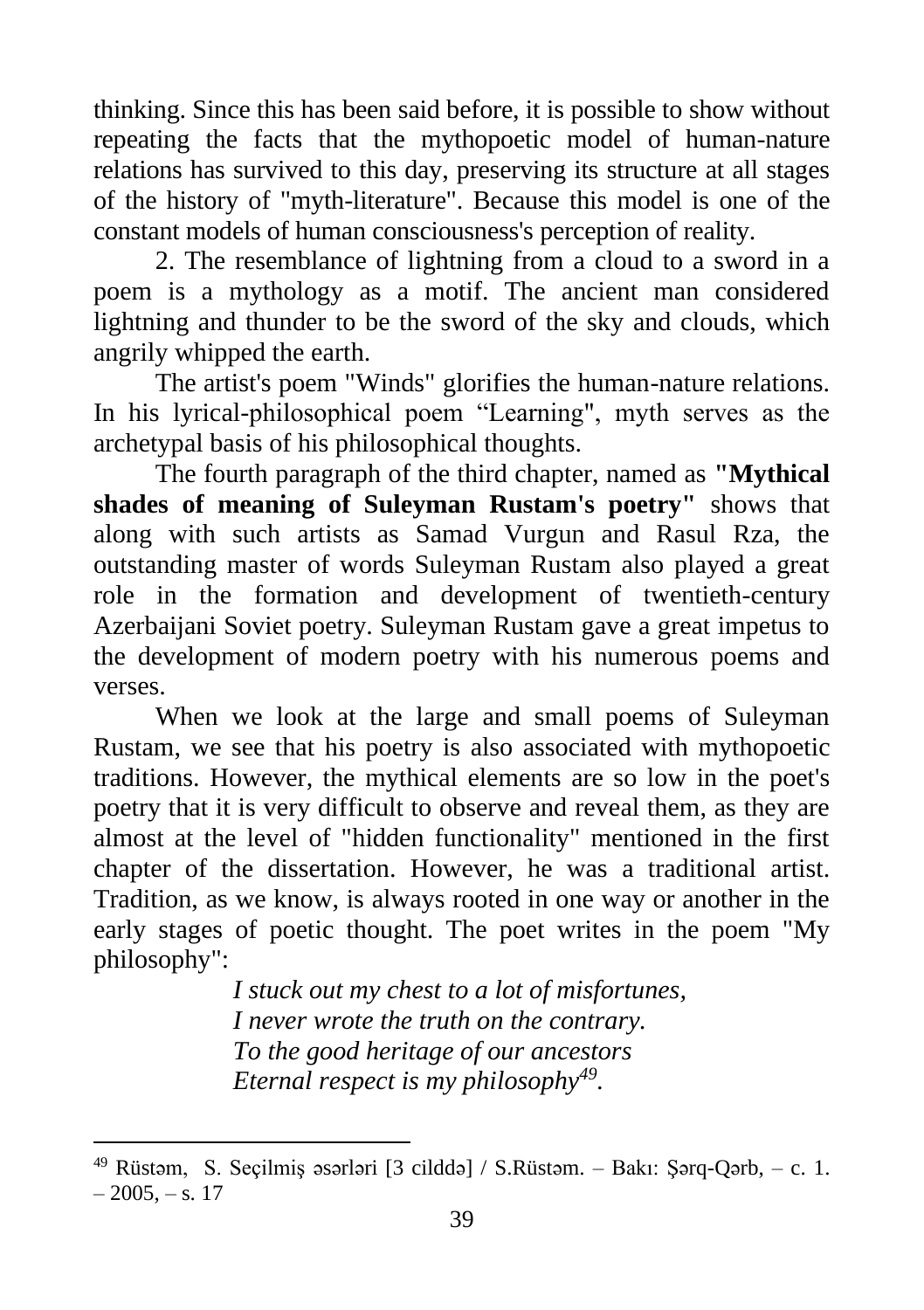When the artist says "the good heritage of our ancestors", he meant the poetic tradition from the depths of history and the spiritual and moral world of their creators. Indeed, the poetic heritage of the past, let us admit that, unlike some of the most recent artistic examples of recent times, has always been based on truth, divine values, high moral values, and received its artistic and aesthetic energy from them. The roots of this "spiritual poetics" in classical poetry are directly linked to the "moral poetics" of myth. This means that Suleyman Rustam's poetry has its roots in the history of national poetry and originates from myth.

We see the mythical "notes" and "borders" in poet's poems, which are born of his contact with nature. Nature is the divine source to which every human being is bound. The various elements of nature form the physical (and perhaps, spiritual) basis of human existence. Therefore, contact with nature creates exuberant emotions in people with a poetic spirit, such as Suleyman Rustam. The poem "Mother's Bread" is the product of this contact:

> *There are other beauties of this garden, Delicate flowers and grass. Fondles my poet eye again, I feel free here myself. I get new strength from my sun, Whatever nature gives, I get<sup>50</sup> .*

We observe this myth in the poetic structure of the poem in the following lines of meaning:

a) Just as primitive man feels free and safe by worshiping the mythical forces (mebuds), so the lyrical hero finds comfort, calmness and freedom in contact with the element of nature, which is "flaunting" in grass, flowers and blossoms.

b) If the lyrical hero receives strength from the Sun, it means that he is physically sunburned and energized by the heat of the Sun. Spiritually, the Man-Sun contact means that the Sun stands over that person's head during the day and he looks at the Sun as his protector.

<sup>&</sup>lt;sup>50</sup> Rüstəm, S. Seçilmiş əsərləri [3 cilddə] / S.Rüstəm. – Bakı: Sərq-Qərb, – c. 1.  $-2005$ , s. 21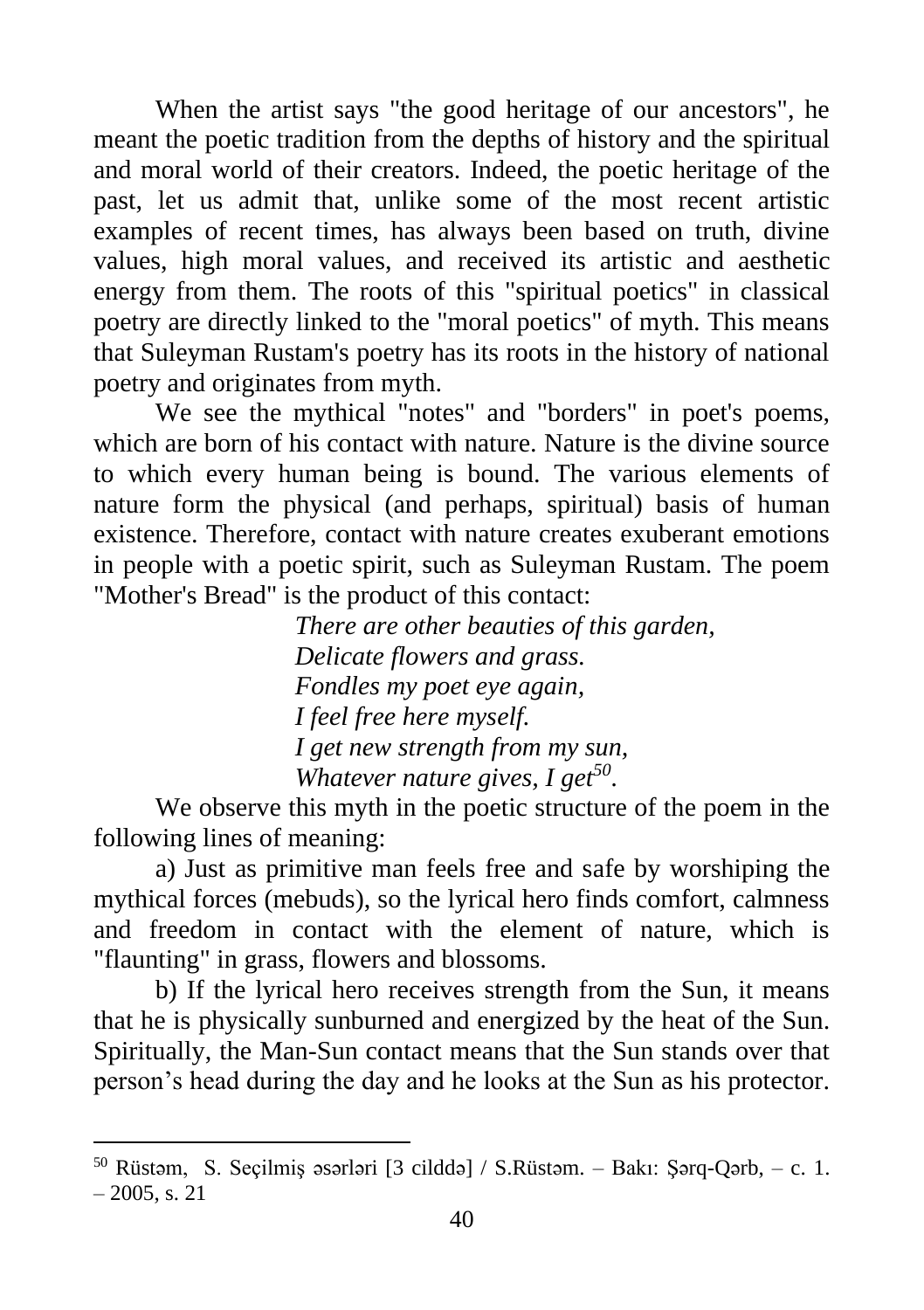At the heart of this are the ritual-mythological forms of Human-Sun relations in the primitive age.

In the fourth chapter of the dissertation named as **"Myth as a model of symbolic expression of national self-consciousness ideas in XX century poetry"**, mythical symbolism of Bakhtiyar Vahabzadeh's poetry, symbols from myth in M.Araz's poems are discussed.

The first paragraph of the fourth chapter, entitled **"Mythical Symbolism of Bakhtiyar Vahabzadeh's poetry"**, states that in the poetry of the twentieth century, Bakhtiyar Vahabzadeh occupies the most important literary position in the generation after such great literary figures as Samad Vurgun, Rasul Rza, Suleyman Rustam. He is a special phenomenon and stage not only with his poetry, but also with his public thoughts with his rich creativity. Myth has a special place in the work of the poet, who is connected with national roots with all his being, as a symbol of symbolic expression.

In the poem "Rain", the artist asks the people whose crops are burning with thirst to turn to the rain and asks it not to rain, as in the "Rain" ritual held in honor of the rain god for rain:

> *As the heavens are covered with fog My heart is full of sorrow. Don't rain, rain, don't rain, rain, I am in a hurry to meet<sup>51</sup> .*

There are two aspects of the poem in terms of mythiopoetics:

a) Ritual-mythological model of human-rain relations;

b) The archetype of the rain god, which is at the root of the lyrical hero's resort as a human being, a living being.

The features of the mythical land cult are clearly observed in the artist's poem "Land". Impressions of a statue of a girl that Bakhtiyar Vahabzade saw in Rome, Italy, in 1961, the traces of the mythical idea that every lifeless element of nature is alive, can be seen in the subtext of the poem "Crying Fairy". In the mythical world model, the vivid representation of all things, regardless of our

<sup>51</sup> Vahabzadə, B. Əsərləri [12 cilddə] / Tərtibçi, ön sözün müəllifi, redaktoru R.Qafarlı / B.Vahabzadə. – Bakı: Elm, – 2008, – c. 1. – s. 98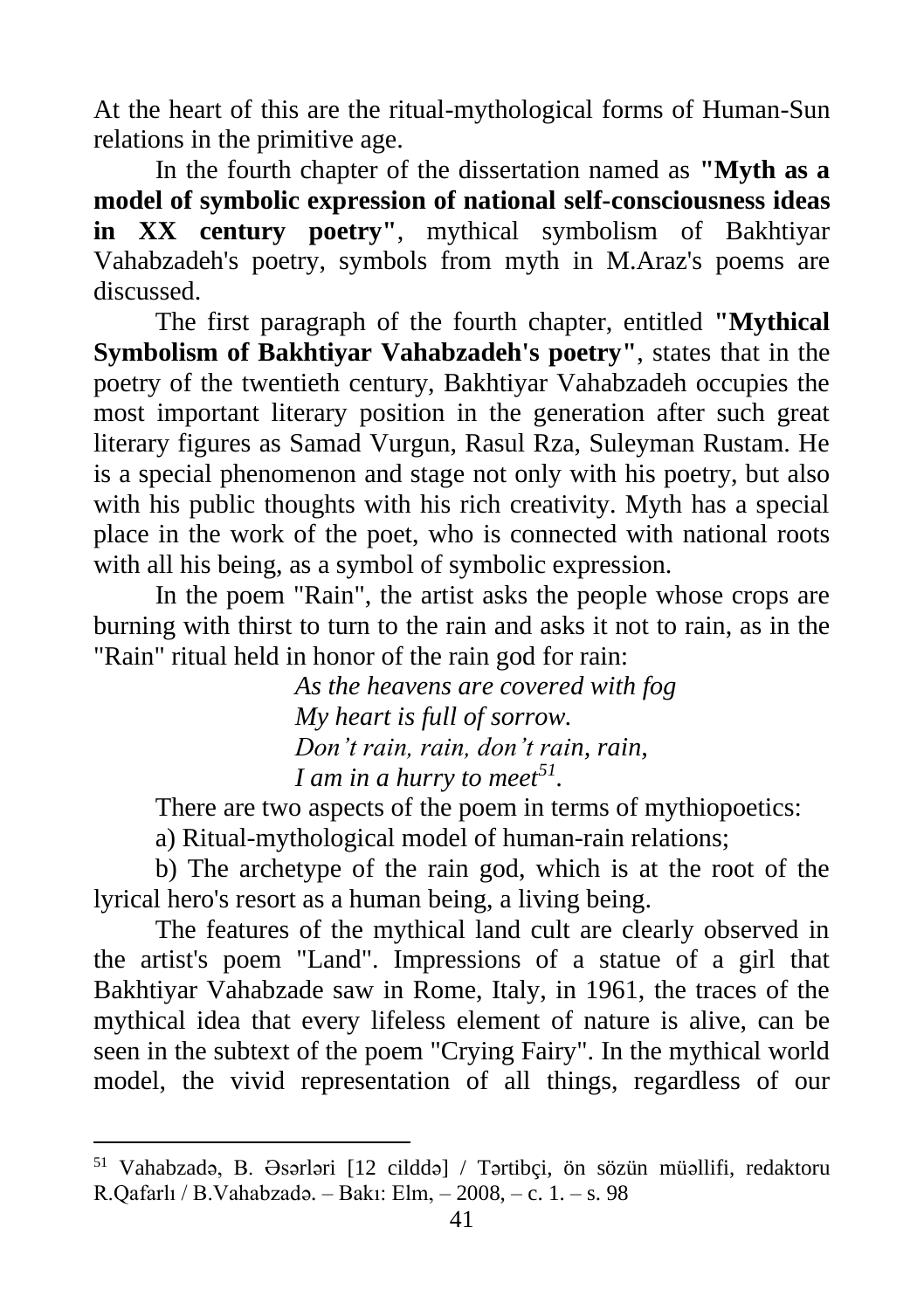imagination, is also a sub-expression plan in Bakhtiyar Vahabzadeh's poem "Things speak" dedicated to the memory of Uzeyir Hajibeyov. The artistic idea expressed by the artist in the poem "Mugam" expresses the reality with the mythical codes of the image (bird of wealth - pigeon, giant, mythical apple), in all cases embodies the idea of national salvation, national freedom. In the poet's work, the national root, the return to them, the perception of man on the basis of national roots is one of the main lines of ideas. In this sense, the national roots of the poet come from the depths of our history, the richness of our ethnography. In general, the connection of Bakhtiyar Vahabzadeh's work with the mythopoetic tradition requires not only a philological approach, but also a philosophical approach. The poet's philosophy, especially in relation to national thought, is rooted in mythology in terms of its core of ideas.

The second paragraph of the fourth chapter, name as **"The symbols coming from the myth in Mammad Araz's poems"** shows that the poetry of Mammad Araz, who left a deep trace on the twentieth century Azerbaijani poetry with its rich content and high aesthetic form, is a special event due to its connection with national traditions. In this sense, the artist's work is rich in symbols from myth. Y. Lotman writes: *"There is always archaism in the symbol. Every culture needs layers of text that will perform the archaic functions" 52* .

In this regard, the mythological images - symbolic archetypes in the works of the great Azerbaijani poet Mammad Araz - are reflected in the expression and description of the text.

Mammad Araz's first acquaintance with this world from the day of his birth begins with the most striking image of Nakhchivan nature - the rock (soil) element, which forms his mythopoetic worldview. The poet's poetic system of thought, the principle of style, is entirely metaphorical in nature. The deep connection and connection of Mammad Araz's poetic language with mythology and myth shows itself in metaphorical expressions. In the works of the artist, the metaphorical potential of the myth grows in the essence of

<sup>52</sup> Лотман, Ю.М. Избранные статьи [в 3-х томах] / Ю.М.Лотман. Статьи по семиотике и типологии культуры. – Таллинн: Александра, – Т.1.– 1992, – c. 79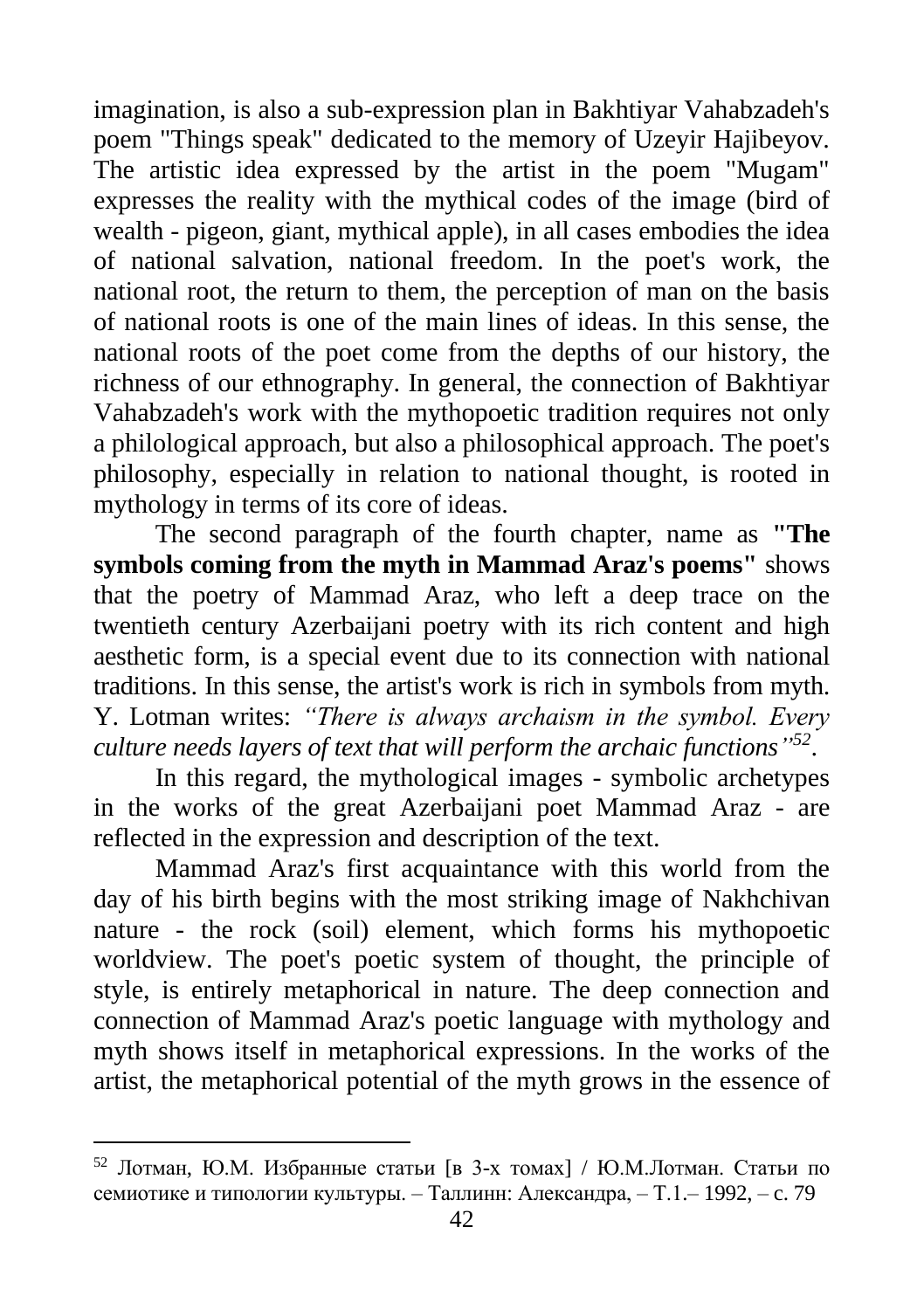the Stone / Mountain archetype symbol:

*I am a novice in the game of fortune I am a stone of this land with the size of fist<sup>53</sup> .*

The elements that form the mythical basis of the world in the poet's work are, of course, interconnected: one creates the other, the other becomes the other. The dialectic of the myth, which reflects the movement of the elements, is always embodied in the dialectic of life of a being called "Azerbaijan" and acts as a condition of its existence.

> *Azerbaijan – the core is light, the aim is light that ...*

*Each stone can have an arrow with a flame tongue bilər 54 .*

"Human rocks", "Crying rocks", "My homeland, I put face on every stone", "Stone cry" and so on. The symbolism of stone and rock images in the poems comes from myth. According to the poet, to know the language of rocks and stones is to know the language of nature. The whole meaning of the world and of existence in general is embodied in the primordial elements. In general, we believe that all the secrets of Mammad Araz's work are hidden in such a myth. And from this point of view, climbing to the top of Mammad Araz poetry in our poem goes beyond "knowing the language of myth" in his work<sup>55</sup>.

The third paragraph of the fourth chapter, named as **"Mythopoetics of the tree cult in Ramiz Rovshan's poetry"**, states that, in general, all the secrets of Ramiz's poetry come from myth, continue with myth, and go towards such a myth. Ramiz's poetry, according to Y.M. Meletinsky, is a closed system, as in the mythical model of thought, which is a "system of total modeling signs." Here, it seems, the laws of the mythical world prevail: there is no straightforward thinking. Everything and everyone is repeated. As in the myth, before and after, beginning and end, man and the world begin and return to the same point. All that is and will be, whatever it

<sup>53</sup> Araz, M. Seçilmiş əsərləri [начало 2 cilddə] / M.Araz. – Bakı: Lider nəşriyyat,  $-$  c. 2.  $-$  2004,  $-$  s. 186

<sup>54</sup> Araz, M. Seçilmiş əsərləri [2 cilddə] / M.Araz. – Bakı: Lider nəşriyyat, – c. 1.  $-2004, -s. 100$ 

<sup>55</sup> Sultanova, X. M. Araz poeziyasının mifoloji qatı simvolik arxetiplər // ADPU "Xəbərlər" jurn., – Bakı: – 2018, – № 4, – s. 143-149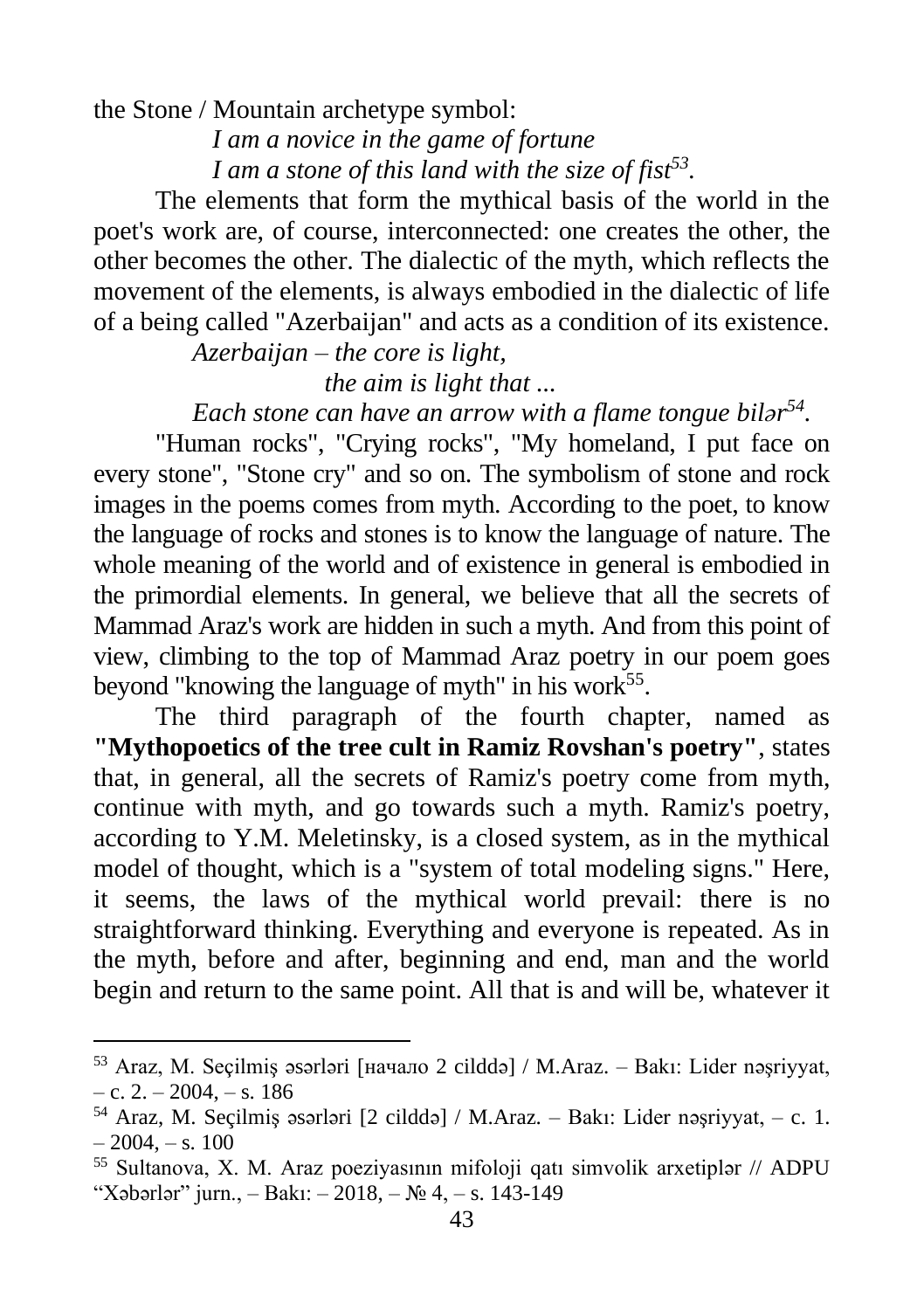is - all moves in memory, which is a total information system. Memory governs the world and man with divine logic that we cannot comprehend, including everyone and everything. Ramiz Rovshan's poem "The world becomes familiar to me" expresses this subtle state of human-myth, human-memory relations:

> *Have I been here once? Have I come or seen? Am I alive or dead? The world is familiar to me<sup>56</sup> .*

In our opinion, the study of Ramiz Rovshan's poetry in the context of the mythopoetic tradition requires a special approach. Because in this case, to study the myth in the poem (Ramiz's poem) also means to study the "myth in the myth". Thus, it is impossible to find the boundaries of poetry and myth in Ramiz's work. E. Akimova's opinion comes true that *"in fact, Ramiz Rovshan's poems broke the boundaries of the mythical world and the real world, and managed to instill a new direction in the eternal themes of literature."*

Ramiz Rovshan's poems were born as a myth. There is a myth within a myth in those poems. From this point of view, R. Rovshan has the status of *Gorgud Ata* in our literature. Almighty would inspire Gorgud Ata's heart, and he would tell various stories about the unseen. As you read R. Rovshan's poetry, it is impossible to investigate whether they are poems of artistic taste or news from a secret world<sup>57</sup>.

The fourth paragraph of the fourth chapter, named as **"The reality of Turkish mythical images in the works of Rustam Behrudi as poetic formulas of cognition"** defines that the mythopoetic tradition manifests itself in various contents and forms in twentieth-century Azerbaijani poetry. Among these artists is the poet Rustam Behrudi, who "breathes" with Turkish mythology and bravely. His work can even be considered a living manifestation or

<sup>56</sup> Rövşən, R. Nəfəs. Kitablar kitabı / R.Rövşən. – Bakı: Qanun, – 2006, – s. 218

<sup>57</sup> **Refer to the following sources on the scientific results obtained in the paragarph.:** Sultanova, X. R.Rövşən yaradıcılığında miopetik ənənə // Pedaqoji Universitetinin Xəbərləri, – Bakı, – 2018, – № 4, s. 86-91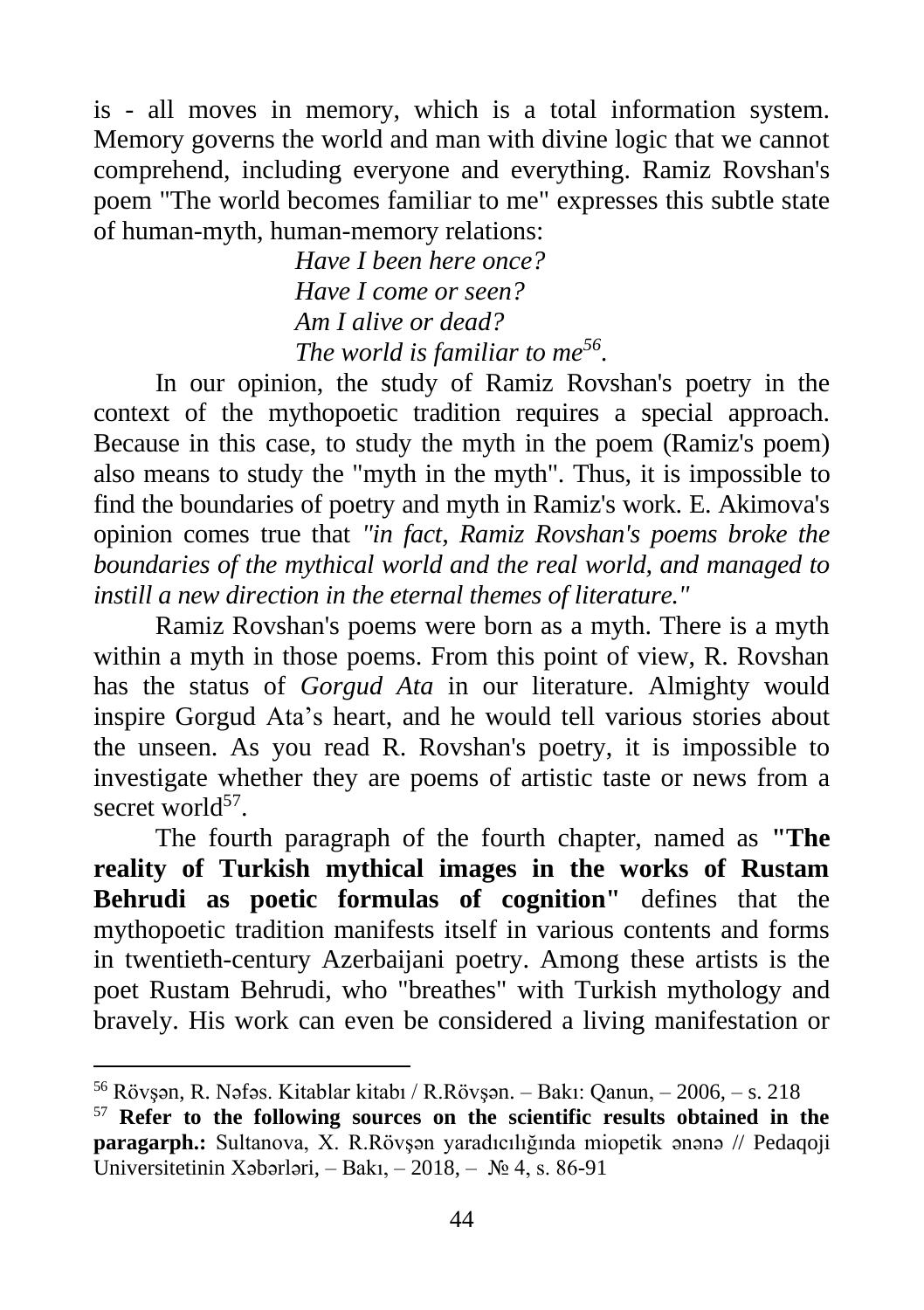"revival" of Turkish mythology in modern times.

The first item of the fourth paragraph of the fourth chapter, named as **"Mythopoetic semantics of the image of the Bozqurd"** shows that Turkish mythology is a magnificent poetic system rich in myths, images, beliefs, cults, traditions and rituals. Among these images, the wolf has a special place and role in terms of ethnopoetic semantics. The image of the mythical Bozqurd (*Gray wolf*) is one of the most popular symbols of the Azerbaijani national thought. Although not realized in writing during the Soviet era, we are witnessing the gradual emergence of the image of the Gray Wolf, which lives in the mind and is transmitted through memory, into poetry after the 1980s. In this sense, Bozqurd renewed the idea and function of national self-realization as a carrier of the mythopoetic tradition in the political-ideological sense. Although he was subjected to great pressure in the 1980s by writing the poem "Bozqurd", Rustam Behrudi was one of the first to express the love of freedom among the people for many years:

> *The poet dreams flowers, Angels come down from heaven. What did I see in my dream ?! How I greaved because of her, How sorrowed ... My god! They won't know<sup>58</sup>*

In the poem, the sacred Bozqurd, who is considered the rescuer/saviour in the Turkish ethno-cultural tradition, expresses the fighting spirit of our ancestors. In the epics, Bozqurd, who led the Oghuz army in the epics, guided it and called the knights to march, also took on the mission of salvation in the poetry of R. Behrudi. Almost all the functions of this being, which are in the oldest layers of "Oguzname" motifs, are reflected in the works of Rustam Behrudi. The reader sees the Bozqurd as an ancestor, guide, savior, successor and carrier of sacred functions in a series of poems as "A wolf's tale", "Wolf and a close home", "Wolf's trap", "We are alone together", "Turk is a a religion for a servant who loves truth", "I am the

<sup>58</sup> Behrudi, R. Salam, dar ağacı / R.Behrudi. – Bakı: Azərnəşr, – 2007, – s. 19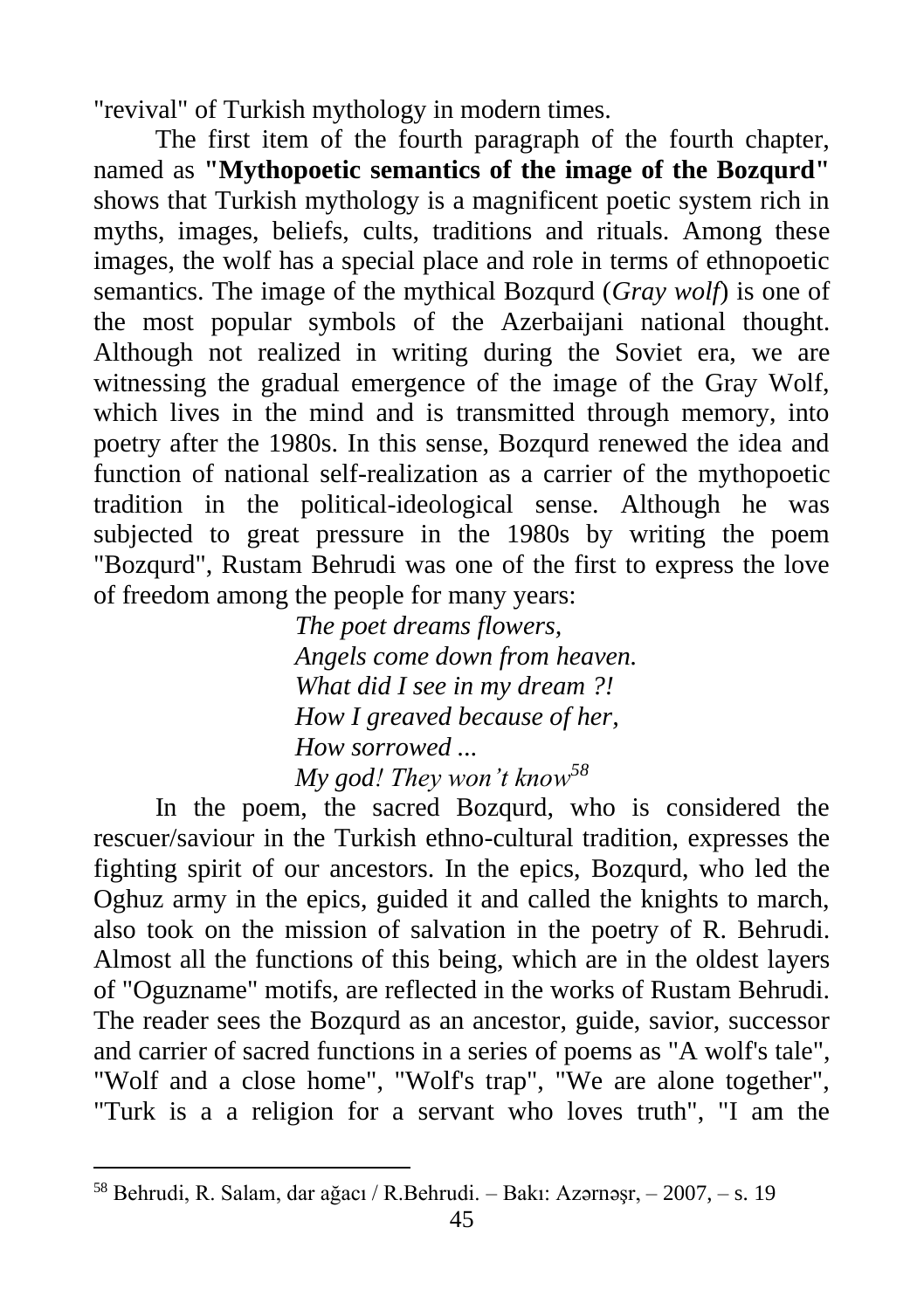grandson of a shaman in the land", "The last prayer of Shaman Dashtaki", "Turan revived", "The world does not let me live," "My home is far away", "Farewell song".

The second item of the fourth paragraph of the fourth chapter, entitled **"Mythopoetics of Demonic Symbols and Motives",** states that the demonic beginning is found in mythology, philosophy, and poetry; always arises in connection with the idea of "freedom of society and the individual." In this regard, the motifs of demonism in Azerbaijani literature, whose historical roots go back thousands of years, are presented secretly and openly in various aspects by the artist's pen. This displays saliently in poetry of word heros as Hallaj Mansur, Imadeddin Nasimi, Mohammad Fuzuli, Mohammad Hadi, Abbas Sahhat, Huseyn Javid and others. Rustam Behrudi is one of the poets who resorts to the motives of demonism the most among our contemporaries. Rustam Behrudi's poetry, which goes beyond simple poetry, developed in contact with the cultural achievements, ideological trends, philosophy, as well as mythological views of his time, and became a unique expression of public opinion, is attractive in its worldview based on the collision of good and evil, light and darkness. In his work, we encounter the interesting and contradictory points as we examine the struggle between light and darkness, which reflects the motives of demonism, the relationship between Satan and man, and the position of God. During our preliminary research, we can determine that the connection with the artistic and philosophical thought of the East stems from the early Turkic worldview, the reflection of the philosophical thinking in the spiritual world of our ancestors from the shamanic belief that existed long before Islam in Rustam Behrudi's work. In ancient Turkish mythology, the connection of God and tribal leaders with light becomes a whole philosophical system in the poet's poetry. From this point of view, his appeal to light is proof of the existence of the original source of faith:

*My soul light, my eyes light, My word is light in light. The light of my mother's face, The black of my eyes-light. From sunrise to sunset,*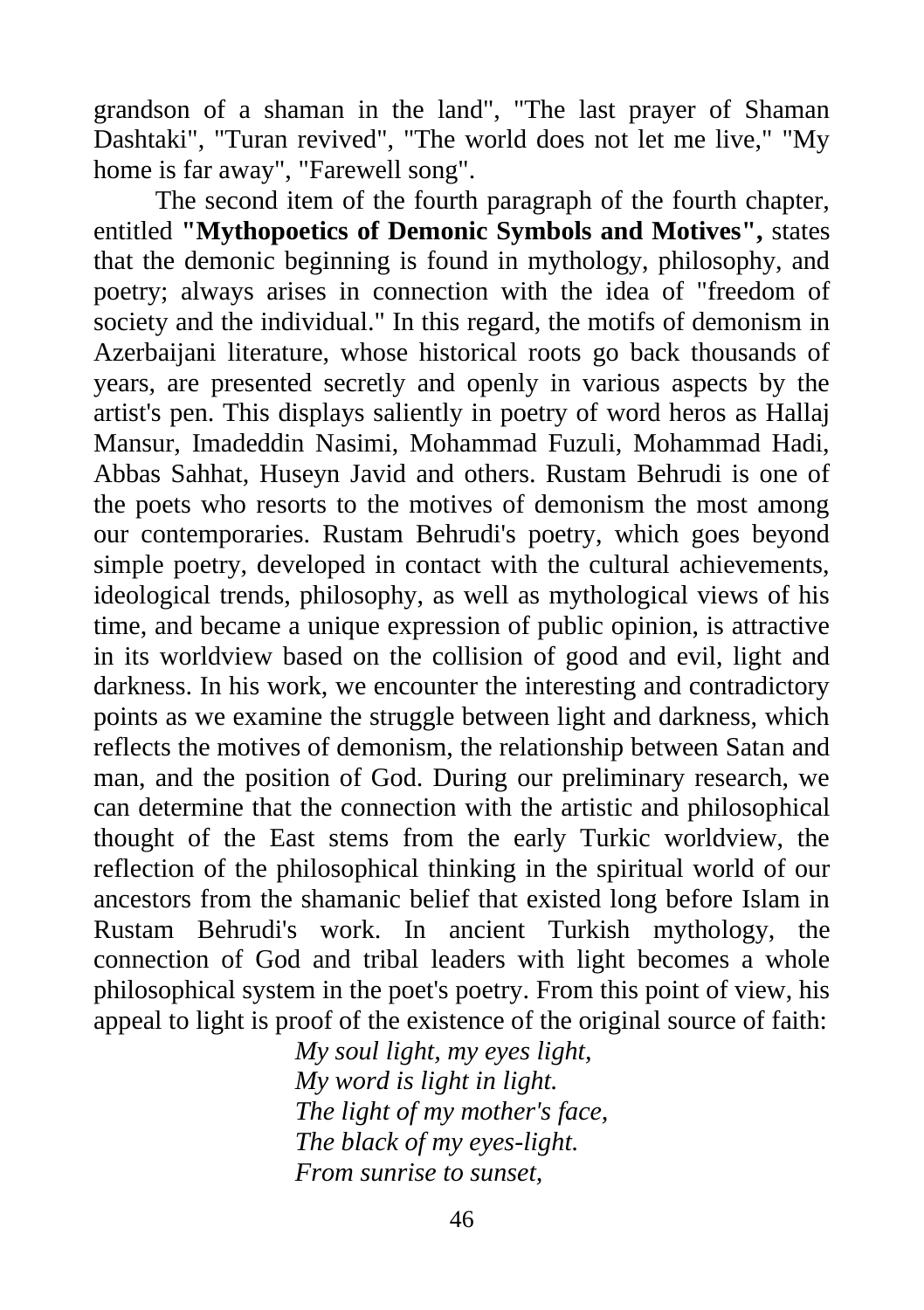*My sisters' lover, The wounds of my brothers- light<sup>59</sup> .*

Academician Isa Habibbayli also notes that "*The devil's motif appeared in the work of Rustam Behrudi is an integral part of loneliness poems" 60 .* A.F. Losev writes: *"Sometimes the Demon acts kindly and obtains the name of "Demon of Happiness"... there is a Demon of good and evil. Each person's character is his Demon" 61* . This character defines the main character of R. Behrudi's demonism poetry. He writes: *"There is nothing better than expelling the devil from within and turning him into an angel" 62* . Although we come across different approaches to Satan in the work of R. Behrudi, an incomparable singer of Turanism and Turkism, who has great human feelings in his heart, and who is distinguished by his innate talent, we have seen the great weapon of the position of struggle in the way of serving to God<sup>63</sup>.

The following results are summarized in the **"Conclusions"** part of the dissertation:

1. The mythopoetic tradition in literature, in the literal sense of the word, is associated with the fact that myth is the beginning of fiction. Myth is not only the initial stage, the starting point, the genetic basis of fiction, but also of poetic thought in general.

2. From the beginning of the twentieth century to the poetry of

 $59$  Behrudi, R. Göz yaşlarından baxan Allah / R.Behrudi. – Bakı: Azərnəsr, – 2007, – s. 26

<sup>60</sup> Həbibbəyli, İ. Bütövlük və genişlik – Rüstəm Behrudi / Müstəqillik dövrü Azərbaycan ədəbiyyatı. 2 cilddə. II cild. – Bakı: Elm və təhsil, – 2016, – s. 651

 $61$  Лосев А.Ф. Очерк «Демон» / Мифы народов мира. В 2-х томах. – Том 2. – Москва: Советская энциклопедия, – 1982, – c. 366

 $62$  Behrudi, R. Göz yaşlarından baxan Allah / R.Behrudi. – Bakı: Azərnəsr, – 2007,  $-$  s. 92

<sup>63</sup> Sultanova, X. R.Behrudi yaradıcılığında ağac kultu // "Filologiya məsələləri" jur., (Azərbaycan Milli Elmlər Akademiyası M.Füzuli adına Əlyazmalar İnstitutu). – Bakı, – 2017, – № 13, s. 320-325; 201. Sultanova, X. Mifopoetik ənənə və Rüstəm Behrudi // "Elmi xəbərlər" jur, (Gəncə Dövlət Universiteti). – Gəncə, – 2017, – № 3, – s. 89-93; Sultanova, X. Rüstəm Behrudi yaradıcılığında demonizm motivləri // "Humanitar elmlərin öyrənilməsinin aktual problemləri" jur., – Bakı: –  $2013, -N_2$  1, - s. 169-178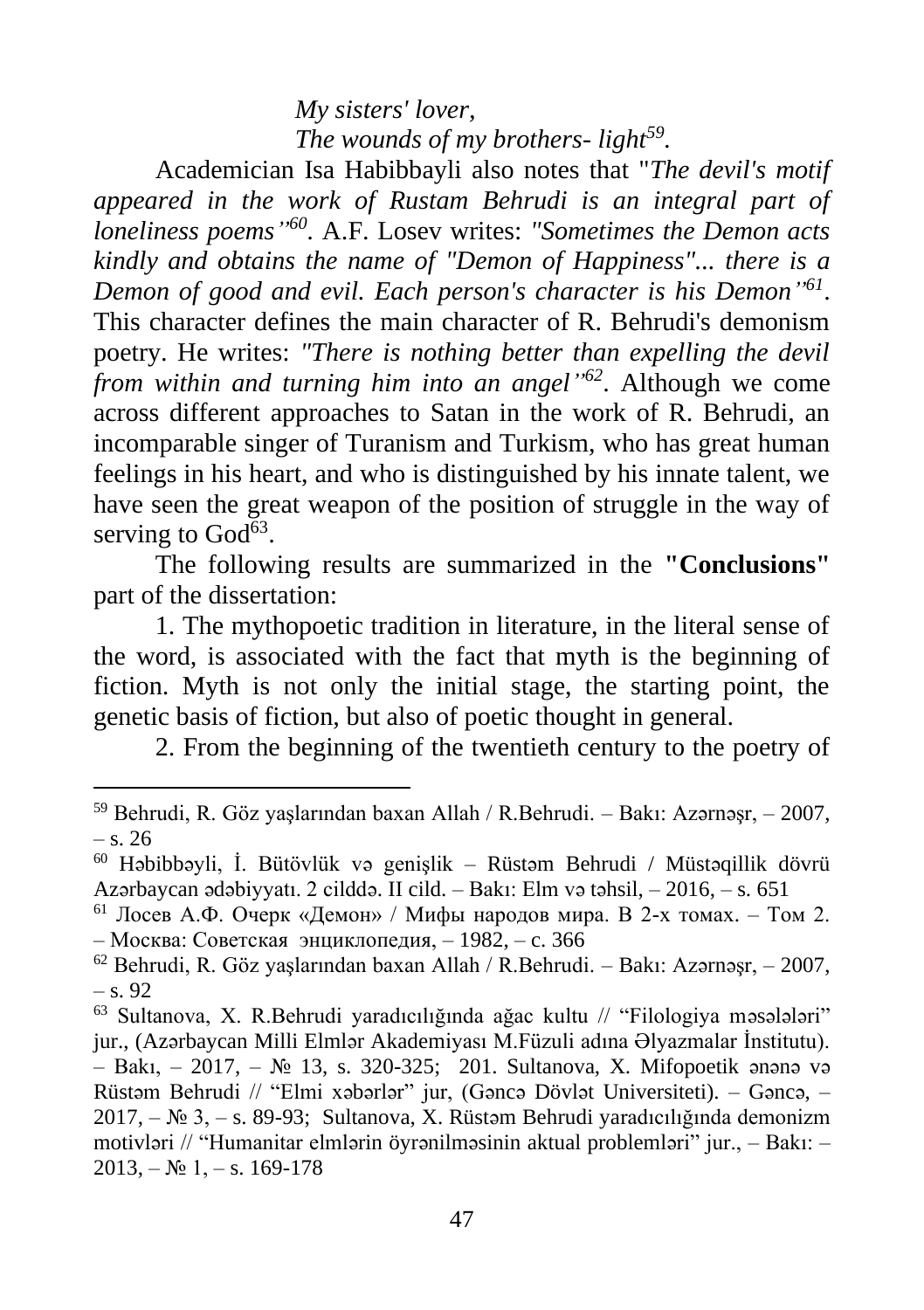today's poets, we can observe myth in various forms and contents. The myth, which manifests itself as formulas of national selfexpression in the works of Huseyn Javid, Mirza Alakbar Sabir, Mohammad Hadi, Abbas Sahhat, Abdulla Shaig and others, passes through the works of two giants of the Soviet epoch - Samad Vurgun and Rasul Rza as poetic symbols, Bakhtiyar Vahabzade, Mammad Araz, Ramiz Rovshan, Rustam Behrudi and others. In the works of such poets as Kamal Abdulla and others, the images of national selfconsciousness and symbolic thought appear. becomes an object of deconstruction in the postmodern poetry of poets.

3. The cult of the tree, which is included in the system of beliefs in Turkish mythology, also occupies a significant place in the Azerbaijani poetry of the twentieth century. This tradition is constantly followed in the poetry of XX century Azerbaijan. The tree archetype is considered to be one of the age-old traditions of millennial Azerbaijani poetry, presenting in a transformative form the basic parameters of the structure of the world, the necessary connections between man and God, earth and sky as one of the images symbolizing the original element.

4. The words "light" found in Azerbaijani poetry are connected with the "fire of happiness" that exists in the mythical thinking of our people. In the literature, "light" is traditionally used in the sense of "life-giving", "life-creating", "living force". This tradition has lasted for centuries and continues to this day. In the works of modern Azerbaijani poets, the archetypes characteristic of mythical thinking has always been updated and created a rich line of images.

5. When following the history of the mythopoetic tradition in the poetry of Azerbaijan of the XX century as a process, it becomes clear that the appearance of mythopoetic archetypes in poetry is not accidental, it is connected with the events of the time. In this respect, dissatisfied with time, Muhammad Hadi turned face towards the extraordinary world and the mythical world rich in mystical images in his poetic dreams and thoughts. In this regard, the mythopoetic tradition is observed as a poetic layer in his work.

6. Huseyn Javid's work is rich in mythological archetypes. The archetype of God has a special place in his artistic world. This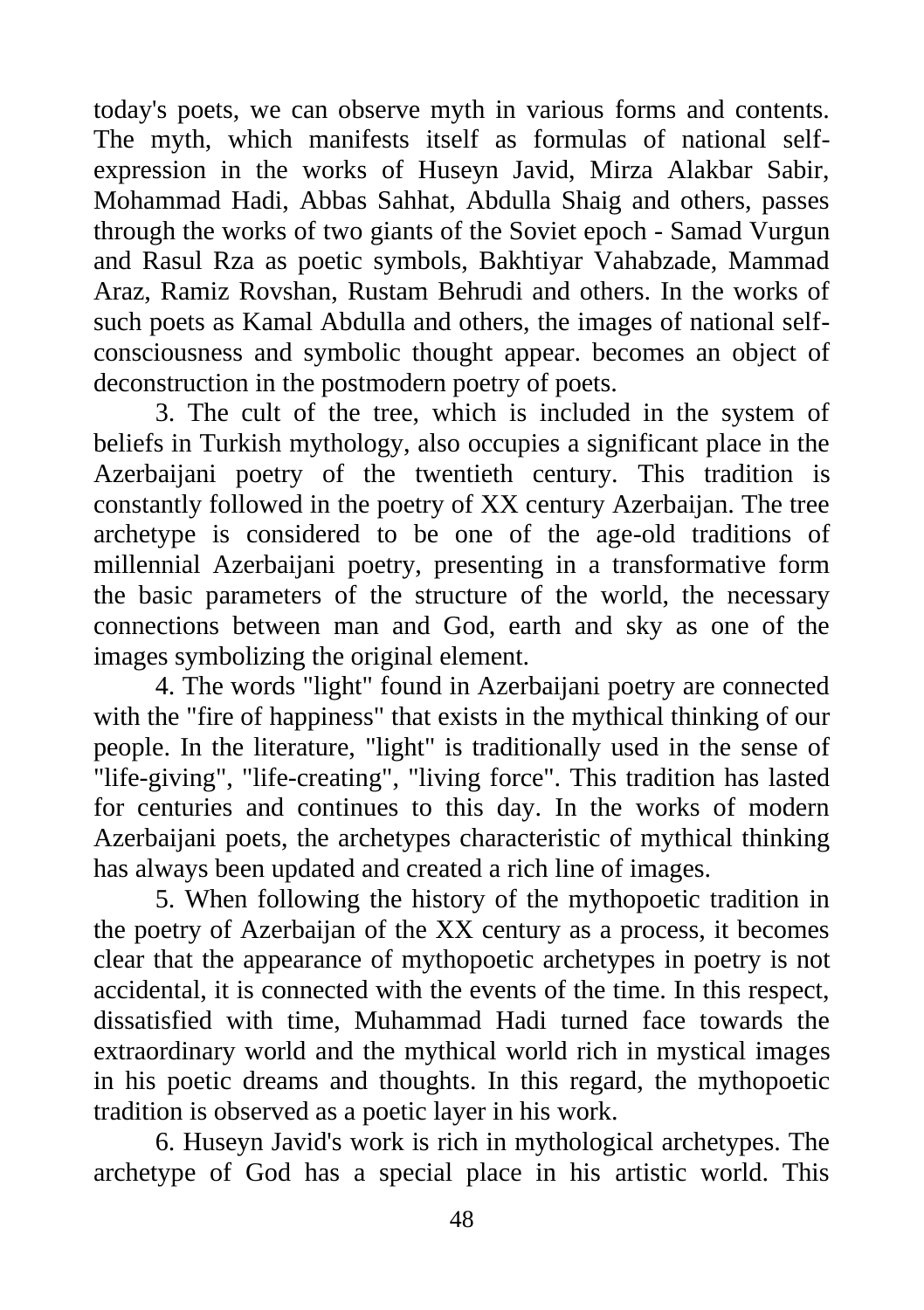archetype represents the center of ideas in the writer's work, the intersection of religious-philosophical, ontological, socio-historical, spiritual-biographical and axiological aspects. The image of God is the structural beginning that unites all the spheres of the author's mythopoetics.

7. In the poems of Abbas Sahhat we see that mythical elements are embodied in new artistic images through high imagination. Together, these images and motifs in the poet's work form "mythopoetic plates."

8. Mythical images and motifs are widely used in both Abdullah Shaig's romantic poems and poems he has written for children. He appealed to folklore and mythological images, especially in his works for children. Sometimes mythological images and motives have become a means of expression of the points he wants to express.

9. Mirza Alakbar Sabir in his work has always been skillfully nourished by mythological elements, which are the artistic product of the traditional thinking of primitive human thought. In his poems, folk beliefs, ancient traditions, demons, devils, angels, fortunetellers, vampires, brownies, haltias and other such mythical images are often mentioned.

10. The study of the mythopoetic tradition in Azerbaijani Soviet poetry requires a different approach. Because Soviet poetry was unequivocally created on the basis of the method of strict socialist realism, and it had its own ideological and philosophical foundations, artistic and aesthetic principles and norms. The mythopoetic tradition, in essence, was incompatible with the creative method of socialist realism, to put it mildly. However, despite this, we can say that we often encounter a mythopoetic tradition in the works of such giants as Samad Vurgun, Rasul Rza, Suleyman Rustam, Mikayil Mushfig and others in Azerbaijani Soviet poetry. Our poets, who are the bearers of national thinking, used mythical symbols and images as a means of preserving, reviving and covering the national identity.

11. From the second half of the twentieth century, mythical archetypes in Azerbaijani poetry began to appear not only as a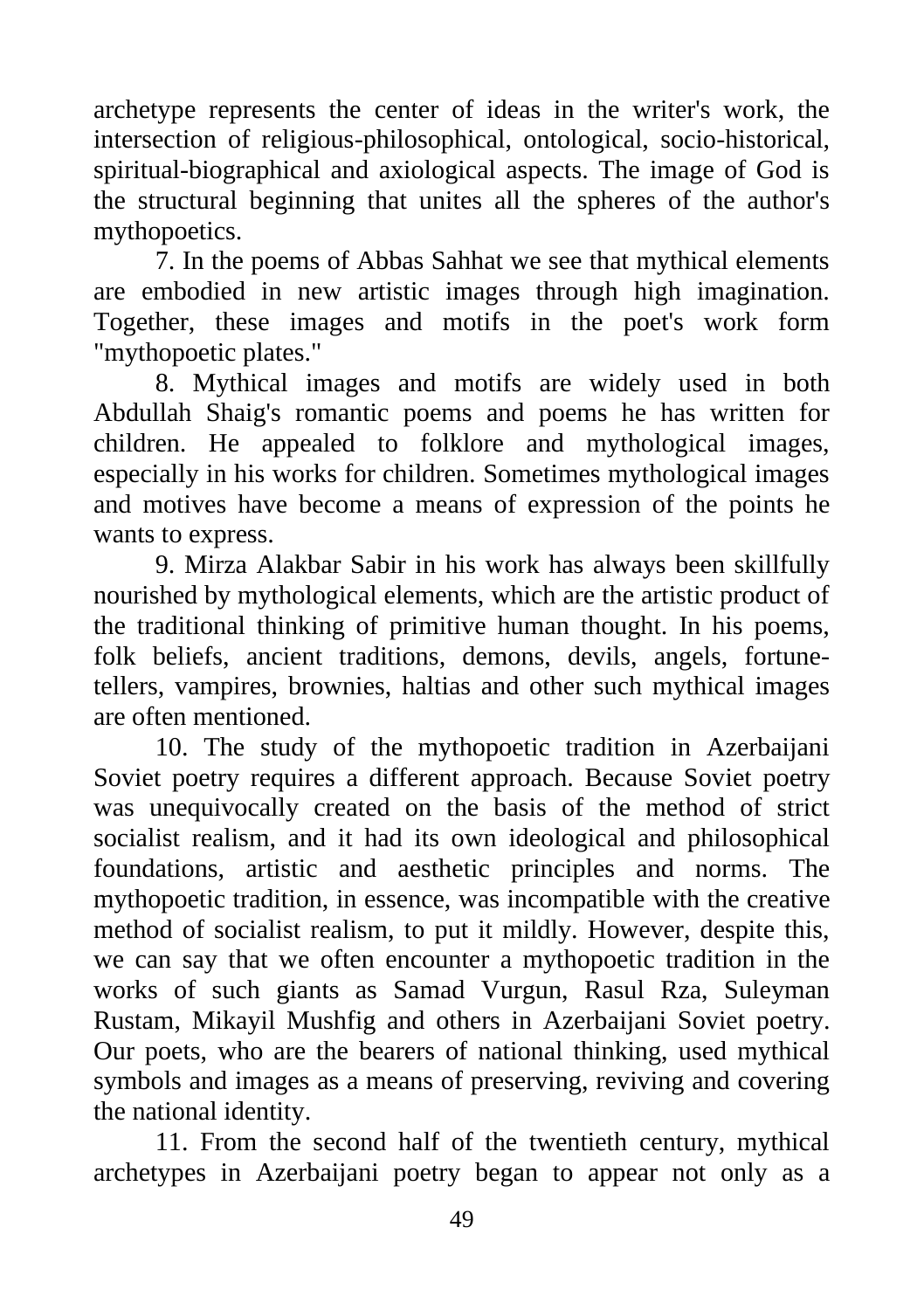subfolder of motives of national self-expression, but also as symbols of national ideas. In the works of the prominent artist of this period Bakhtiyar Vahabzade, myth has a special place as a symbol of symbolic expression.

12. Mammad Araz's poetry is a special event due to its connection with national traditions. In this sense, the artist's work is rich in symbols coming from myth. In Mammad Araz's work, mythological images - symbolic archetypes - are reflected in the expression and description of the text. The connection of the artist's poetic thinking and imagination to mythical elements is, in a sense, a universal phenomenon of consciousness.

13. All the secrets of Ramiz Rovshan's poetry come from myth, continue with myth and go towards myth. In his poetry, the laws of the mythical world prevail: there is no straightforward thinking. Everything and everyone is repeated. As in myth, the beginning and the end, man and the world begin and return to the same point. All that is and will be, whatever it is - all moves in memory, which is a total information system.

14. The work of Rustam Behrudi can even be considered a living manifestation or "revival" of Turkish mythology in modern times. The poet, who renewed the mythopoetic tradition that lasted for years and polished it with elements of modern artistic thinking, created examples of poetry that could awaken the memory of modern man with a unique set of craftsmanship.

15. The myth that we consider the unit of thought of the mythical epoch, in fact, never dies. Its death is a myth: the myth is constantly transformed and re-creates itself. This thesis proves itself at all stages of the history of human consciousness. Azerbaijani poetry is a living proof of this throughout its history. No matter how we look at our poetry, myth is always and everywhere. In this regard, the study of the history of poetry in the twentieth century has shown that myth has manifested itself as a paradigm of continuous meaning in the works of artists of this century. Mythical ideas, images and motives have given artists various forms of expression in this century, especially in the embodiment of the national idea.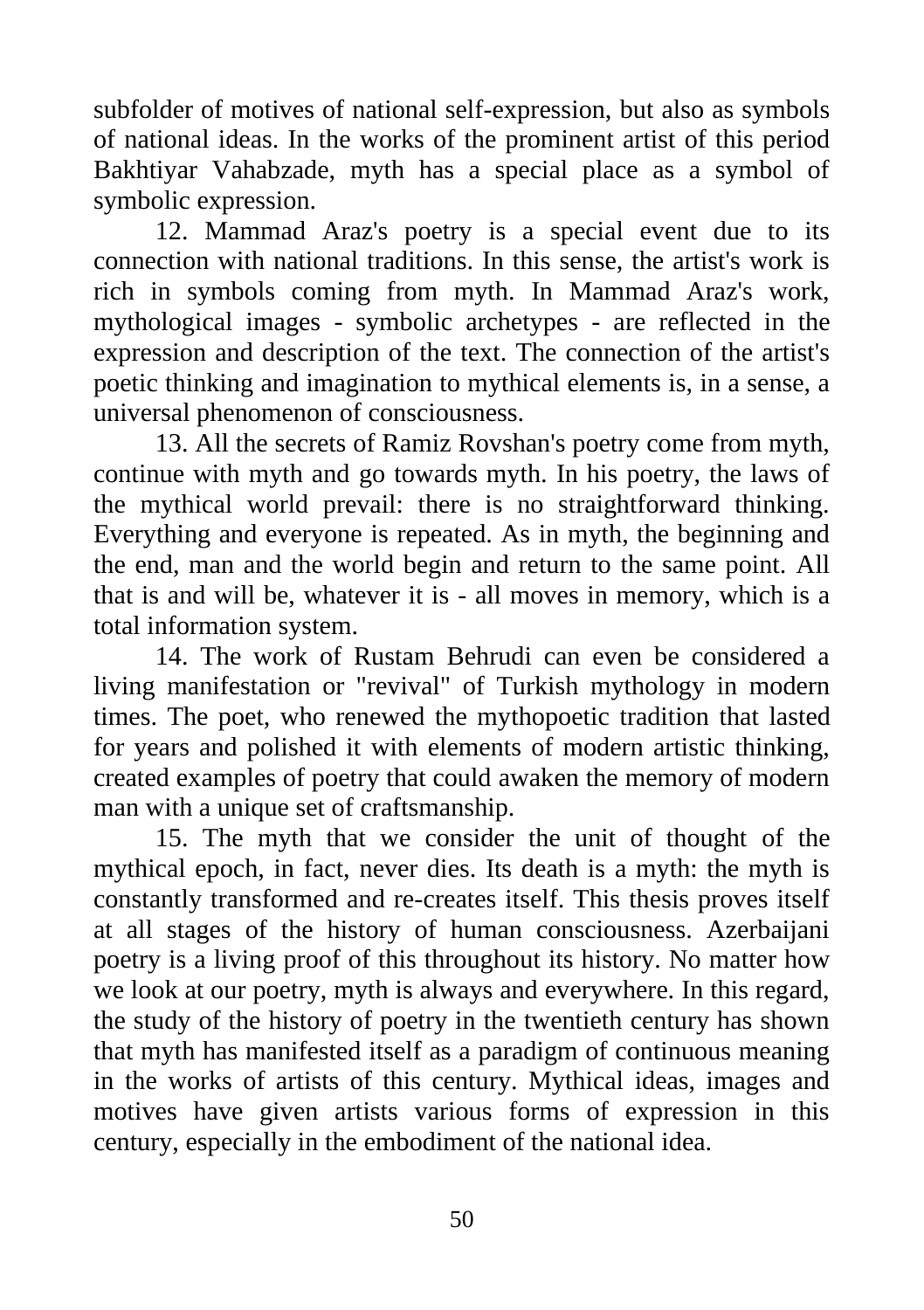**The main results of the dissertation are reflected in the following articles of the author:**

1. Sultanova, X. Rüstəm Behrudi yaradıcılığında demonizm motivləri // Humanitar elmlərin öyrənilməsinin aktual problemləri jurn., – Bakı: – 2013, –  $N_2$  1, – s. 169-179

2. Sultanova, X. Mifdən müasir poeziyaya (Təbiət kultu, su stixiyası əsasında) // Pedaqoji Universitet Xəbərləri jurn., – Bakı:  $-2015, -N_2$  2,  $-$  s. 264-267

3. Sultanova, X. Rüstəm Behrudi yaradıcılığında demonizm // Azərbaycanşünaslığın aktual problemləri VI Beynəlxalq konfransın materialları, – Bakı: – 2015, – s. 422-424

4. Sultanova, X. Mifopoetik modelin yaranmasında işıq nur mifologeminin rolu // Azərbaycan ədəbiyyatı tədrisi elmi-metodik jurn.,  $(248) - Bak1$ :  $- 2016$ ,  $- N_2 2$ ,  $- s$ . 71-74

5. Sultanova, X. Miflərin müasir ədəbiyyata təsiri // Humanitar elmlərin öyrənilməsinin aktual problemləri adlı ali məktəblər arası elmi məqalələr məcmuəsi., – Bakı, – 2016, –  $\mathbb{N}$  – s. 180-184

6. Sultanova, X. R.Rza yaradıcılığında bitki kultu // Humanitar elmlərin öyrənilməsinin aktual problemləri jurn., – Bakı: – 2016,  $-$  No 3,  $-$  s. 128-133

7. Sultanova, X. Azərbaycan poeziyasında su stixiyası ənənəsi // "Heydər Əliyev İrsində multikultral və tolerant dəyərlər". Ulu Öndərin anadan olmasına həsr olunmuş Beynəlxalq Konfrans materialı, – Bakı: – 2016, – s. 370-372

8. Sultanova, X. S. Vurğunun "Komsomol poeması"nda folklor motivlərinin poetik təcəssümü // Naxçıvan Dövlət Universitetinin elmi əsərləri. Humanitar elmlər seriyası, – Naxçıvan: – 2017, – № 5,  $- s. 78 - 84$ 

9. Sultanova, X. S.Vurğun yaradıcılığında kosmoqonik miflərin təzahürü ("Ayın əfsanəsi" əsəri əsasında) // Elmi əsərlər. Dil və ədəbiyyat seriyası, – Bakı: – 2017, – № 1, – s. 154-163

10. Sultanova, X. S.Vurğunun yaradıcılığında "Ayın əfsanəsi" əsərində poetik inikasını tapmış mifoloji görüşlər // Bakı Dövlət Universiteti. Dil və ədəbiyyat Beynəlxalq Elmi nəzəri jur., – Bakı: –  $2017, -N<sub>2</sub> 3(103), -s. 177-179$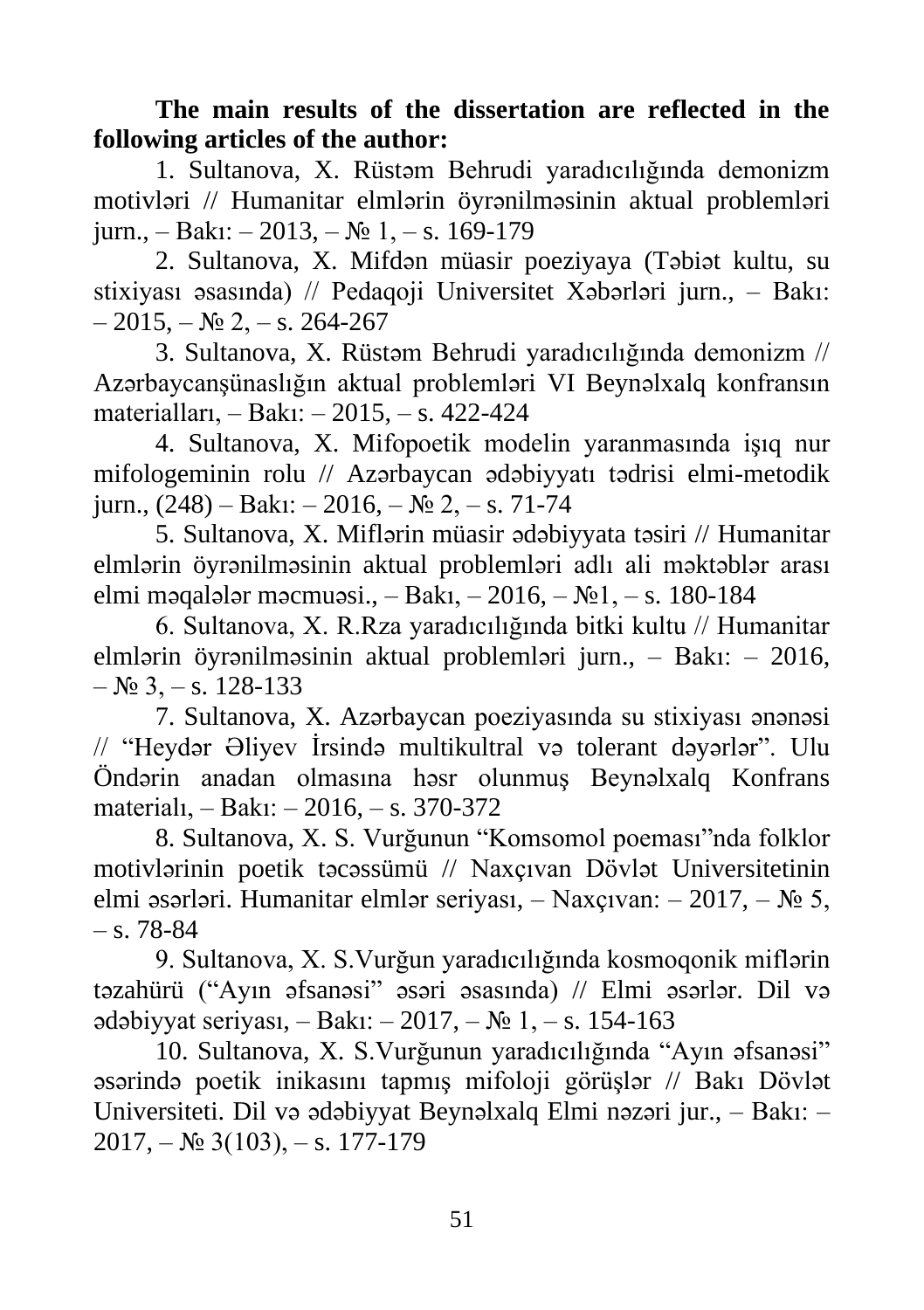11. Sultanova, X. XX yüzil Azərbaycan poeziyasında kosmoqonik miflərin təzahürü (S.Vurğunun "Ayın Əfsanəsi" əsəri əsasında) // AMEA-nın Nizami adına Ədəbiyyat İnstitutu. "Poetika. Izm" jurn., – Bakı: – 2017, –  $\mathbb{N}^2$  3, – s. 101-109

12. Sultanova, X. Mifopoetik ənənə və Rüstəm Behrudi // Gəncə Dövlət Universiteti. Elmi xəbərlər jurn., – Gəncə: – 2017,  $-$  No 3,  $-$  s. 89-93

13. Sultanova, X. R.Behrudi yaradıcılığında ağac kultunun izləri // Azərbaycan Milli Elmlər Akademiyası M.Füzuli adına Əlyazmalar İnstitutu. "Filologiya məsələləri" jurn.,– Bakı: – 2017, – № 12, **–** s. 320-325

14. Sultanova, X. Azərbaycan xalqının inanclar sisteminin poeziyada təcəssümü (S.Vurğunun Komsomol poeması əsasında) // Bakı Slavyan Universitetinin Ümummilli lider Heydər Əliyevin anadan olmasının 94-cü ildönümünə həsr olunmuş "Azərbaycanşünaslığın aktual problemləri" VIII Beynəlxalq elmi konfransının materialları, – Bakı: – 2017, – s. 566-569

15. Sultanova, X. M.Ə.Sabir yaradıcılığında inamlar sistemi və sınamalar // AMEA-nın M.Füzuli adına Əlyazmalar İnstitutu. Filologiya məsələləri jurn., – Bakı: – 2018, **–** № 5, **–** s. 339-347

16. Sultanova, X. M.Araz poeziyasının mifoloji qatı: simvolik arxetiplər // ADPU xəbərlər humanitar ictimai pedaqoji psixoloji elmlər seriyası C.66– Bakı: – 2018, **–** № 4, **–** s. 143-149

17. Sultanova, X. M.Ə.Sabir yaradıcılığında mifoloji obrazlar // BSU elmi əsərlər, – Bakı: – 2018, **–** № 2, **–** s. 237-241

18. Sultanova, X. M.Ə.Sabir yaradıcılığında dilin mifoloji yaddaşı-alqış, qarğış, sınamalar // BDU "Dil və ədəbiyyat" Beynəlxalq Elmi-nəzəri jurn., – Bakı: – 2018, **–** № 4, **–** s. 247-250

19. Sultanova, X. M.Ə.Sabir yaradıcılığında mifik elementlərə müraciət // "Azərbaycansüşanslığın aktual problemləri" IX Beynəlxalq elmi konfrasın materialları, – Bakı: – 2018, – s. 573-576

20. Sultanova, X. Poeziyada at kultunun təcəssümü // Azərbaycan Milli Elmlər Akademiyası Nizami Gəncəvi Adına Ədəbiyyat İnstitutu. "Azərbaycan ədəbiyyatşünaslığı". Nizami Gəncəvi adına Ədəbiyyat İnstitutunun Əsərləri, – Bakı: – 2019, – №1,  $-$  s. 78-83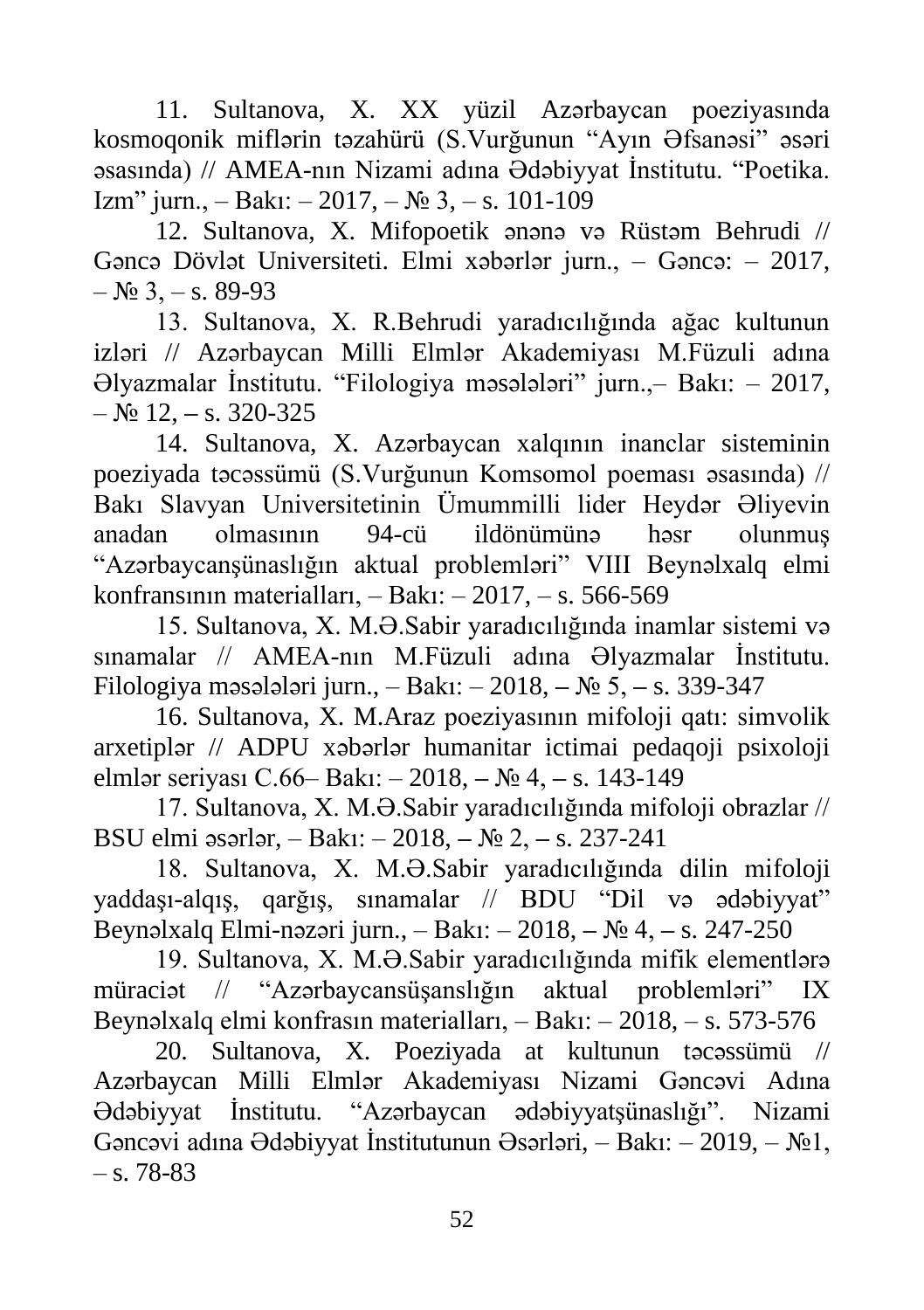21. Sultanova, X. R.Rövşən yaradıcılığında ağac kultu ("Başı kəsik gözəl kötük" şeiri əsasında) // Pedaqoji Universitetinin Xəbərləri. Humanitar İctimai və pedaqoji-psixoloji elmlər seriyası, – Bakı,  $-2019$ ,  $-$  No 4, s. 86-91

22. Sultanova, X. H.Cavidin şeirlər dünyasında Tanrı arxetipi (The Archetype of God in the H.Cavid`s poetry world) // Journal of Awarenes, EISSN; 2149-6544, – 2019, – № 4, – s. 147-152

23. Sultanova, X. XX yüzil Azərbaycan poeziyasında nar simvolu qədim inanclar mənbəyi kimi // Filologiya və sənətşünaslıq. AMEA-nın Nizami Gəncəvi adına Ədəbiyyat İnstitunun Əsərləri, – Bakı: –2020, – № 1, – s. 235-239

24. Sultanova, X. Ramiz Rövşən yaradıcılığında mifopoetik ənənə // "Filoloji elmlər innovativ tədqiqatlar kontekstində" Beynəlxalq-elmi-praktik konfransın materialları, – Bakı: –2020,  $-$  s. 479-482.

25. Sultanova, X. Azərbaycan poeziyasında Bozqurd inancı // BSU-nun 75 illiyinə həsr olunmuş "Türk dünyası: geosiyasət və mədəni reallıqlar" Beynəlxalq elmi-praktik konfransın materialları, – Bakı, –2021, – s. 174-181

26. Султанова, Х. Мифологема «свет» в азербайджанской поэзии начала и конца ХХ века // XI Beynəlxalq simpozium ədəbi tənqidin müasir məsələləri. ənənə və müasir ədəbiyyat. Tbilisi Ş.Rustavelli Adına Gürcüstan ədəbiyyat İnstitutunun elmi məcmuəsi, – Tbilisi: –2015, – с. 46-52

27. Султанова, Х. От мифа к современной поэзии. (на основе природного культа-стихии воды) // Евразийский национальный университет им. Л.Н. Гумилева. XIX "Международная научная конфе-ренция Русистика и современность", – Астана: –2016, – с. 385-390

28. Султанова, Х. Мифологизмы, свызанные с культом природы в творчестве Самеда Вургуна // Между Азией и Европой. О литературе и языке, Научная редакция Ионанна Маршалек-Кава Рафиг Новрузов ISBN 978-83-8180-277-2 VI Международный азиатский конгресс «Сила Азии» Torun, – 2019, – с. 52-60

53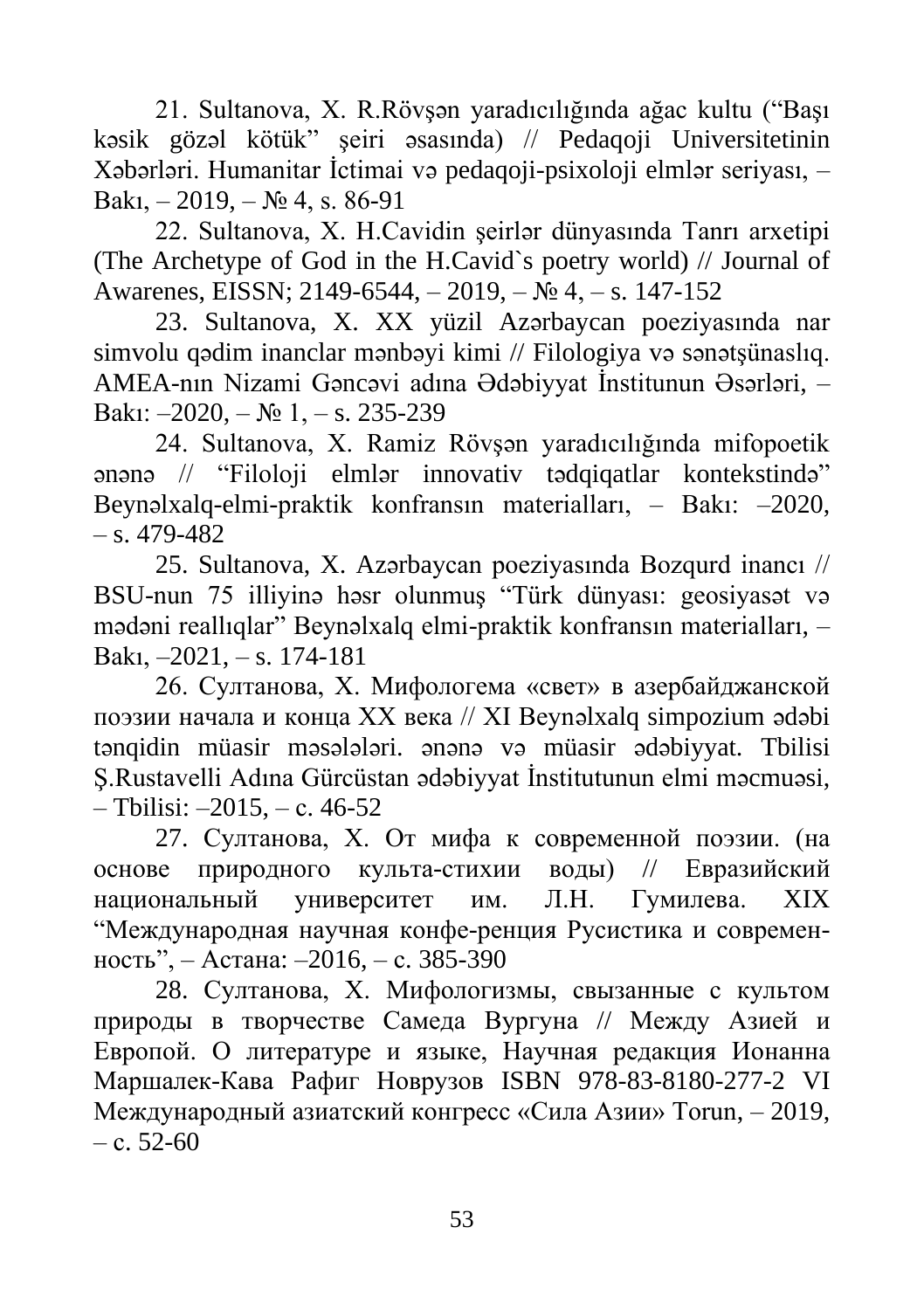29. Султанова, Х. Мифологизмы культа природы (на материале творчества Самеда Вургуна) // Международная конференция на тему «Интердисциплинаризм и гуманитарное мышление». АТSU, сборник тезисов, – Кутаиси: –2019, – с. 275

30. Султанова, Х. Мифологизмы культа природы (на материале творчества Самеда Вургуна) // Ежеквартальный научно-методический журнал. Серия 1. Педагогика. Психология Филология, Вести БГПУ, Минск, Вести БДПУ, –2020, – № 2  $(104)$ , – c. 80-84

31. Султанова, Х. Роль и функции фольклорномифологических элементов в творчестве М. А. Сабира // Научный диалог Журнал, ул. Монтажников, д. 11, Екатеринбург, Свердловская обл., Россия, 620050, – 2020, – №10 – с. 297-308

32. Султанова, Х. Мифопоэтические традиции втворчестве Самеда Вургуна // Международная конференция на тему «Интердисци плинаризм и гуманитарное мышление», АТSU, сборник материалов, – Кутаиси: – 2020, – с. 457-461

33. Султанова, Х. Мифопоэтические образы в творчестве С.Вургуна (в контексте азербайджанской поэзии ХХ века) // «Глобальный научный потенциал» и «Наука и бизнес пути разветия: [Тамбов, ул. Московская, 70, к.5–2021, –](http://globaljournals.ru/nauka-i-biznes/arhiv/vyipuski-za-2021-god/#new2) № 9, – с.147-[150](http://globaljournals.ru/nauka-i-biznes/arhiv/vyipuski-za-2021-god/#new2)

34. [Султанова, Х. Мифология и мифопоэтика](http://globaljournals.ru/nauka-i-biznes/arhiv/vyipuski-za-2021-god/#new2) в [Азербайджанском литературоведении // Ежеквартальный](http://globaljournals.ru/nauka-i-biznes/arhiv/vyipuski-za-2021-god/#new2)  [научно-методический журнал. Серия 1. Педагогика. Психология](http://globaljournals.ru/nauka-i-biznes/arhiv/vyipuski-za-2021-god/#new2)  Филология, [Вести БГПУ, Минск, Вести БДПУ –](http://globaljournals.ru/nauka-i-biznes/arhiv/vyipuski-za-2021-god/#new2) 2021, – № 4, – [s.103-1063](http://globaljournals.ru/nauka-i-biznes/arhiv/vyipuski-za-2021-god/#new2)

[35. Sultanova, Kh. The Archetype of the God in H.Cavid`s](http://globaljournals.ru/nauka-i-biznes/arhiv/vyipuski-za-2021-god/#new2)  [poetic world \( H/Cavidin poetik dünyasında Tanrı arxetipi\) //](http://globaljournals.ru/nauka-i-biznes/arhiv/vyipuski-za-2021-god/#new2)  [Azərbaycan Beynəlxalq elmi Konfransın maqale özetleri, Bakı](http://globaljournals.ru/nauka-i-biznes/arhiv/vyipuski-za-2021-god/#new2)  [Slavyan Universiteti, Rating academy, –](http://globaljournals.ru/nauka-i-biznes/arhiv/vyipuski-za-2021-god/#new2) Bakı: – 2018, – p. 237-241

[36. Sultanova, Kh. Mythologisms of the cult of nature \(on the](http://globaljournals.ru/nauka-i-biznes/arhiv/vyipuski-za-2021-god/#new2)  [material of the work of Sameda Vurgun\) //](http://globaljournals.ru/nauka-i-biznes/arhiv/vyipuski-za-2021-god/#new2) International conference [on "Interdisciplinaryism and humanitarian thought". ATSU, //](http://globaljournals.ru/nauka-i-biznes/arhiv/vyipuski-za-2021-god/#new2)  collection of theses, Kutaisi:  $-2019$ ,  $-275$  p.

54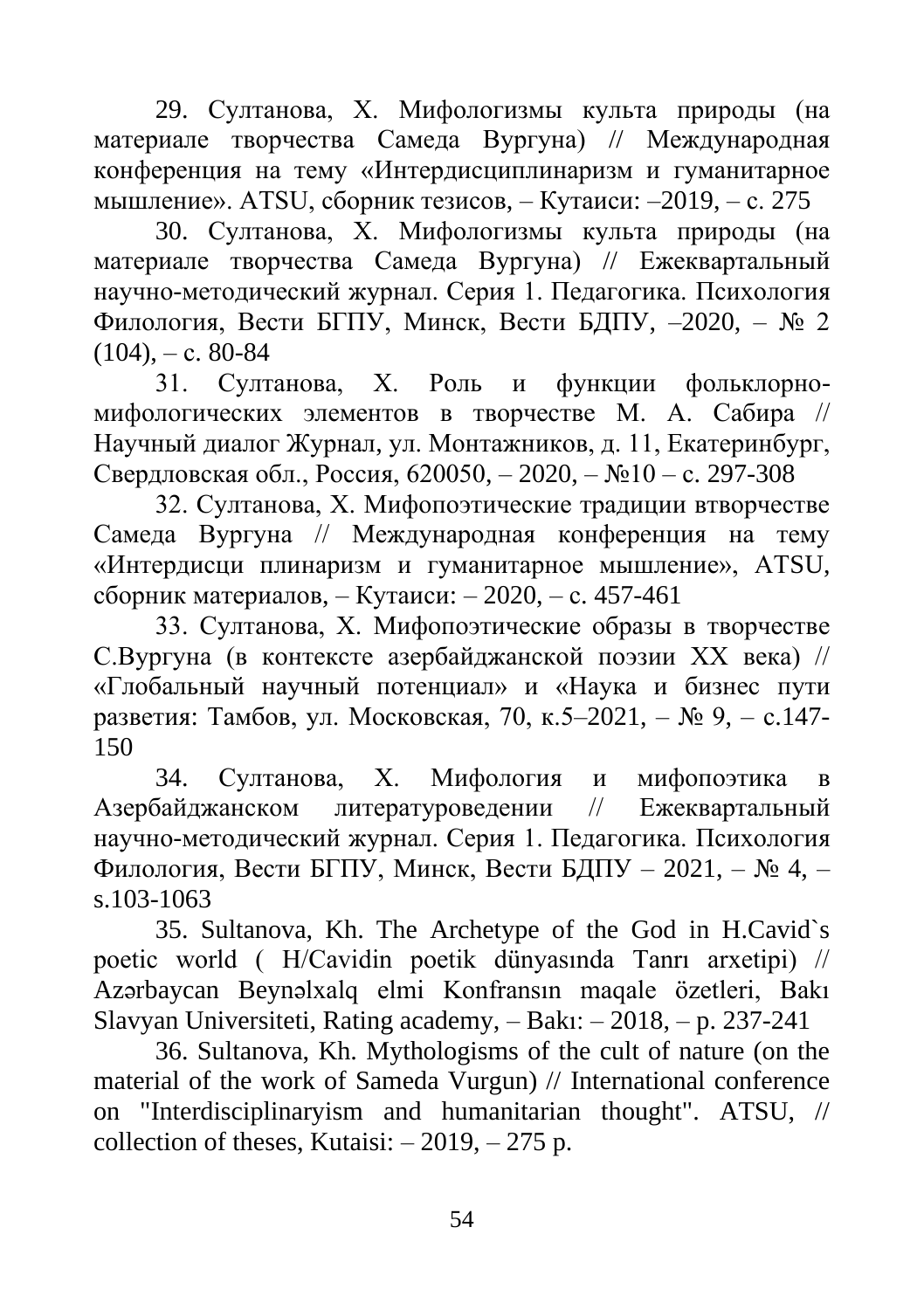$T_{\text{total}}$  on  $\mu$   $\sim$  2022 at defense of the dissertation work will be field on  $\frac{10}{40}$  –  $\frac{1000}{20}$  operating at  $\frac{13^{30}}{20}$  at the meeting of ED 1.05 – Dissertation Council operating under the Institute of Literature named after Nizami Ganjavi of ANAS.

Address: AZ 1143. Baku city, Huseyn Huseyn Javid avenue 115, ddress:  $\Delta Z$  1143. Baku city, Tussyn Hassemble assembly hall cademy campus, Main building, TV Hoor, Erretting.

The dissertation is available in the library of the Institute of he dissertation is available in the Azerbaijan National Academy of Sciences.

Electronic versions of the dissertation and abstract are posted on the official websites of the Institute of Literature named after Nizami Ganjavi of the Azerbaijan National Academy of Sciences.

Abstract was sent to the required addresses on  $0^*$  aprul 2022.